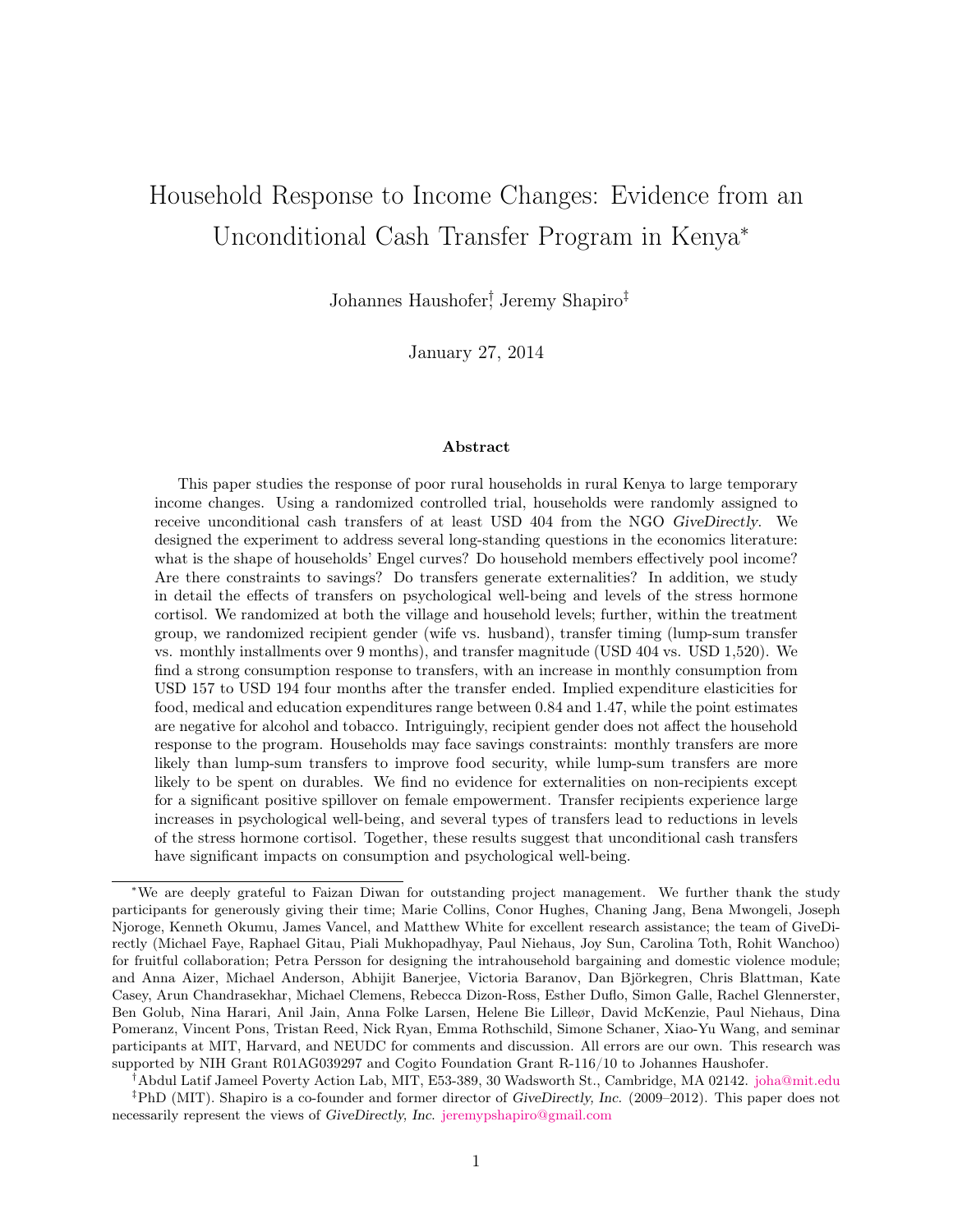## 1 Introduction

The response of poor households to income changes is of critical interest both to academics and policy makers. It is a crucial element in modeling the consumption and savings choices of households, and a central ingredient in designing tax and transfers policy, labor market policy, and insurance markets [\(Deaton 1992;](#page-38-0) [Hall and Mishkin 1982;](#page-40-0) [Jappelli and Pistaferri 2010\)](#page-40-1). In developing countries, it can inform the design of consumption support policies and redistribution programs. In studying the household response to income changes, academics and policy makers are increasingly interested not only in the effects on consumption, labor supply, and wealth, but also more general measures of welfare such as psychological well-being.

However, estimating such responses from observational data alone presents significant challenges. In the cross-section, households that have different resources have different tastes, different opportunities, and probably face different prices, which complicates the interpretation of cross-sectional estimates of elasticities. In the time series, changes in income are typically accompanied with changes in the economic environment faced by the household (e.g. changes in wages or the productivity of labor). Finally, because policy makers in developing countries tend to be wary of unconditional income transfers, most income redistribution to the poor is either in kind or attached to conditionalities, and therefore few natural experiments exist. Indeed, Heckman [\(1992\)](#page-40-2) praised the early social experiments (such as the Negative Income Tax Experiments in the US) for distinguishing income and substitution effects from higher wages, precisely because this is one of the few cases where it is difficult to think of a substitute for an experiment.

Here we study the response of households to income changes using data from a randomized controlled trial (RCT) of a large, one-time, unanticipated unconditional cash transfer. Between 2011 and 2013, the NGO GiveDirectly sent unconditional cash transfers of at least USD  $404<sup>1</sup>$  $404<sup>1</sup>$  $404<sup>1</sup>$ , or at least twice the monthly average household consumption in the area, to randomly chosen poor households in Kenya through the mobile money system M-Pesa. The transfers were explicitly described to households as fully unconditional, and as short-term windfalls (in one lump sump or monthly installment over 9 months), rather than as a promise of recurring payments for the long term. We surveyed randomly selected treatment and control households both before the program and between 1 and 14 months after it ended.

The experiment was designed to assess not only the overall impact of such transfers, but also to answer several longstanding questions in the economics literature: what is the shape of households' Engel curves? What is households' effective discount rate? Do household members effectively pool income? Do they face constraints to savings? Do transfers generate significant externalities (positive or negative) on non-beneficiaries? And finally, do transfers affect psychological well-being and levels of the stress hormone cortisol? To answer these questions, we carried out a two stage randomization, at the village and household level. Further, within the treatment group, we randomized the transfer

<sup>&</sup>lt;sup>1</sup>All USD values are calculated at purchasing power parity, using is the 2012 World Bank PPP estimate for private consumption in Kenya: 0.016.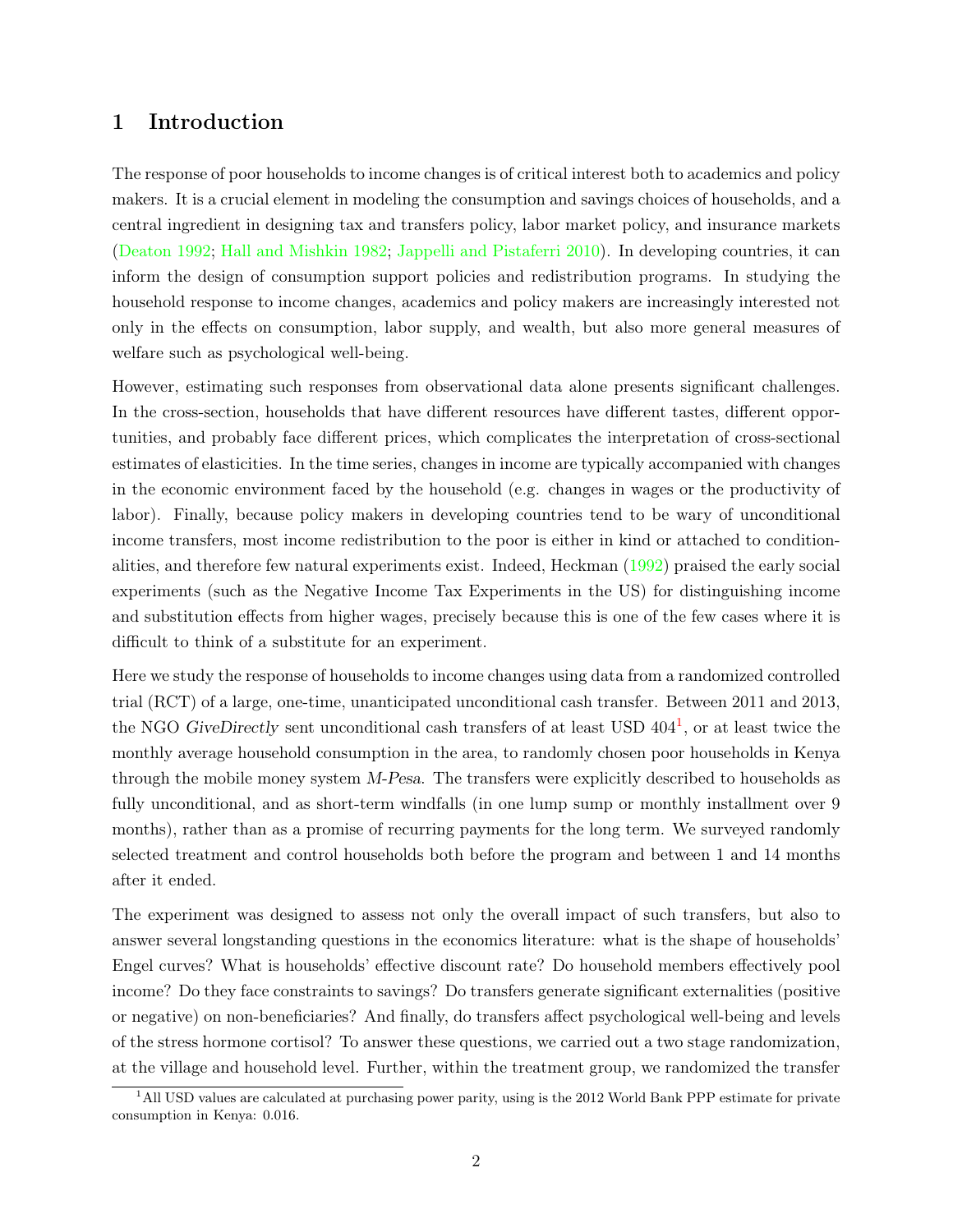recipient within the household (wife vs. husband), the transfer timing (monthly installments over nine months vs. one-time lump sum transfer) and transfer magnitude (USD 404 vs. USD 1,520). To study the response of consumption over time, we also randomized survey timing from 1 to 14 months after the end of transfers disbursements.

To complement this ambitious experimental design, we collected detailed data on a broad range of outcomes for 1440 households (1372 at endline). The survey instruments included modules for consumption, asset holdings, self-employment activities and earnings, health, education, food security, female empowerment, and psychological well-being. A novel feature was the collection of a biomarker of stress, i.e. levels of the stress hormone cortisol. In addition, we administered a village-level questionnaire to capture general equilibrium effects. Because of the large number of outcomes, we address issues of multiple inference by pre-specifying the basic reduced form analysis (the pre-analysis plan is available at [www.socialscienceregistry.org\)](http://www.socialscienceregistry.org), by grouping the main outcomes into a limited number of index variables for a restricted number of outcome groups, and by adjusting p-values for multiple inference using the family-wise error rate (FWER).

Assessing the increase in permanent income caused by the program would require a full understanding of households' savings, borrowing and investment behavior and opportunities, and knowledge of what they expected regarding future transfers, and is beyond the scope of this paper. However, when households were surveyed, on average 4.3 months after the end of the program, we observe an increase in monthly non-durable expenditure of USD 36 relative to a control group mean of USD 157. Under standard time-separability assumptions, we can use the transfer as an instrument for the change in non-durable expenditure and thus estimate the elasticity of different expenditure heads with respect to total expenditure. We find elasticities of food expenditures of 0.83, medical expenditure of 1.47, education expenditure of 0.84, and social expenditure of 1.60. The elasticities for alcohol and tobacco expenditure are negative and insignificant. The elasticities implied by large and small transfers are similar overall, suggesting relatively constant elasticities. While equality of the IV and OLS estimates can be rejected in some cases, the two are generally similar. Food security increased significantly for transfer recipients, and we observe an increase in female empowerment at the village level. In contrast, education and health outcomes were not affected by transfers.

Households invested part of the transfers in durables and assets for their self-employment activities. We find a significant increase of USD 279 in asset holdings, relative to a control group mean of USD 478. In particular, we find increases in holdings of home durables (notably metal roofs, ownership of which increased by 23 percentage points over a control group mean of 16 percent), and productive assets such as livestock, whose value increases by USD 85 over a control group mean of USD 167. These investments translate into higher revenues from agriculture, animal husbandry, and non-agricultural enterprises; monthly revenue from these sources increases by USD 17 relative to a control group mean of USD 49. Note, however, that this revenue increase is partially offset by an increase in flow expenses for agriculture, animal husbandry, and business (USD 13 relative to a control group mean of USD 24).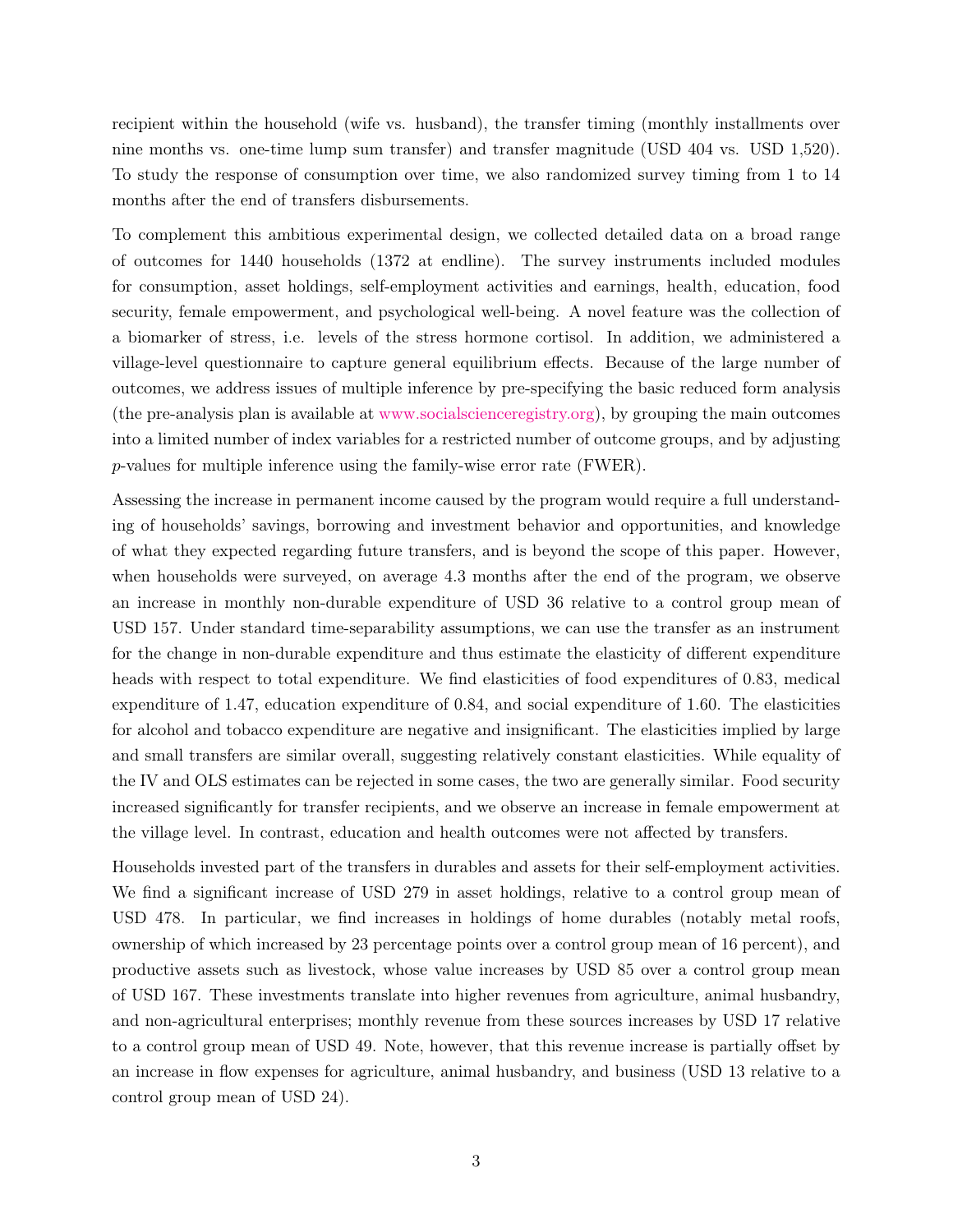Despite the fact that they invest in assets and durables, households appear to be relatively impatient. The impact of the transfer on nondurable consumption declines over time – from USD 29 for households observed in the first three months after the transfer to USD 19 observed on average seven months after the end of the program, which implies an effective annual discount rate of 56 percent. An explanation which helps to reconcile this effect with the investment in assets is that households may find it difficult to save. The comparison between households that received monthly vs. lump-sum transfers is consistent with this interpretation: if households are both credit- and savings-constrained, we would expect fewer purchases of expensive assets such as metal roofs among monthly transfer recipients, because the savings constraint would prevent this group from saving their transfer to buy the asset, and the credit constraint would prevent it from borrowing against the promise of the future transfer. Conversely, recipients of a lump sum may be keen to invest it immediately into a large durable if they are not sure they can pace their non-durable consumption and save. We find that indeed monthly transfer recipients are significantly less likely to invest in durables such as metal roofs than lump-sum transfer recipients, suggesting that households may be both credit- and savings-constrained. The fact that program participation required signing up for mobile money accounts, which are a low-cost savings technology (people could have chosen to accumulate their transfer – and even add other money – on their  $M-Pesa$  account), suggests that the savings constraint at work is more social or behavioral than purely due to lack of access to a savings technology.

Interestingly, we find few differences between female vs. male recipient households in consumption, production, and investment decisions. This result is surprising in light of a large literature suggesting that households may not be unitary, and may thus not pool income [\(Thomas 1989;](#page-43-0) [Duflo and Udry](#page-39-0) [2004\)](#page-39-0), although it is consistent with another recent experiment randomizing the gender of the recipient of a non-conditional cash transfer [\(Benhassine et al. 2013\)](#page-37-0). One possible explanation is that the program did not affect bargaining power because it was explicitly presented as temporary: even so, it suggests a surprising level of insurance between household members, which suggests that these Kenyan households are more efficient than found in Udry [\(1996\)](#page-43-1) or Duflo and Udry [\(2004\)](#page-39-0).

A further core contribution of this paper is that it is the first to measure, on a large scale, a biological marker of stress, cortisol, combined with several experimental treatments and several survey measurements of psychological well-being. Overall, we find large and highly significant increases in psychological well-being among transfer recipients; in particular, we document a 0.19 SD increase in happiness, a 0.15 SD increase in life satisfaction, a 0.14 SD reduction in stress, and a significant reduction in depression (all measured by psychological questionnaires). In contrast to most of the traditional economic outcome variables, these indicators showed a treatment effect across the entire distribution of psychological well-being, i.e. both respondents with low and high psychological well-being experienced similar improvements. In addition, cortisol levels show effects across all treatment arms: in particular, we find that cortisol levels are significantly lower when transfers are made to the wife rather than the husband; when they are lump-sum rather than monthly; and when they are large rather than small. These results are particularly intriguing because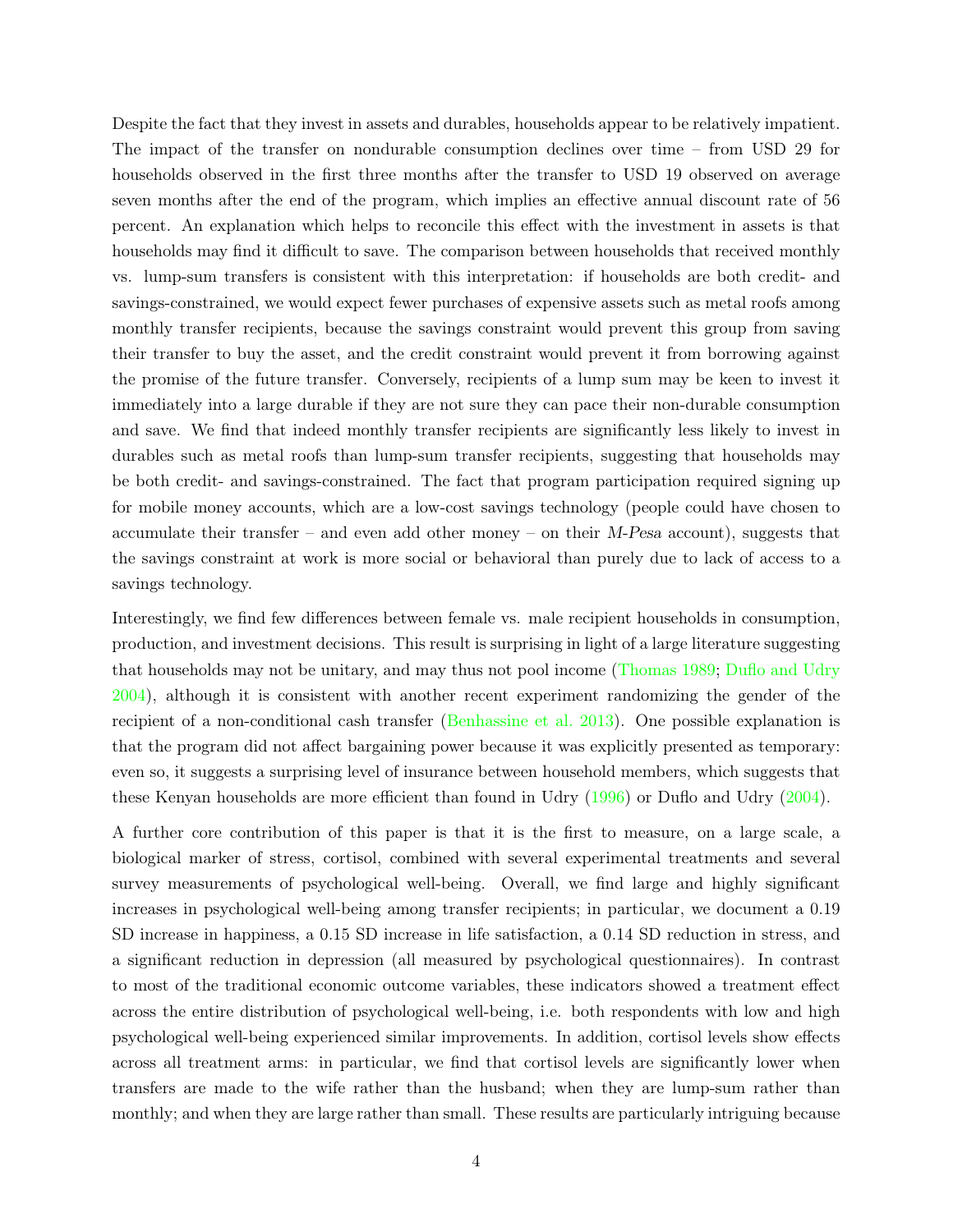some of them occur in the absence of effects on other outcomes, both economic and psychological: we find no differences in consumption or savings and investment decisions when transfers are made to the wife vs. the husband, yet we observe significantly lower cortisol levels in both male and female respondents when transfers are made to the wife. One potential explanation for this finding is that unconditional cash transfers are likely to produce heterogeneous treatment effects, which may be best captured by broad outcome measures such as cortisol and psychological well-being, rather than more specific measures of individual dimensions of welfare. Similarly, we observe only few differences in economic outcomes for monthly vs. lump-sum transfers, but significantly lower cortisol levels for lump-sum transfers. One possible explanation for this finding is that monthly transfer recipient households may find it difficult to save their transfers, resulting in stress and increased levels of cortisol. This hypothesis is supported by the consumption decline over time described above. Finally, and more intuitively, we find that large transfers decreased cortisol levels relative to small transfers. Together, these results suggest that cortisol and measures of psychological well-being are useful complements to, and may in fact sometimes be more sensitive than, traditional measures of economic welfare.

This paper contributes to three literatures in economics, public policy, and psychology. First, in economics, this study enables us to rigorously identify the response of households to income changes using a randomized experiment. Previous approaches to this question have used either cross-sectional estimates [\(Jappelli and Pistaferri 2010;](#page-40-1) [Krueger and Perri 2010;](#page-41-0) [Hall and Mishkin](#page-40-0) [1982\)](#page-40-0) or time-series data [\(Deaton and Subramanian 1996;](#page-39-1) [Dynarski et al. 1997;](#page-39-2) [Krueger and Perri](#page-41-1) [2005;](#page-41-1) [Krueger and Perri 2006;](#page-41-2) [Browning and Crossley 2001\)](#page-38-1) with the attendant concerns about endogeneity and structural assumptions. Another set of studies has used natural or policy shocks to study household behavior [\(Jensen and Miller 2008a;](#page-40-3) [Dynarski et al. 1997;](#page-39-2) [Kochar 1995;](#page-41-3) [Deaton](#page-39-3) [and Tarozzi 2005;](#page-39-3) [Bodkin 1959;](#page-38-2) [Rosenzweig and Wolpin 1982;](#page-42-0) [Paxson 1993\)](#page-42-1), but such shocks may operate through prices (e.g. in the case of subsidies), may be anticipated by households (in the case of policy changes), may be partly insured, may come bundled with other changes (e.g. insurance), and their effects may not generalize the effects of other types of shocks. The program we study here provides the ideal "helicopter drops of cash" experiment. We find relatively high expenditure elasticities, and to a large extent the experimentally estimated elasticities are similar to those that would have been obtained from cross-sectional estiamtion.

The sub-treatments that were included in the design additionally allow us to address several additional important questions in the development economics literature: randomizing recipient gender allows us to show that households in this sample are surprisingly unitary, in contrast to a number of previous findings suggesting that households may not pool incomes [\(Udry 1996;](#page-43-1) [Duflo and Udry](#page-39-0) [2004\)](#page-39-0). In addition, by using both large and small transfer amounts, we can show that the Engel curves for most expenditure categories are approximately linear [\(Deaton 1992\)](#page-38-0). Finally, by randomizing the timing of transfers (monthly vs. lump-sum), we show that households in this sample are both savings and credit-constrained [\(Dupas and Robinson 2013a;](#page-39-4) [Ashraf, Karlan, and Yin 2006;](#page-37-1) [Banerjee and Duflo 2005\)](#page-37-2) .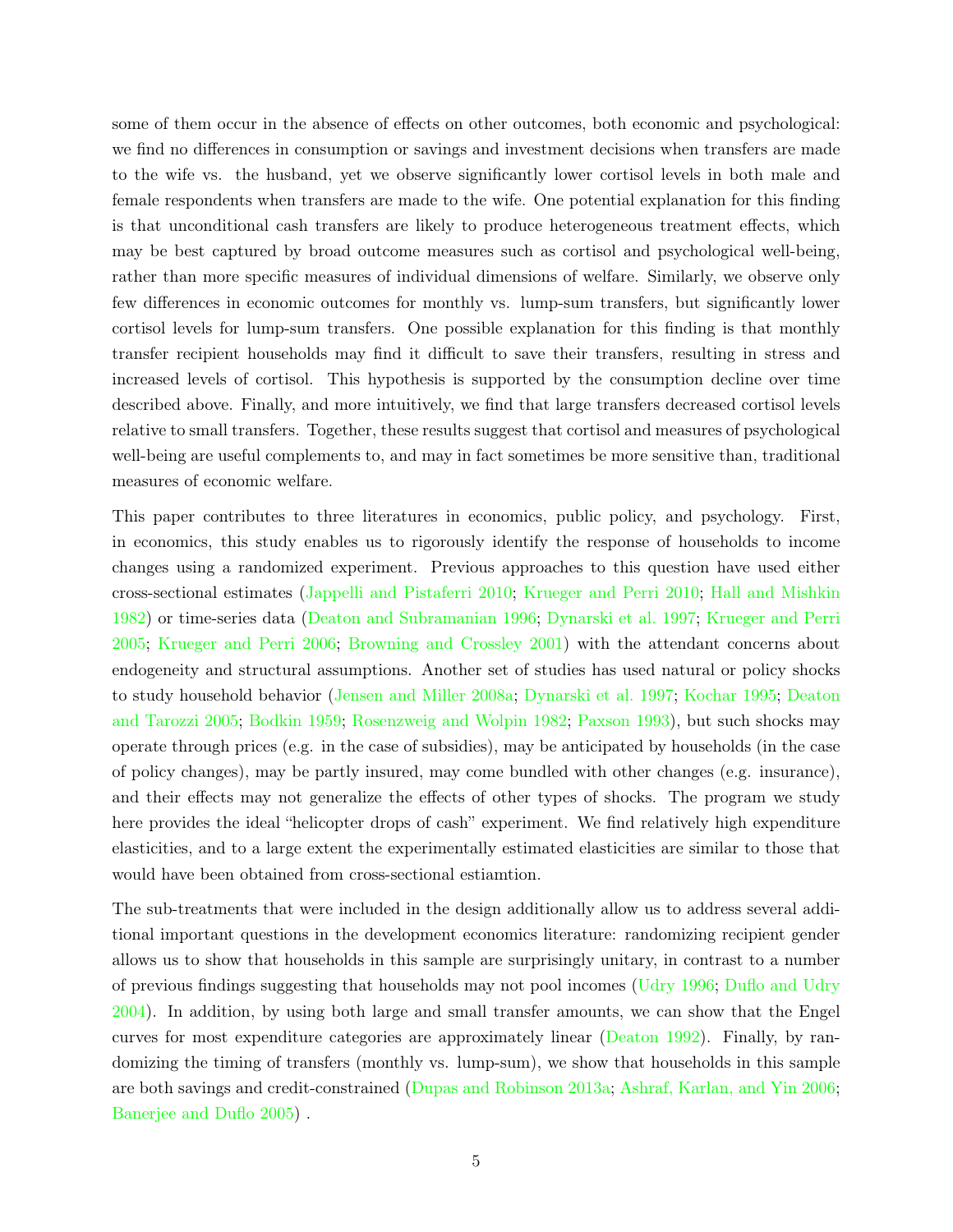Second, in public policy, this study contributes to the growing empirical literature on the welfare effects of transfers to the poor. Two features of the program are notable in regard. First, the cash transfers we study were targeted at a general poor population sample, chosen simply for meeting a basic means test criterion. In contrast, previous programs focus on particular recipient groups such as micro-entrepreneurs [\(Blattman, Fiala, and Martinez 2013;](#page-37-3) [De Mel, McKenzie, and Woodruff](#page-39-5) [2008;](#page-39-5) [Fafchamps et al. 2011\)](#page-39-6), orphans and vulnerable children [\(Team 2012a;](#page-43-2) [Team 2012b\)](#page-43-3), or pensioners [\(Duflo 2003\)](#page-39-7). Our results suggest that welfare improvements can be achieved even when transfers are not targeted at such recipient groups. Second, the transfers we study are completely unconditional. Previous studies have shown that asset transfers combined with capacity building and stipends [\(Banerjee and Duflo 2011;](#page-37-4) [Bandiera et al. 2013\)](#page-37-5), conditional cash transfers [\(Banerjee](#page-37-6) [et al. 2010;](#page-37-6) [Brune et al. 2011;](#page-38-3) [Bandiera et al. 2013\)](#page-37-5), and unconditional cash transfers [\(Blattman,](#page-37-3) [Fiala, and Martinez 2013;](#page-37-3) [Cunha, De Giorgi, and Jayachandran 2011\)](#page-38-4) have positive effects on consumption, income, and other welfare measures. However, these programs were rarely entirely unconditional; even in nominally unconditional programs such as Uganda's Youth Opportunities Program [\(Blattman, Fiala, and Martinez 2013\)](#page-37-3), recipients were required to write business plans to receive the transfer, thus creating a clear expectation that the money would be spent on businesses [\(Devoto et al. 2011;](#page-39-8) [Cunha, De Giorgi, and Jayachandran 2011\)](#page-38-4). In contrast, the GiveDirectly cash transfers we study here are completely unconditional; recipients are explicitly told that they are free to spend the transfers however they wish. In this context, our study also contributes to the literature on returns to capital in developing countries. Previous studies have found high rates of return to capital for existing businesses, e.g. and 60 percent for micro-entrepreneurs in Sri Lanka [\(De Mel,](#page-39-5) [McKenzie, and Woodruff 2008\)](#page-39-5) and 113 percent for shop owners in Kenya [\(Duflo, Kremer, and](#page-39-9) [Robinson 2008\)](#page-39-9), although estimates of microcredit suggests that the numbers may be lower [\(Karlan](#page-41-4) [and Zinman 2011\)](#page-41-4). We find substantial increases in consumption for undirected cash transfers, suggesting that the selection of specific population groups as transfer recipients may not always be necessary for transfers to be effective.

Finally, we contribute to an emerging literature on the psychology and neurobiology of poverty. Recent work has suggested that poverty may have particular psychological and neurobiological consequences, and that these, in turn, may affect economic choice in a potentially disadvantageous fashion [\(Mani et al. 2013;](#page-41-5) [Chemin et al. 2013;](#page-38-5) [Shah, Mullainathan, and Shafir 2012;](#page-42-2) [Haushofer,](#page-40-4) [Fehr, and Schunk 2013;](#page-40-4) [Haushofer et al. 2011;](#page-40-5) [Haushofer and Fehr 2013\)](#page-40-6). A particular version of this hypothesis suggests that poverty may cause stress, and stress may affect economic behavior by increasing discount rates [\(Haushofer et al. 2011;](#page-40-5) [Haushofer 2011;](#page-40-7) [Haushofer, Fehr, and Schunk](#page-40-4) [2013;](#page-40-4) [Cornelisse et al. 2013\)](#page-38-6). In previous work, we have found that negative income shocks lead to increases in levels of the stress hormone cortisol among Kenyan famers [\(Chemin et al. 2013\)](#page-38-5), and that pharmacological administration of the cortisol precursor hydrocortisone increases discount rates [\(Cornelisse et al. 2013\)](#page-38-6). We have further shown that similar behavioral effects result when individuals suffer large negative income shocks [\(Haushofer, Fehr, and Schunk 2013\)](#page-40-4). The present study fills an important gap in this proposed feedback loop: despite a number of studies showing correlations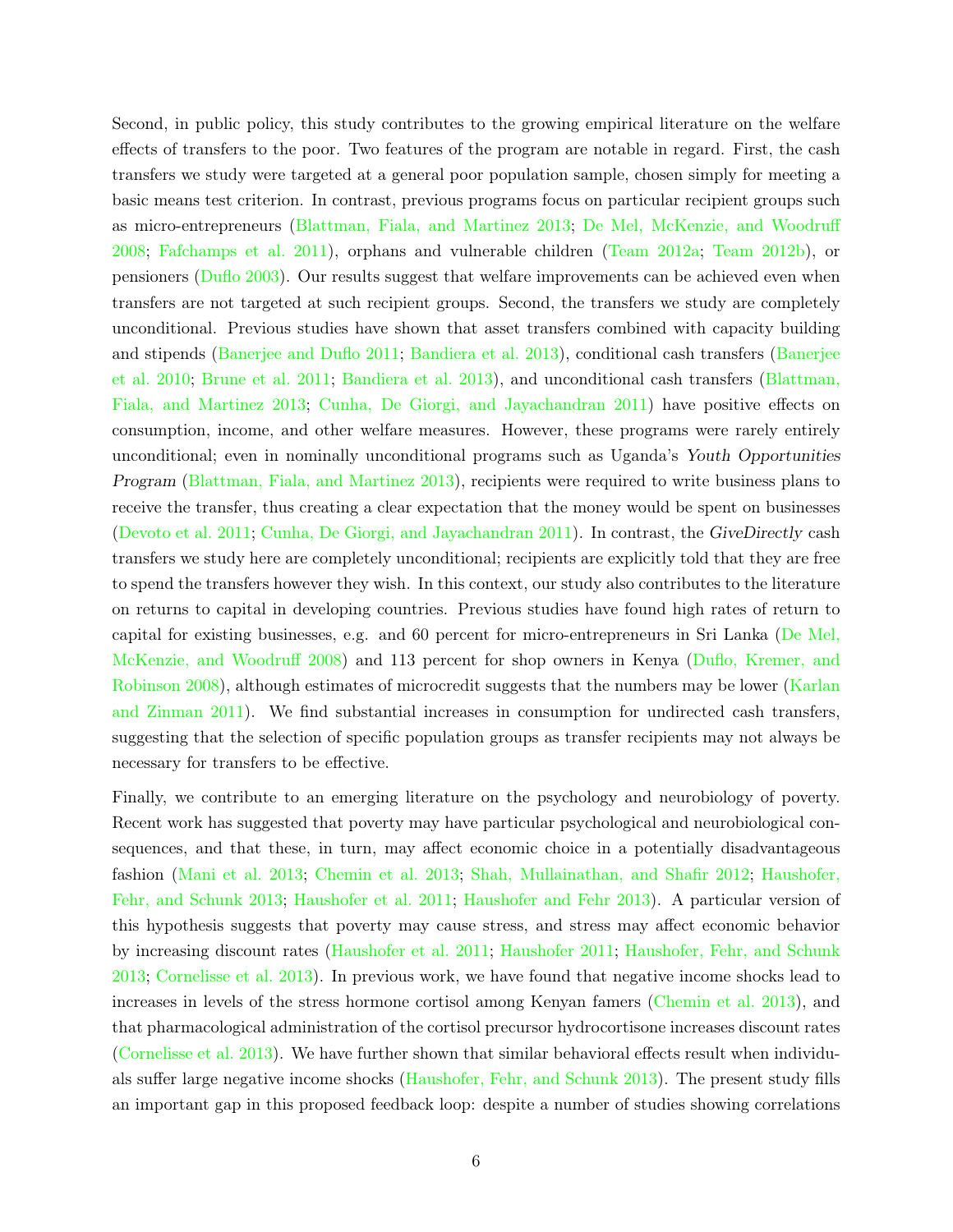between poverty and psychological outcomes [\(Stevenson and Wolfers 2008;](#page-42-3) [Sacks, Stevenson, and](#page-42-4) [Wolfers 2012;](#page-42-4) [Kahneman and Deaton 2010;](#page-41-6) [Haushofer and Fehr 2013;](#page-40-6) [Haushofer, Fehr, and Schunk](#page-40-4) [2013\)](#page-40-4) as well as poverty and cortisol levels [\(Haushofer et al. 2011;](#page-40-5) [Cohen et al. 2006;](#page-38-7) [Cohen, Doyle,](#page-38-8) [and Baum 2006\)](#page-38-8), causal evidence on these relationships is scarce [\(Arnetz et al. 1991;](#page-37-7) [Fernald and](#page-39-10) [Gunnar 2009\)](#page-39-10). To our knowledge, the present study is the first to rigorously identify the effect of a decrease in poverty on cortisol levels, and one of the first to study the effects of poverty alleviation on psychological well-being [\(Baird, De Hoop, and Özler 2013;](#page-37-8) [Kling, Liebman, and Katz 2007;](#page-41-7) [De](#page-39-8)voto et al.  $2011$  $2011$ <sup>2</sup>. We find large increases in psychological well-being and reductions in stress as a result of transfers, lending support to the proposed relationship between poverty and psychological outcomes. In addition, we find significant reductions in cortisol levels in several treatment arms: specifically, large transfers, transfers to women, and lump-sum transfers lead to significantly lower cortisol levels than small transfers, transfers to men, and monthly transfers. Some of these effects occur in the absence of differences in traditional outcome variables. Together, these results support a causal effect of poverty (alleviation) on (reductions in) stress levels. More broadly, they suggest that psychological well-being and cortisol can complement traditional welfare measures, and in some cases may in fact respond to interventions with greater sensitivity than these traditional measures.

The remainder of the paper is organized as follows. Sections [2](#page-6-0) and [3](#page-8-0) describe the GiveDirectly program and the evaluation design. Section [4](#page-18-0) summarizes the reduced form impacts of the program on all outcomes, including psychological well-being and cortisol levels. Section [5](#page-23-0) presents detailed results on the consumption response to the program; we first estimate elasiticies for a variety of consumption goods in Section [5.1,](#page-23-1) and then estimate returns to investments and households' discount factor in Section [5.2.](#page-32-0) Section [6](#page-34-0) concludes.

## <span id="page-6-0"></span>2 The GiveDirectly Unconditional Cash Transfer Program

GiveDirectly, Inc. (GD; [www.givedirectly.org\)](http://givedirectly.org/) is an international NGO founded in 2010, whose mission is to make unconditional cash transfers to poor households in developing countries. We note that Jeremy Shapiro, an author of this study, is a co-founder and former Director of GiveDirectly (2009–2012). It began operations in Kenya in 2011 [\(Goldstein 2013\)](#page-40-8). GD selects poor households by first identifying poor regions of Kenya according to census data. In the case of the present study, the region chosen was Rarieda, a peninsula in Lake Victoria west of Kisumu in Western Kenya. Following the choice of a region in which to operate, GD identifies target villages. In the case of Rarieda, this was achieved through a rough estimation of the population of villages and the proportion of households lacking a metal roof, which is GD's targeting criterion. The criterion was established by GD in prior work as an objective and highly predictive indicator of poverty.

<sup>&</sup>lt;sup>2</sup>Note that the second part of the proposed loop, i.e. that from stress to decision-making, cannot be aptly tested with an economic intervention like unconditional cash transfers, because such interventions may change economic choice through channels other than stress (e.g. the budget constraint). The link between stress and economic choice is therefore best studied in laboratory settings where stress can be manipulated independently of economic variables.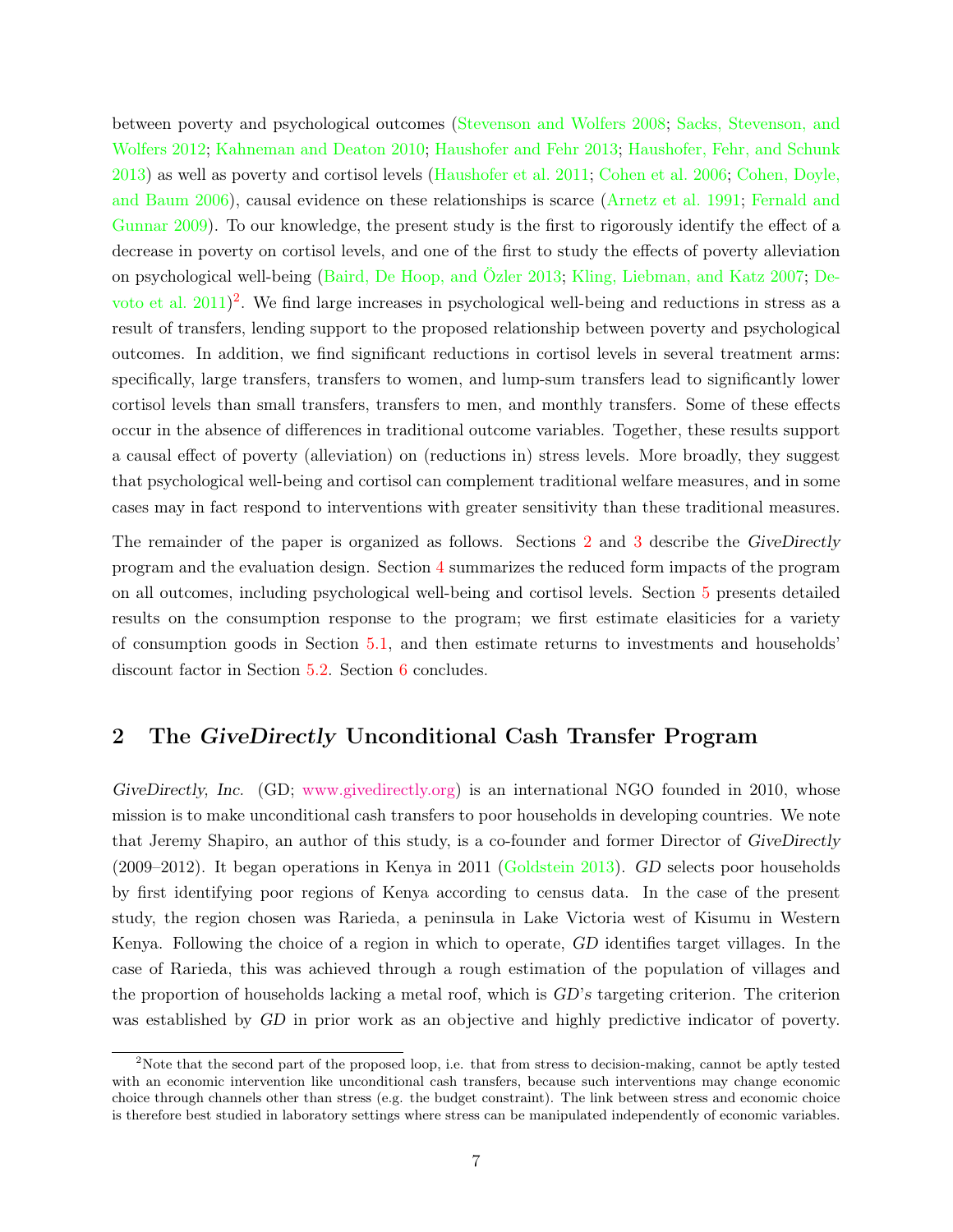Villages with a high proportion of households living in thatched roof homes (rather than metal) were prioritized.

Within each village, households were randomly chosen as described in Section [3.](#page-8-0) Each selected household was then visited by a representative of GD. The GD representative asked to speak to the member of the household that had been chosen as the transfer recipient ex ante (for the purposes of the present study, the recipient was randomly chosen to be either the husband or the wife, with equal probability; details in Section [3\)](#page-8-0). A conversation in private was then requested from this household member, in which they were asked a few questions about demographics, and informed that they had been chosen to receive a cash transfer of KES 25,200 (USD 404). The recipient was informed that this transfer came without strings attached, that they were free to spend it however they chose, and that the transfer was a one-time transfer and would not be repeated.

Recipients were also informed about the timing of this transfer; for the purposes of the present study, 50 percent of recipients were told that they would receive the transfer as one lump-sum payment, and the remaining 50 percent were told that they would receive the transfer as a stream of nine monthly installments. The timing of the transfer delivery was also announced. In the case of monthly transfers, the first installment was transferred on the first of the month following the initial visit, and continued for eight months thereafter. In the case of lump-sum transfers, a month was randomly chosen among the nine months following the date of the initial visit.

For receipt of the transfer, recipients were provided with a SIM card by Kenya's largest mobile service provider, Safaricom, and asked to activate it and register for Safaricom's mobile money service M-Pesa [\(Jack and Suri 2013\)](#page-40-9). M-Pesa is, in essence, a bank account on the SIM card, protected by a four-digit PIN code, and enables the holder to send and receive money to and from other M-Pesa clients. Prior to receiving any transfer, recipients were required to register for M-Pesa. For lump sum recipients, a small initial transfer of KES 1,200 was sent on the first of the month following the initial GD visit as an incentive for prompt registration. Registration had to occur in the name of the designated transfer recipient, rather than any other person. The M-Pesa system allows GD to observe the name in which the account is registered in advance of the transfer, and transfers were not sent unless the registered name had been confirmed to match the intended recipient within the household. In our sample, all but 18 treatment households complied with these instructions. To avoid biasing our treatment effect estimates, we use a conservative intent-to-treat approach and include data from these 18 non-compliant households in the treatment group.<sup>[3](#page-0-0)</sup> Transfers commenced on the first of the month following registration. Each transfer was announced with a text message to the recipient's SIM delivered through the M-Pesa system. However, receipt of these text messages was not necessary to ensure the receipt of transfers; recipients who did not own cell phones could rely on the information about the transfer schedule given to them by GD to know when they would receive transfers, or insert the SIM card into any mobile handset periodically to check for incoming transfers. To facilitate easier communication with recipients and reliable transfer

<sup>&</sup>lt;sup>3</sup>In a few additional cases, delays in registration occurred due to delays in obtaining an official identification card, which is a prerequisite for registering with M-Pesa.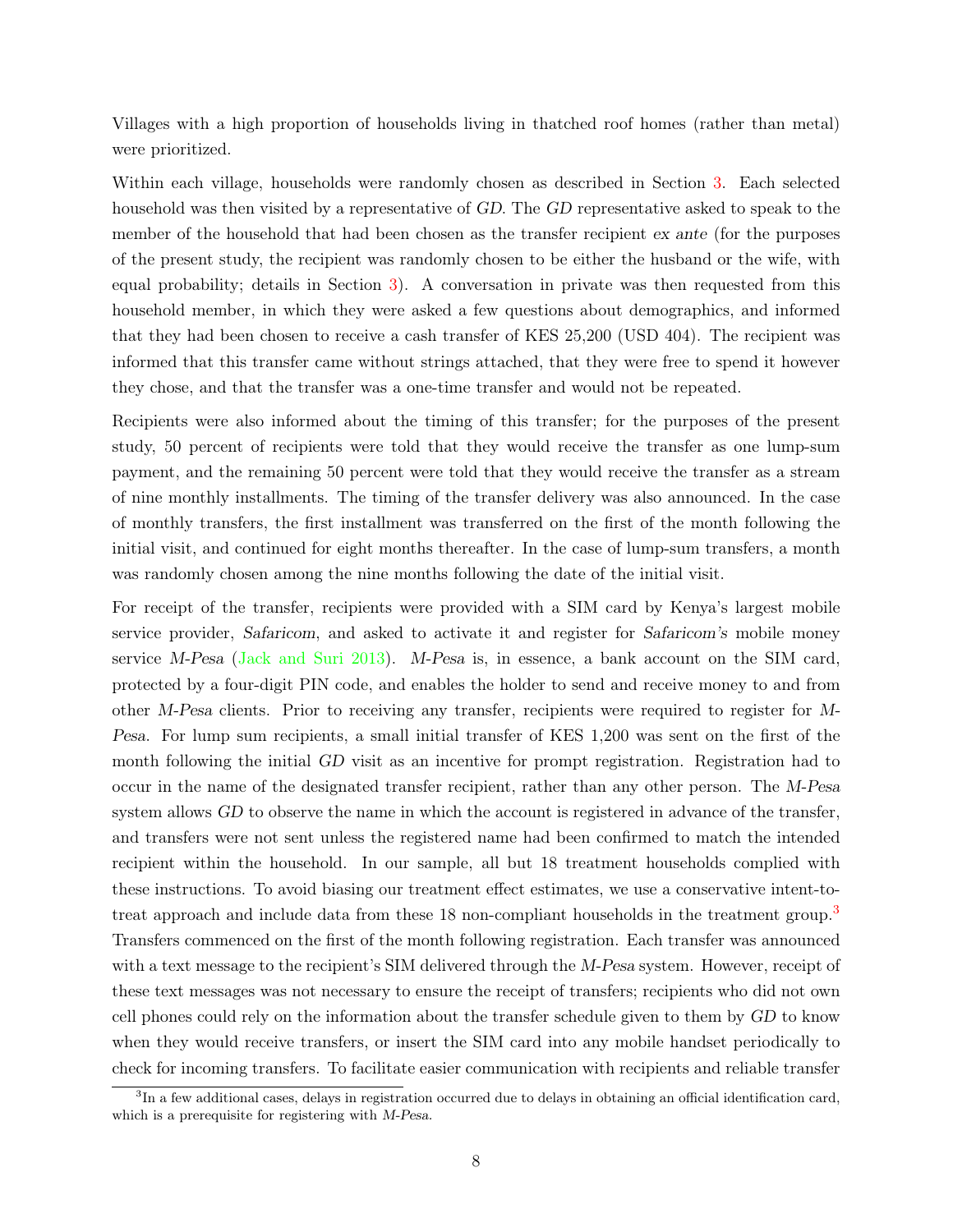delivery, GD offered to sell cell phones to recipient households which did not own one (by reducing the future transfer by the cost of the phone).

Withdrawals and deposits can be made at any M-Pesa agent, of which Safaricom operates about 11,000 throughout Kenya. Typically an M-Pesa agent is a shopkeeper in the recipients' village or the nearest town (other types of businesses that operate as M-Pesa agents are petrol stations, supermarkets, courier companies, "cyber" cafes, retail outlets, and banks). GD estimates the average travel time and cost from recipient households to the nearest M-Pesa agent at 42 minutes and USD 0.64. Withdrawals incur costs between 27 percent for USD 2 withdrawals and 0.06 percent for USD 800 withdrawals, with a gradual decrease of the percentage for intermediate amounts.<sup>[4](#page-0-0)</sup> GD reports that recipients typically withdraw the entire balance of the transfer upon receipt.

The sender also incurs costs for M-Pesa transfers; according to GD's estimates, the costs of transferring money to recipients in this fashion amount to 1.5 percent of the transfer amount for foreign exchange fees, and 1.6 percent for M-Pesa fees. Together with 4.8 percent of transfers spent on recipient identification and staff costs, GD estimates that 92.1 percent of the donations it receives are transferred to recipients' M-Pesa accounts.

## <span id="page-8-0"></span>3 Design and methods

#### 3.1 Experimental design

#### 3.1.1 Sample selection

This study employs a two-level cluster-randomized controlled trial. An overview of the design is shown in Figure [1.](#page-44-0) In collaboration with GD, we identified 126 villages from a list of villages in Rarieda district of Western Kenya. In the first stage of randomization, 63 of these villages were randomly chosen to be treatment villages. Within all villages, we conducted a census with the support of the village elder, which identified all eligible households within the village. As described above, eligibility was based on living in a house with a thatch roof. Control villages were only surveyed at endline; in these villages, we sampled 432 households from among eligible households, to which we refer as "pure control" households in the following.

In treatment villages, we performed a second stage of randomization, in which we randomly assigned 50 percent of the eligible households in each treatment village to the treatment condition, and 50 percent to the control condition. This process resulted in 503 treatment households and

 ${}^{4}$ As a result of the Kenyan Finance Act of 2012, which introduced a 10 percent excise duty tax on transaction fees for all money transfer services provided by cellular phone providers, banks, money transfer agencies and other financial service providers, Safaricom revised the cost structure for sending and receiving money through M-Pesa. The costs for transfers over USD 2 increased by 10 percent, while fees remained the same for smaller transfers (http://www.safaricom.co.ke/personal/m-pesa/m-pesa-services-tariffs/tariffs/tariff-faqs). However, these changes did not take effect until February 8, 2013, by which time the endline survey for this study had already been concluded. Our results are therefore unlikely to be affected by this new cost structure.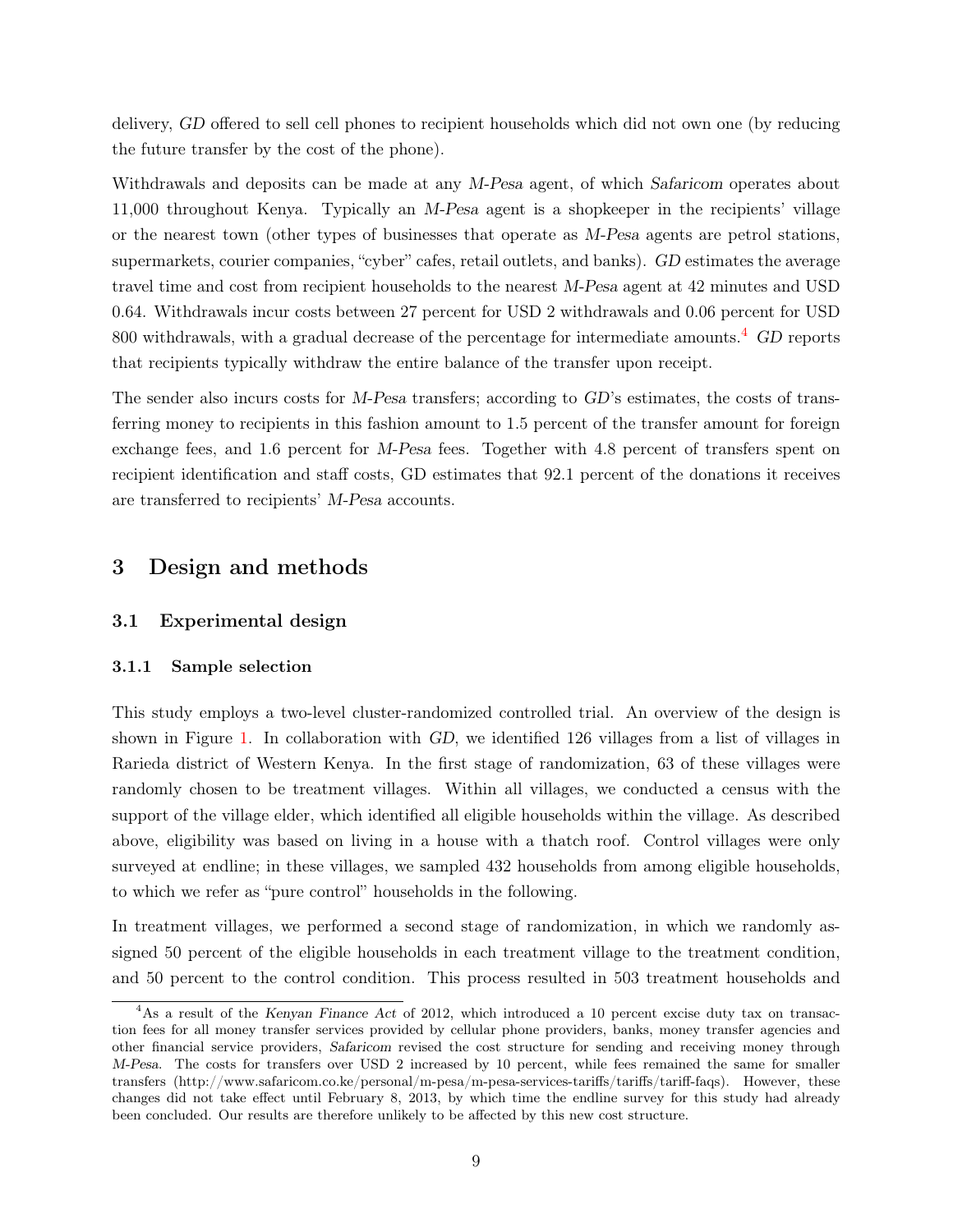505 control households in treatment villages at baseline. In the following, we refer to the control households in treatment villages as "spillover" households because comparing these households to control households in treatment villages allows us to identify spillover effects.

As described above, due primarily to registration issues with M-Pesa, 18 treatment households had not received transfers at the time of the endline, thus only 485 of the treatment households had in fact received transfers. In the analysis below we use an intent-to-treat approach, and consider all households assigned to receive a transfer as the treatment group, regardless of whether they had received a transfer at the time of the endline survey.

Due to the fact that the pure control households were selected into the sample just before the endline, the thatched roof criterion was applied to them 12 months later than to households in treatment villages. This fact potentially introduces bias into the comparison of households in treatment and control villages; in the absence of transfers, a proportion of households in treatment villages that had a thatched roof at baseline might have purchased a metal roof independently of the transfers and thus may not be comparable to homes with thatched roofs in pure control villages at endline. However, we can obtain bounds for this potential source of bias by comparing the treatment effects for households that still had thatched roofs at endline to those for the entire sample (since for the former group of households, the bias would go in the opposite direction). We report the results from this exercise in the Online Appendix; it reveals no differences in the results, both qualitatively and quantitatively, and therefore both the within- and across-village treatment estimates are valid. In what follows we focus on the within-village treatment effect; in the presence of positive spillovers, this is a lower-bound estimate of the treatment effect. The across-village treatment effects are reported int he Online Appendix. [5](#page-0-0)

To obtain a lower-bound estimate for spillover effects, we compare households which still have thatched roofs at endline to pure control households which still have thatched roofs at endline. The logic behind this choice is the following. First, note that in the absence of spillover effects on roof purchases, this comparison provides an unbiased estimate of the spillover effects for this group of households. Second, relax the assumption of no spillovers and assume instead (as is likely) that spillover effects predominantly induce the better-off control households in treatment villages to upgrade to a metal roof. If this is the case, restricting the sample to households which still have a thatched roof at endline selects for poorer households in treatment villages, but not pure control villages, and thus provides a lower bound estimate of the spillover effect. To be conservative, in what follows we report this lower-bound estimate.

 $5\text{Note that this strategy would overestimate the treatment effect in the presence of negative soillovers. However, }$ we find little evidence for negative spillovers, as discussed below; this includes psychological well-being, i.e. untreated households in treatment villages did not experience a decrease in psychological well-being. The within-village treatment effects therefore provide a conservative estimate.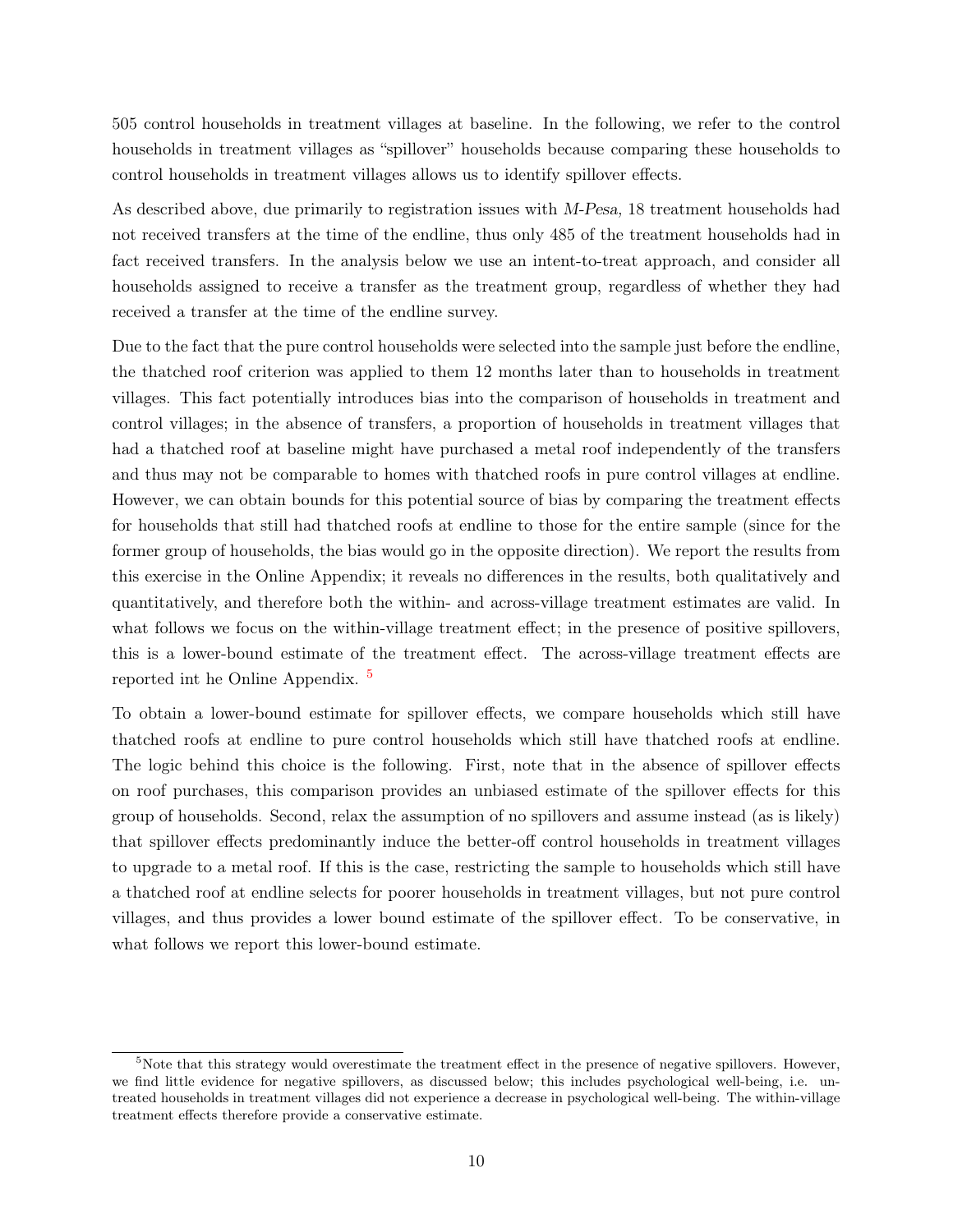#### 3.1.2 Treatment arms

A goal of this study was to assess the relative welfare impacts of three design features of unconditional cash transfers: the gender of the transfer recipient; the temporal structure of the transfers (monthly vs. lump-sum transfers); and the magnitude of the transfer. The intervention was therefore structured as follows:

- 1. Transfers to the woman vs. the man in the household. Among households with both a primary female and primary male member, we stratified on recipient gender and randomly assigned the woman or the man to be the transfer recipient in an equal number of households. A further 110 households had a single household head and were therefore not considered in the randomization of recipient gender.
- 2. Lump-sum transfers vs. monthly installments. Across all treatment households, we randomly assigned the transfer to be delivered either as a lump-sum amount, or as a series of nine monthly installments. Specifically, 258 of the 503 treatment households were assigned to the monthly condition, and 245 to the lump-sum condition. The total amount of each type of transfer was KES 25,200 (USD 404). This amount includes an initial transfer of KES 1,200 (USD 19) to incentivize M-Pesa registration, followed by either a lump-sum payment of KES 24,000 (USD 384) in the lump-sum condition, or a sequence of nine monthly transfers of KES 2,800 (USD 45) each in the monthly condition. The timing of transfers was structured as follows: in both the monthly and the lump-sum condition, recipients received the initial transfer of KES 1,200 immediately following the announcement visit by GD. In the monthly condition, recipients then received the first transfer of KES 2,800 on the first of the month following M-Pesa registration, and the remaining eight transfers of KES 2,800 on the first of the eight following months. In the lump-sum condition, recipients received the lump-sum transfer of KES 24,000 on the first of a month that was chosen randomly among the nine months following the time at which they were enrolled in the GD program.
- 3. Large vs. small transfers. Finally, a third pair of treatment arms was created to study the relative impact of large compared to small transfers. To this end, 137 households in the treatment group were randomly chosen and informed in January 2012 that they would receive an additional transfer of KES 70,000 (USD 1,112), paid in seven monthly installments of KES 10,000 (USD 160) each, beginning in February 2012. Thus, the transfers previously assigned to these households, whether monthly or lump-sum, were augmented by KES 10,000 from February 2012 to August  $2012^6$  $2012^6$ , and therefore the total transfer amount received by these households was KES 95,200 (USD 1,525). The remaining 366 treatment households constitute the "small" transfer group, and received transfers totaling KES 25,200 (USD 404) per household.

<sup>&</sup>lt;sup>6</sup>Note that for the households originally assigned to the "lump-sum" condition, this new transfer schedule implied that these households could no longer be unambiguously considered to be lump-sum households; we therefore restrict the comparison of lump-sum to monthly households to those households which received small transfers.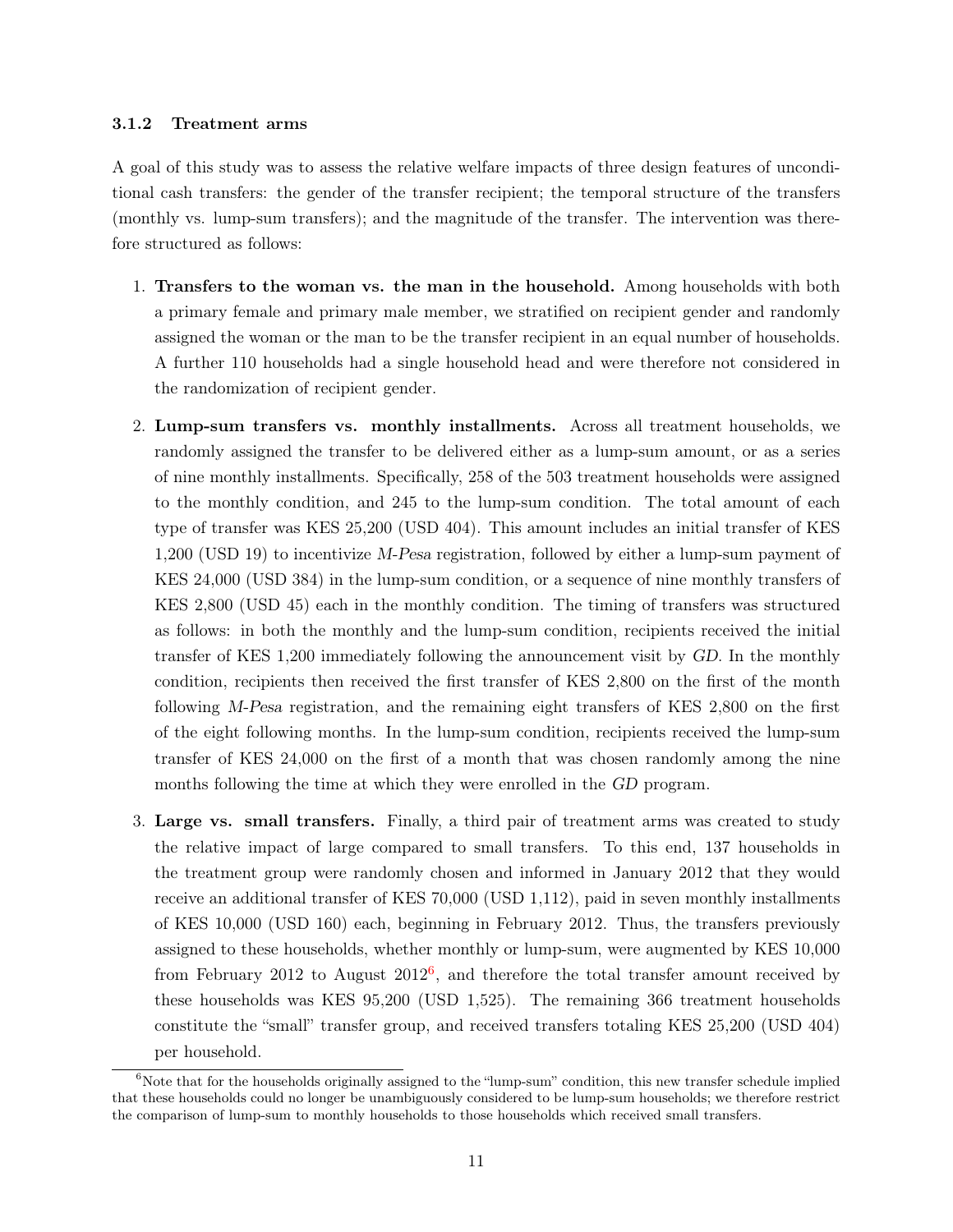These three treatment arms were fully cross-randomized, except that, as noted above, the "large" transfers were made to existing recipients of KES 25,200 transfers in the form of a KES 70,000 top-up that was delivered as a stream of payments after respondents had already been told that they would receive KES 25,200 transfers. Section [5](#page-23-0) outlines how this issue is dealt with in the analysis.

#### 3.1.3 Timeline

The timeline of the study is summarized in Figure [2.](#page-45-0) Baseline surveys took place between May and November 2011, and endline surveys between September and December 2012. Transfers were made between June 2011 and January 2013<sup>[7](#page-0-0)</sup>. Monthly transfers were made in nine monthly installments of KES 2,800 (USD 45), and lump sum transfers were made all at once, in a randomly selected bin among nine monthly bins. Thus, the transfers were timed so that the total amount of lump sum transfers in a given month was the same as the total amount of monthly transfers in that month. For the large transfer group, an additional transfer of KES 70,000 (USD 1,121) was issued in seven monthly installments.

### 3.2 Data collection

In treatment villages, we surveyed treatment and control households both at baseline and endline; in control villages, we surveyed "pure control" households at endline only. In each surveyed household, we collected two distinct modules: a household module, which collected information about assets, consumption, income, food security, health, and education, administered to either the primary male or female member of the household; and an individual module, which collected information about psychological well-being, intrahousehold bargaining and domestic violence, and preferences. Finally, we measured the height, weight, and upper-arm circumference of the children under five years who lived in the household. The two surveys were administered on different (usually subsequent) days. The household survey was administered to any household member who could give information about the outcomes in question for the entire household; this was usually one of the primary members. The individual survey was administered to both primary members of the household, i.e. husband and wife, for double-headed households; and to the single household head otherwise. During individual surveys, particular care was taken to ensure privacy; respondents were interviewed by themselves without the interference of other household members, in particular the spouse.<sup>[8](#page-0-0)</sup>

<sup>7</sup>Despite the overlap between the baseline and endline survey periods with the period in which transfers were sent, for each individual recipient the baseline survey was administered before receipt of the first transfer. Nine lump-sum recipient households received their transfers after the administration of the endline survey; data from these households is nevertheless included in the analysis to be conservative.

<sup>&</sup>lt;sup>8</sup>All monetary variables were top-coded at 99 percent and coded linearly. However, because these outcome variables are skewed even after top-coding, we additionally present log specifications in the Online Appendix. To deal with zeros, we use the inverse hyperbolic sine transform [\(Burbidge, Magee, and Robb 1988;](#page-38-9) [MacKinnon and Magee](#page-41-8) [1990;](#page-41-8) [Pence 2006\)](#page-42-5), which transforms each outcome variable as follows: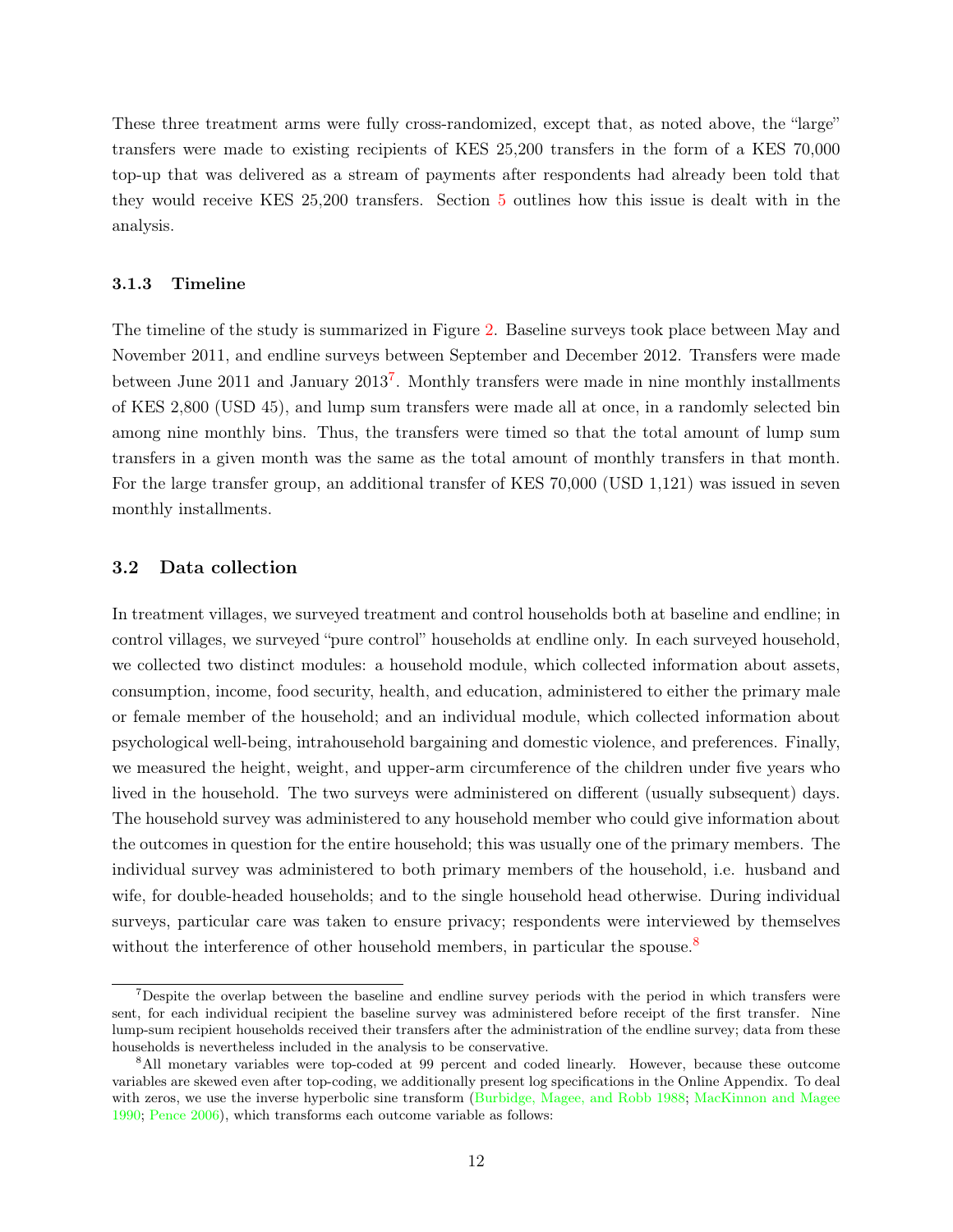From a randomly selected subset of on average three respondents in each village, we also obtained village-level information about prices, wages, and crime, to assess possible market equilibrium effects of the intervention [\(Angelucci and De Giorgi 2009\)](#page-37-9). All questionnaires are available from the authors upon request.

An important feature of this study is that, in addition to questionnaire measures of psychological well-being, we also obtained saliva samples from all respondents, which were assayed for the stress hormone cortisol. Cortisol has several advantages over other outcome variables. First, it is an objective measure and not prone to survey effects such as social desirability bias [\(Zwane et al.](#page-43-4)  $(2011)^9$  $(2011)^9$  $(2011)^9$  $(2011)^9$ , and it has several practical advantages which make it attractive as an analyze in field studies.<sup>[10](#page-0-0)</sup> Second, cortisol is a useful indicator of both acute stress [\(Kirschbaum, Strasburger, and](#page-41-9) [Langkrär 1993;](#page-41-9) [Ferracuti et al. 1994\)](#page-40-10) and more permanent stress-related conditions such as major depressive disorder [\(Holsboer 2000;](#page-40-11) [Hammen 2005\)](#page-40-12). Third, cortisol is a good predictor of long-term health through its effects on the immune system. $\frac{11}{11}$  $\frac{11}{11}$  $\frac{11}{11}$ 

We obtained two saliva samples from each respondent, at the beginning at at the end of the individual survey, using the Salivette sampling device (Sarstedt, Germany). The salivette has been used extensively in psychological and medical research [\(Kirschbaum and Hellhammer 1989\)](#page-41-10), and more recently in developing countries in our own work and that of others  $($ .

[Fernald and Gunnar 2009\)](#page-39-10). It consists of a plastic tube containing a cotton swab, on which the respondent chews lightly for two minutes to fill it with saliva. Due to the non-invasive nature of this technique, we encountered no apprehension among respondents. The saliva samples were labeled with barcodes and stored in a freezer at −20 deg C, and were later centrifuged and assayed for salivary free cortisol using a standard radio-immunoassay (RIA) on the cobas e411 platform at Lancet Labs, Nairobi.

$$
y' = \ln(y + \sqrt{y^2 + 1})
$$
 (1)

The results we find in the log specifications are similar to those reported for the linear specifications above.

 $10$ Cortisol can be measured non-invasively in saliva, where it is a good indicator of levels in the blood [\(Kirschbaum](#page-41-10) [and Hellhammer 1989\)](#page-41-10); it is stable for several weeks, even without refrigeration; and commercial radioimmunoassays for analysis are widely available at relatively low cost.

<sup>9</sup>Strictly speaking, it is possible to "lie" about cortisol levels, in the sense that they can be intentionally manipulated through food, caffeine, or alcohol intake, as well as physical exercise. However, two factors make it unlikely that our respondents undertook such manipulation: first, for this manipulation to systematically affect our results, our participants would have to have intimate knowledge of the environmental and physiological factors that affect cortisol levels; second, a group of participants would have to concertedly use this knowledge, in a coordinated fashion, to attempt to bias our results. Third, this manipulation would have to be outside the scope of our control variables, which include all the common factors that affect cortisol levels; or participants would have to systematically lie about certain control variables. Given the fact that our respondents largely appeared unaware what cortisol was, much less how physiological and environmental factors affected it, we judge it as highly unlikely that participants systematically and intentionally manipulated cortisol levels.

 $11$ Cortisol exerts a direct and broadly suppressive effect on the immune system; in particular, it suppresses proinflammatory cytokines such as interleukin-6 and interleukin-1 [\(Straub 2006;](#page-42-6) [Wilckens 1995\)](#page-43-5). Chronic elevations of cortisol, however, have the opposite effect, leading to permanent mild elevations of cytokine levels [\(Kiecolt-Glaser](#page-41-11) [et al. 2003\)](#page-41-11). These cytokine elevations then contribute directly to disease onset and progression, e.g. in atherosclerosis and cancer [\(Steptoe et al. 2001;](#page-42-7) [Steptoe et al. 2002;](#page-42-8) [Aggarwal et al. 2006;](#page-37-10) [Coussens and Werb 2002;](#page-38-10) [Ross 1999\)](#page-42-9). Thus, permanently high cortisol is physiologically damaging, over and above its psychological significance.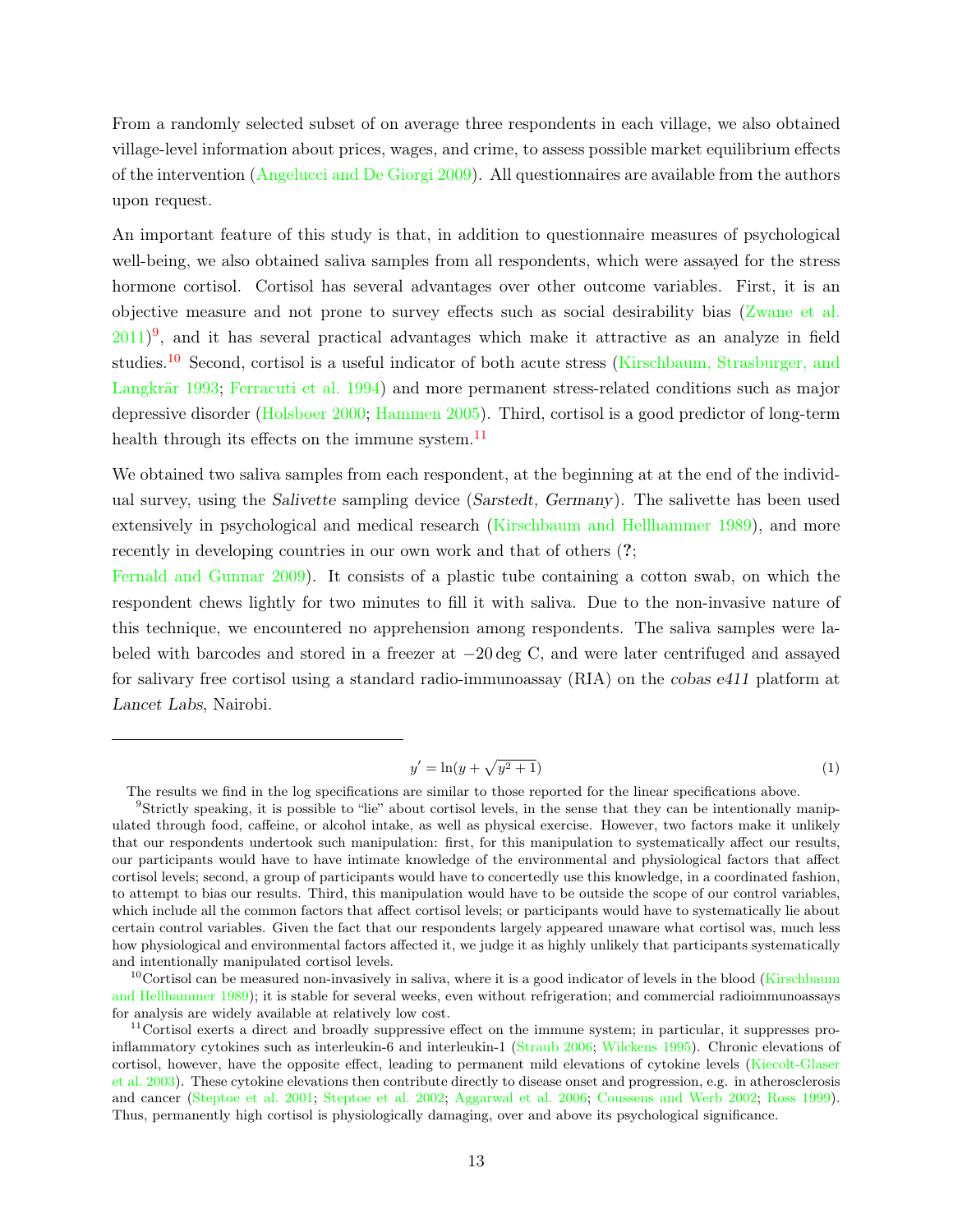Cortisol levels were analyzed as specified in our pre-analysis plan, and briefly summarized here: we first obtained the average cortisol level in each participant by averaging the values of the two samples. Because cortisol levels in population samples are usually heavily skewed, it is established practice to log-transform them before analysis; we follow this standard approach here. Salivary cortisol is subject to a number of confounds; in particular, it is affected by food and drink, alcohol and nicotine, medications, and strenuous physical exercise. Cortisol levels also follow a diurnal pattern: they rise sharply in the morning, and then exhibit a gradual decline throughout the rest of the day. To control for these confounds, but at the same time avoid the risk of "cherry-picking" control variables, we consider two measures of cortisol in the analysis: first, we use the log-transformed raw cortisol levels without the inclusion of control variables; second, we construct a "clean" version of the raw cortisol levels, which consists of the residuals of an OLS regression of the log-transformed cortisol levels on dummies for having ingested food, drinks, alcohol, nicotine, or medications in the two hours preceding the interview, for having performed vigorous physical activity on the day of the interview, and for the time elapsed since waking (rounded to the next full hour). We include both the "raw" and "clean" versions of the cortisol variable in the analysis. The resulting estimates are nearly identical when including vs. omitting these control variables.

#### 3.3 Integrity of experiment

#### 3.3.1 Baseline balance

We test for baseline differences between treatment and control groups using the following specification:

$$
y_{vhiB} = \alpha_v + \beta_0 + \beta_1 T_{vh} + \varepsilon_{vhiB}
$$
\n<sup>(2)</sup>

Here,  $y_{vhiB}$  is the outcome of interest for household h in village v, measured at baseline, of individual  $i$  (subscript i is included for outcomes measured at the level of the individual respondent, and omitted for outcomes measured at the household level). The sample is restricted to treatment and control households in treatment villages, as explained above. Village-level fixed effects are captured by  $\alpha_v$ .  $T_{hv}$  is a treatment indicator that takes value 1 for treatment households, and 0 otherwise.  $\varepsilon_{vhiB}$  is an idiosyncratic error term. The omitted category is control households in treatment villages; thus,  $\beta_1$  identifies the difference in baseline outcomes between treated households and control households in treatment villages. Standard errors are clustered at the level of the unit of randomization, i.e. the household. In addition to this standard inference, we compute FWERcorrected p-values across the set of index variables. Finally, we estimate the system of equations jointly using seemingly unrelated regression (SUR), which allows us to perform Wald tests of joint significance of the treatment coefficient.

The results of this estimation for our index variables are shown in the Online Appendix . The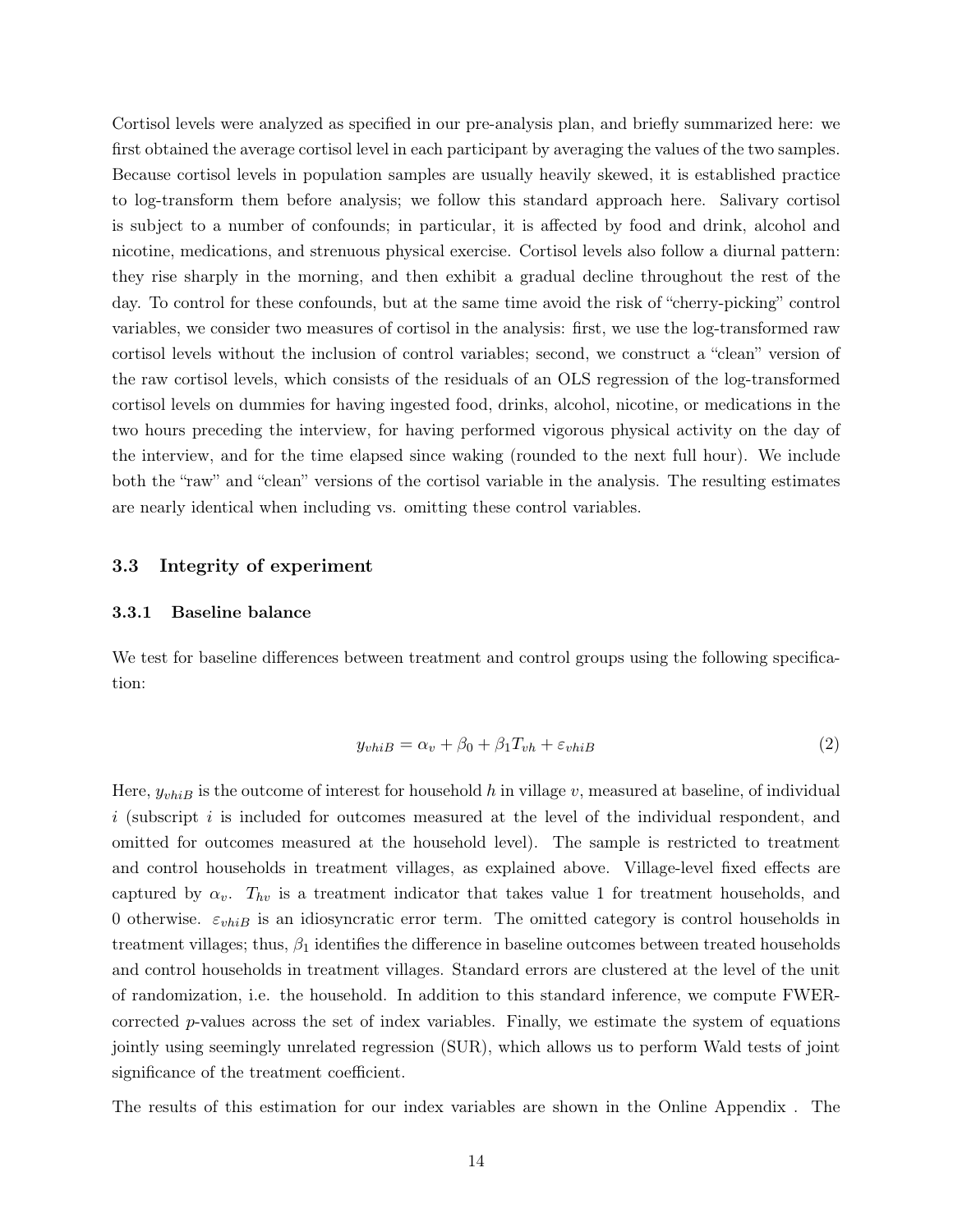results are largely insignificant, suggesting that the treatment and control groups did not differ at baseline.

#### 3.3.2 Compliance

Due primarily to registration issues with M-Pesa, 18 treatment households had not received transfers at the time of the endline, and thus only 485 of the 503 treatment households had in fact received transfers. We deal with this issue by using an intent-to-treat approach, and consider all households assigned to receive a transfer as the treatment group, regardless of whether they had received a transfer at the time of the endline survey.

#### 3.3.3 Attrition

We find low levels of attrition overall; overall, 940 of 1,008 (93.3 percent) baseline households could be surveyed at endline. In the treatment group, 471 of 503 baseline respondents (94 percent) were surveyed at endline, and in the spillover group, 469 of 505 (93 percent). Detailed attrition analyses are shown in the Online Appendix. First, a regression of the attrition dummy on the treatment dummy shows no difference in the likelihood of attrition between the treatment and control groups. Second, a regression of our main index variables on the attrition dummy reveals no significant overall difference in outcomes at baseline between attrition and non-attrition households. Finally, a regression among attrition households of our index variables on the treatment dummy shows that there were no differences in outcomes between attrition households that had been assigned to the treatment vs. the control conditions. Thus, attrition is unlikely to have biased the results reported below.

#### 3.3.4 Effects of M-Pesa access

A possible concern in the present study is that recipient households were provided with a SIM card and required to register for M-Pesa, while control households did not receive a SIM card, nor were they encouraged or required to sign up for M-Pesa. In light of recent evidence on the risk smoothing effects of having access to M-Pesa [\(Jack and Suri 2013\)](#page-40-9), and that simply providing access to a savings device such as M-Pesa can substantially affect household savings [\(Dupas and Robinson](#page-39-11) [2013b\)](#page-39-11), this difference between our treatment and control groups raises the question whether the economic effects we observe are a result of M-Pesa access per se, rather than receipt of cash transfers.

Our data affords us an opportunity to assess this possibility as it contains detailed data on remittances and savings that distinguish whether these were effected using M-Pesa. In the Online Appendix, we report results from a regression of different M-Pesa use variables on treatment. We find no effect of treatment on the sending of remittances through M-Pesa, but significant treatment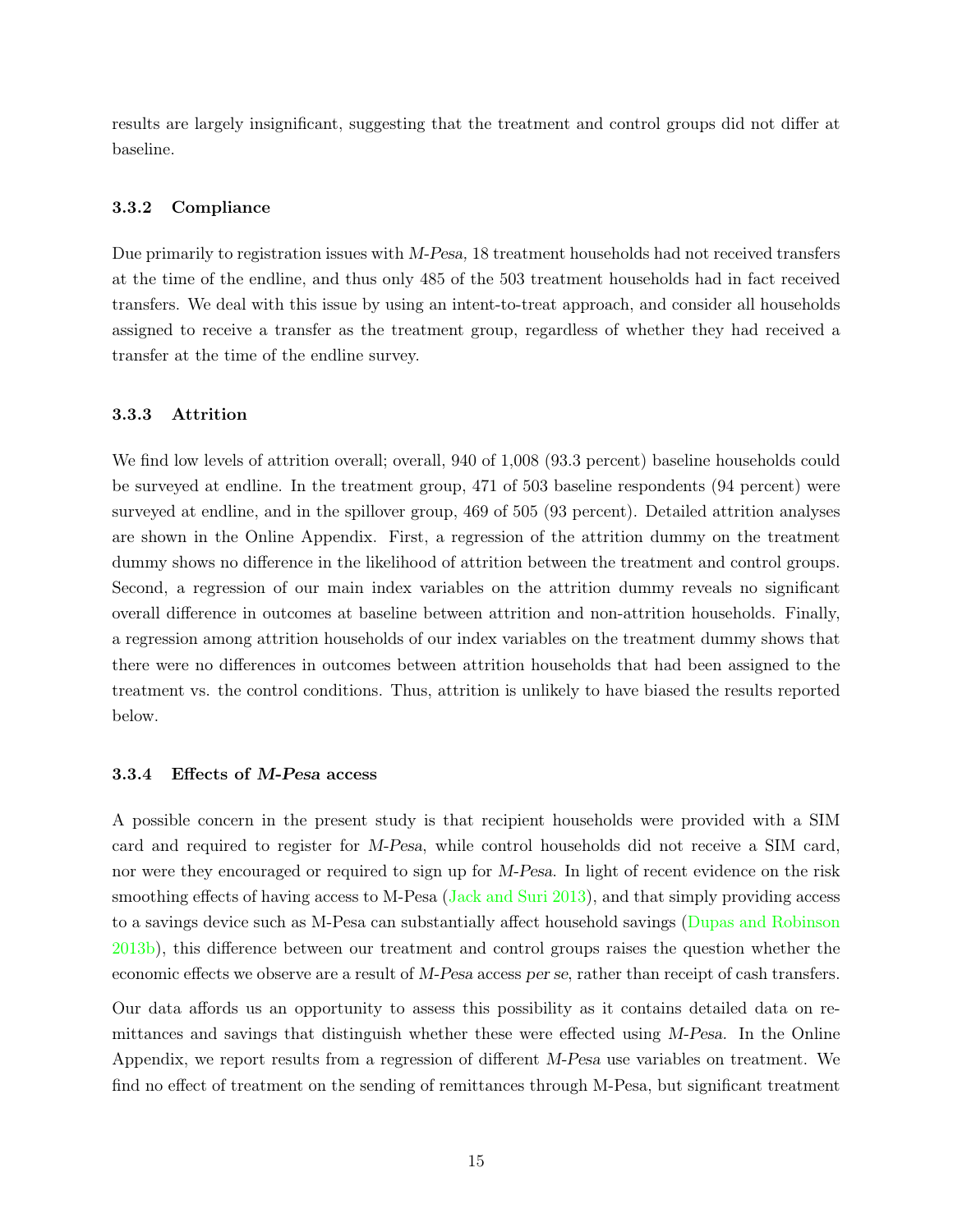effects on receiving remittances through M-Pesa and saving with M-Pesa. However, two facts argue against the possibility that this increase in the use of M-Pesa was a main driver of our effects.

First, the magnitude of the effects is small compared to the size of our treatment estimates on outcomes such as assets, consumption, and agricultural and business income. Specifically, treatment households save an extra USD 3 in M-Pesa compared to control households, and receive an extra USD 9 per month in remittances. Both of these effects are relatively small compared to e.g. the USD 36 monthly increase in consumption among treatment households.

Second, Aker et al. [\(2011\)](#page-37-11) conducted an RCT in Niger in which they compared a group which received a manually delivered cash transfer (USD 45 per month) to a second group which received the same cash transfer, but additionally was given access to the mobile money system ZAP. This study this tests precisely the additional effect of having access to a mobile money system over and above that of a cash transfer. Across a wide variety of outcome variables including assets, food security, consumption, income and agricultural production, migration, and remittances, no significant differences were found between these two groups. Thus, it appears, at least in this setting, that simply providing access to a mobile money technology cannot change household outcomes significantly, over and above the effects of a large cash transfer.

#### 3.4 Data analysis

#### 3.4.1 Pre-analysis plan

A goal of this study was to provide a comprehensive picture of the impacts of unconditional cash transfers on households. We therefore collected a large number of outcomes and endeavor in this paper to report the full breadth of the evidence. However, ambition makes it necessary to find a way to report all relevant results without being overwhelming and without cherry-picking. To discipline our analysis of the reduced from evidence, we wrote a pre-analysis plan (PAP) for this study, which is published and time-stamped at [www.socialscienceregistry.org](http://www.socialscienceregistry.org) [\(Casey, Glennerster, and Miguel](#page-38-11) [2012;](#page-38-11) see also [Rosenthal 1979;](#page-42-10) [Simes 1986;](#page-42-11) [Horton and Smith 1999\)](#page-40-13). In the PAP, we specify the variables to be analyzed, the construction of indices, our approach to dealing with multiple inference, the econometric specifications to be used, and the handling of attrition. The reduced form analyses and results reported in this paper correspond to those outlined in the PAP, with the exception of the restriction of the sample to thatched-roof households at endline when identifying spillover effects to account for the time delay in applying the thatched roof criterion to the pure control group. However, this restriction is conservative. The PAP did not cover the extra analysis that is described in Sections [5.1](#page-23-1) and [5.2](#page-32-0) (calculation of elasticities and discount rates); however, these analyses follow standard methods, and in addition their goal is not to estimate treatment effects, but to understand mechanisms.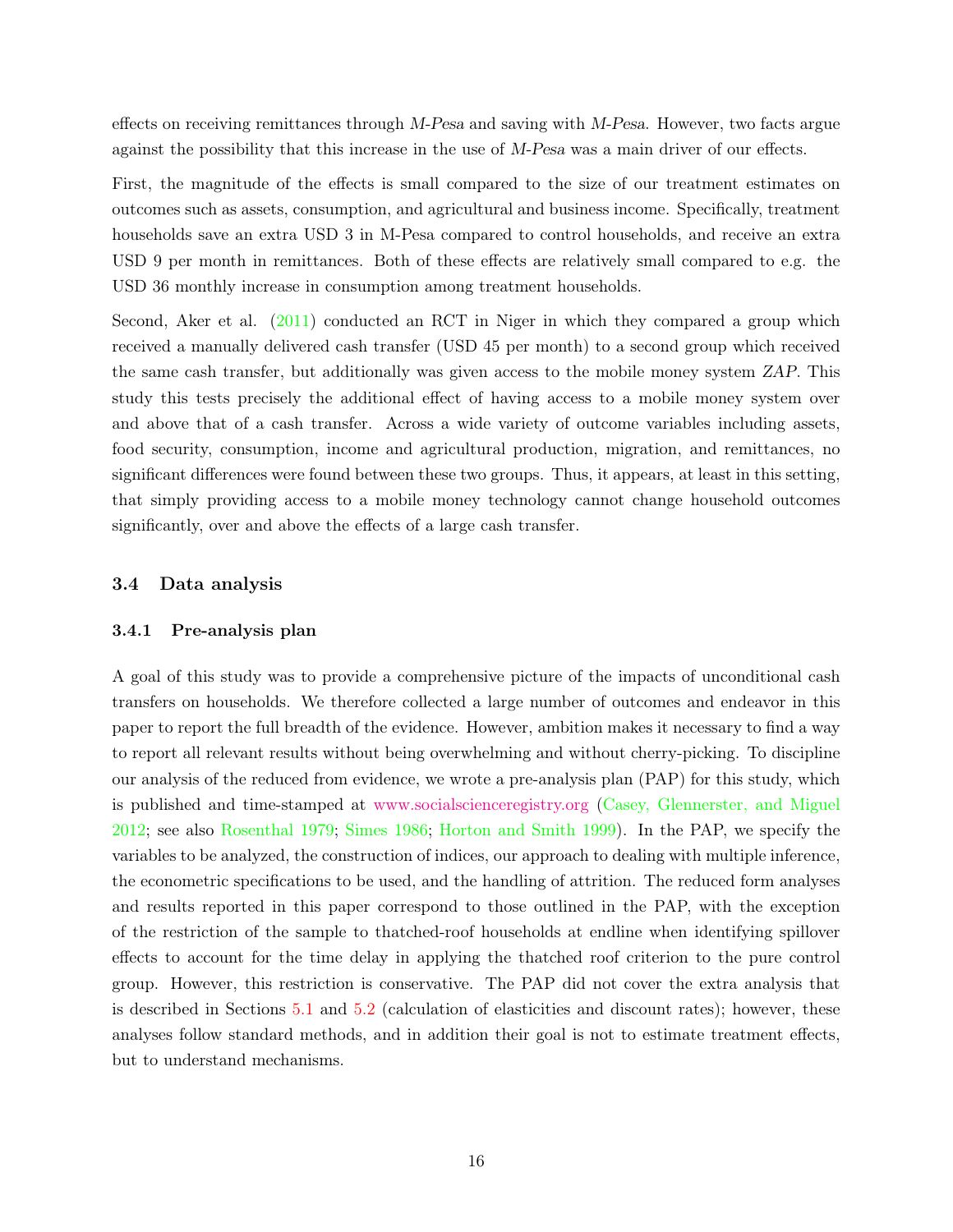#### 3.4.2 Reduced form specifications

Our basic treatment effects specification to capture the impact of cash transfers is:

<span id="page-16-0"></span>
$$
y_{vhi} = \alpha_v + \beta_0 + \beta_1 T_{vh} + \delta_1 y_{vhi} + \delta_2 M_{vhi} + \varepsilon_{vhi}
$$
\n<sup>(3)</sup>

where  $y_{vhi}$  is the outcome of interest for household h in village v, measured at endline, of individual i (subscript  $i$  is included for outcomes measured at the level of the individual respondent, and omitted for outcomes measured at the household level). The sample is restricted to treatment and control households in treatment villages, as explained above. Village-level fixed effects are captured by  $\alpha_v$ .  $T_{hv}$  is a treatment indicator that takes value 1 for treatment households, and 0 otherwise.  $\varepsilon_{vhi}$  is an idiosyncratic error term. The omitted category is control households in treatment villages; thus,  $\beta_1$  identifies the treatment effect for treated households relative to control households in treatment villages. Following [\(McKenzie 2012\)](#page-42-12), we condition on the baseline level of the outcome variable when available,  $y_{vhiB}$ , to improve statistical power. To include observations where the baseline outcome is missing, we code missing values as zero and include a dummy indicator that the variable is missing  $(M_{whiB})$ . Standard errors are clustered at the level of the unit of randomization, i.e. the household. In addition to this standard inference, we compute FWER-corrected  $p$ -values across the set of index variables. Finally, we estimate the system of equations jointly using seemingly unrelated regression (SUR), which allows us to perform Wald tests of joint significance of the treatment coefficient across outcome variables.

To distinguish between the effects of different treatment arms, we proceed as follows. First, the effect of making the transfer to the female vs. the male in the household is captured by the following model:

$$
y_{vhi} = \alpha_v + \beta_0 + \beta_1 T_{vh}^{\text{F}} + \beta_2 T_{vh}^{\text{M}} + \beta_3 T_{vh}^{\text{W}} + \delta_1 y_{vhiB} + \delta_2 M_{vhiB} + \varepsilon_{vhi}
$$
(4)

In this specification, the sample is restricted to cohabitating households in treatment villages. The variables  $T_{vh}^{\mathbf{x}}$  are indicator functions that specify the branch of the different treatment arms. Specifically, they indicate whether the transfer recipient is female  $(T_{vh}^{\text{F}})$ , male  $(T_{vh}^{\text{M}})$ , or that the gender of the recipient could not be randomized because the household only had one head  $(T_{vh}^W;$  most commonly in the case of widows/widowers). The coefficients on  $T_{vh}^{\text{F}}$  and  $T_{vh}^{\text{M}}$  identify the treatment effect for female recipient and male recipient households, respectively, relative to control households in treatment villages. The significance of the difference is estimated with a Wald test. Village fixed effects are captured by  $\alpha_v$ , and standard errors are clustered at the household level. Note that spillover effects cannot be identified separately for the sub-treatments since these were randomized within villages and there was little variation in the intensity of each arm of a given sub-treatment across villages.

To asses the relative effect of monthly vs. lump-sum transfers, recall first that a subset of households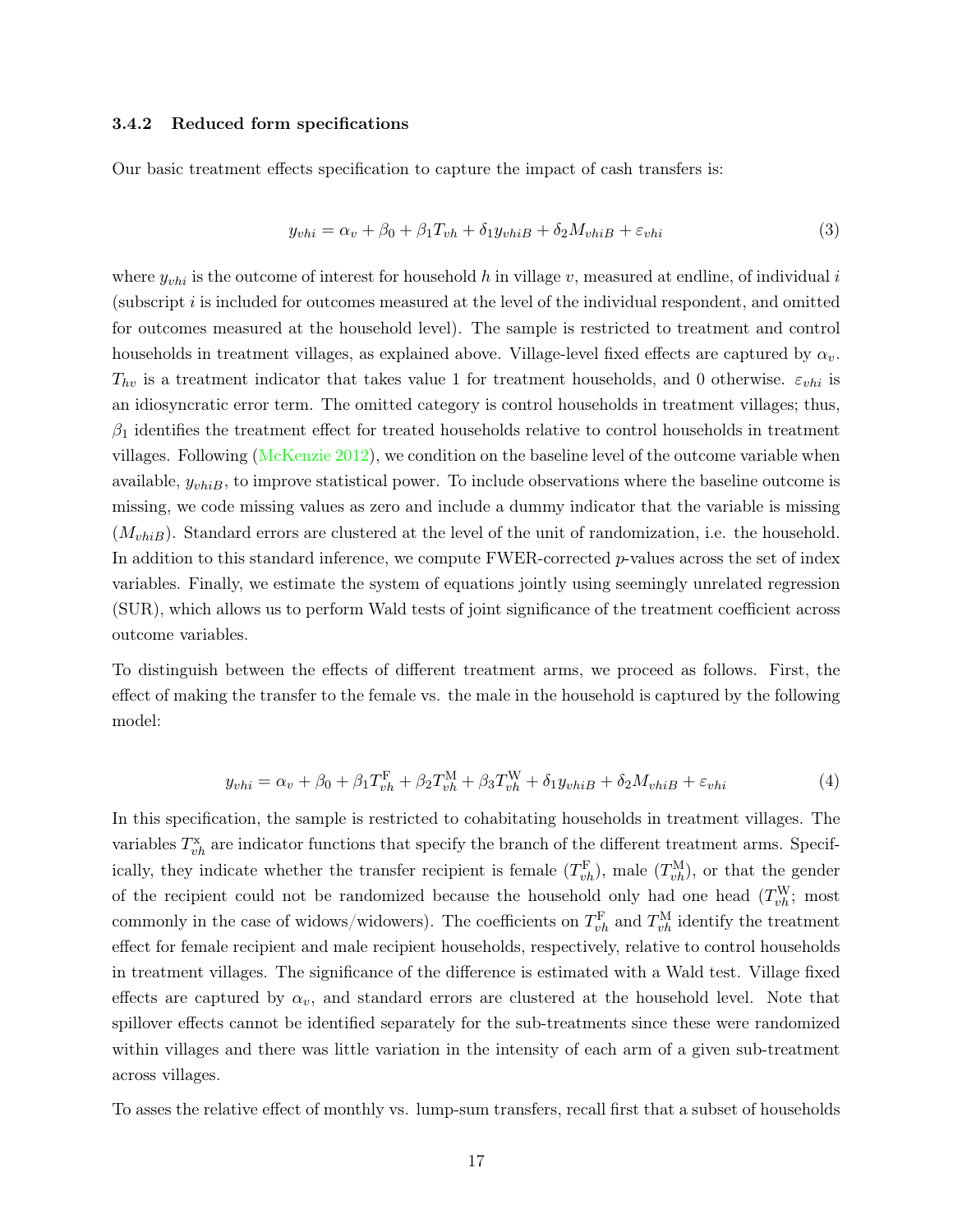originally assigned to receive USD 404 in either lump-sum or monthly transfers was randomly assigned to receive additional monthly transfers beginning in February 2012 to achieve a total transfer of USD 1,525. Households in this category which had previously been assigned the lumpsum condition can therefore not be unambiguously assigned to either the lump-sum or monthly condition. To control for this ambiguity, the regression comparing lump-sum and monthly transfers is estimated only for the groups which did not receive the large transfers. The specification is as follows:

$$
y_{vhi} = \alpha_v + \beta_0 + \beta_1 T_{vh}^{\text{MTH}} + \beta_2 T_{vh}^{\text{LS}} + \delta_1 y_{vhi} + \delta_2 M_{vhi} + \varepsilon_{vhi}
$$
\n
$$
\tag{5}
$$

In this specification,  $T_{vh}^{\text{MTH}}$  and  $T_{vh}^{\text{LS}}$  are indicator variables for having originally been assigned to receive monthly or lump-sum transfers, respectively. The sample is restricted to households in treatment villages, and as explained above, only small transfer recipients are included in the treatment group.

Finally, to assess the effect of receiving large compared to small transfers, we use the following specification:

$$
y_{vhi} = \alpha_v + \beta_0 + \beta_1 T_{vh}^{\mathcal{L}} + \beta_2 T_{vh}^{\mathcal{S}} + \delta_1 y_{vhiB} + \delta_2 M_{vhiB} + \varepsilon_{vhi}
$$
(6)

Again the sample is restricted to households in treatment villages.  $T_{vh}^{\text{S}}$  and  $T_{vh}^{\text{L}}$  are indicators for being assigned to the small vs. large transfer condition, respectively.

Spillover effects are identified as follows [\(Duflo and Saez 2003\)](#page-39-12):

<span id="page-17-0"></span>
$$
y_{vhi} = \beta_0 + \beta_1 S_{vh} + \varepsilon_{vhi} \tag{7}
$$

Here, the sample includes only non treatment households (in treatment and control villages), and  $S_{vh}$  is a dummy variable that takes value 1 for control households in treatment villages ("spillover") households") and 0 otherwise. In this specification, we restrict to households with a thatched roof at endline to account for the delay in which the selection criterion was applied to the pure control village (discussed above). Thus,  $\beta_1$  identifies within-village spillover effects by comparing control households in treatment villages to control households in pure control villages. The error term is clustered at the village level, reflecting the dual-level randomization at the village and within-village (household) level [\(Cameron, Gelbach, and Miller 2011;](#page-38-12) [Pepper 2002\)](#page-42-13). Note that the inclusion of baseline covariates is not feasible here because no baseline data exists for the pure control group. Similarly, village-level fixed effects are not feasible because they would be collinear with  $S_{vh}$ .

#### 3.4.3 Accounting for multiple comparisons

Due to the large number of outcome variables in the present study, false positives are a potential concern when conventional approaches to statistical inference are used. We employ two strategies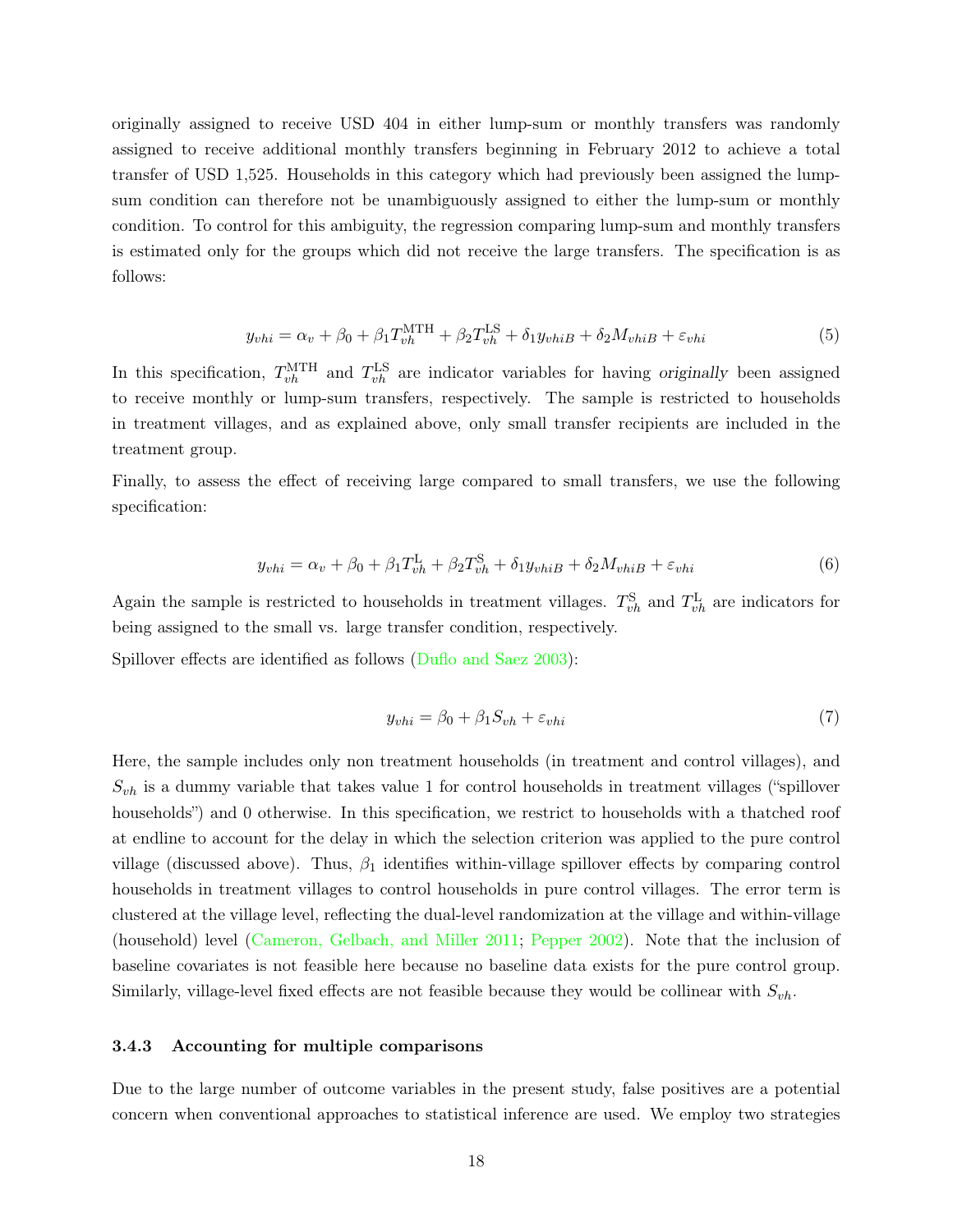to avoid this problem, following broadly the approaches of Kling et al. [\(2007\)](#page-41-7), Anderson [\(2008\)](#page-37-12), and Casey et al. [\(2012\)](#page-38-11).

First, we compute standardized indices for several main groups of outcomes, and choose focal variables of interest for others (all specified in the PAP). In particular, we use the total value of household assets, total household consumption in the past month, and total household agricultural and business income in the past month, as focal variables for the asset, consumption, and income outcome groups, respectively. For psychological well-being, food security, female empowerment, health, and education, we compute indices, which are standardized weighted averages of several key outcomes of interest within each of these groups of outcomes. The particular outcomes composing each index and the focal variables were pre-specified in our pre-analysis plan.

Second, even after collapsing variables into indices and choosing focal variables of interest for each group of outcomes, we are still left with multiple indices, creating the need to further control the probability of Type I errors. To this end, we use the Family-Wise Error Rate (FWER; [Westfall,](#page-43-6) [Young, and Wright 1993;](#page-43-6) [Efron and Tibshirani 1993;](#page-39-13) [Anderson 2008;](#page-37-12) [Casey, Glennerster, and Miguel](#page-38-11) [2012\)](#page-38-11), which controls the probability of Type I errors across a group of coefficients. In our case, we control the FWER across the treatment coefficients on the indices for our main outcome groups, i.e. assets, consumption, income, psychological well-being, education, food security, health, and female empowerment. As specified in our pre-analysis plan, we apply this correction to the index variables only; when discussing individual variable results within particular outcome groups, we use conventional significance levels. We use this approach because the purpose of studying individual variables within the outcome groups is to understand mechanisms, rather than to single out particular variables for general conclusions.

## <span id="page-18-0"></span>4 The impact of unconditional cash transfers: A summary of the reduced form evidence

In this section, we present an overview of the reduced form effect of the transfers. A fuller description of the results is available in a Policy Brief and the Online Appendix, both at [web.mit.edu/joha/www.](http://web.mit.edu/joha/www)

Table [1](#page-48-0) shows the main results of the program for the index variables and key outcomes preselected in the pre-analysis plan. Column (1) shows the mean and the standard deviations in the control group. The treatment and spillover effects for these variables are shown in columns (2) and (3), estimated using equations [3](#page-16-0) and [7.](#page-17-0) The subsequent columns show the differences between the individual treatment arms. Standard errors are shown in parentheses, and the bootstrapped FWER p-values in brackets. The last row of the table reports the joint significance of all coefficients in the corresponding column, using seemingly unrelated regression (SUR).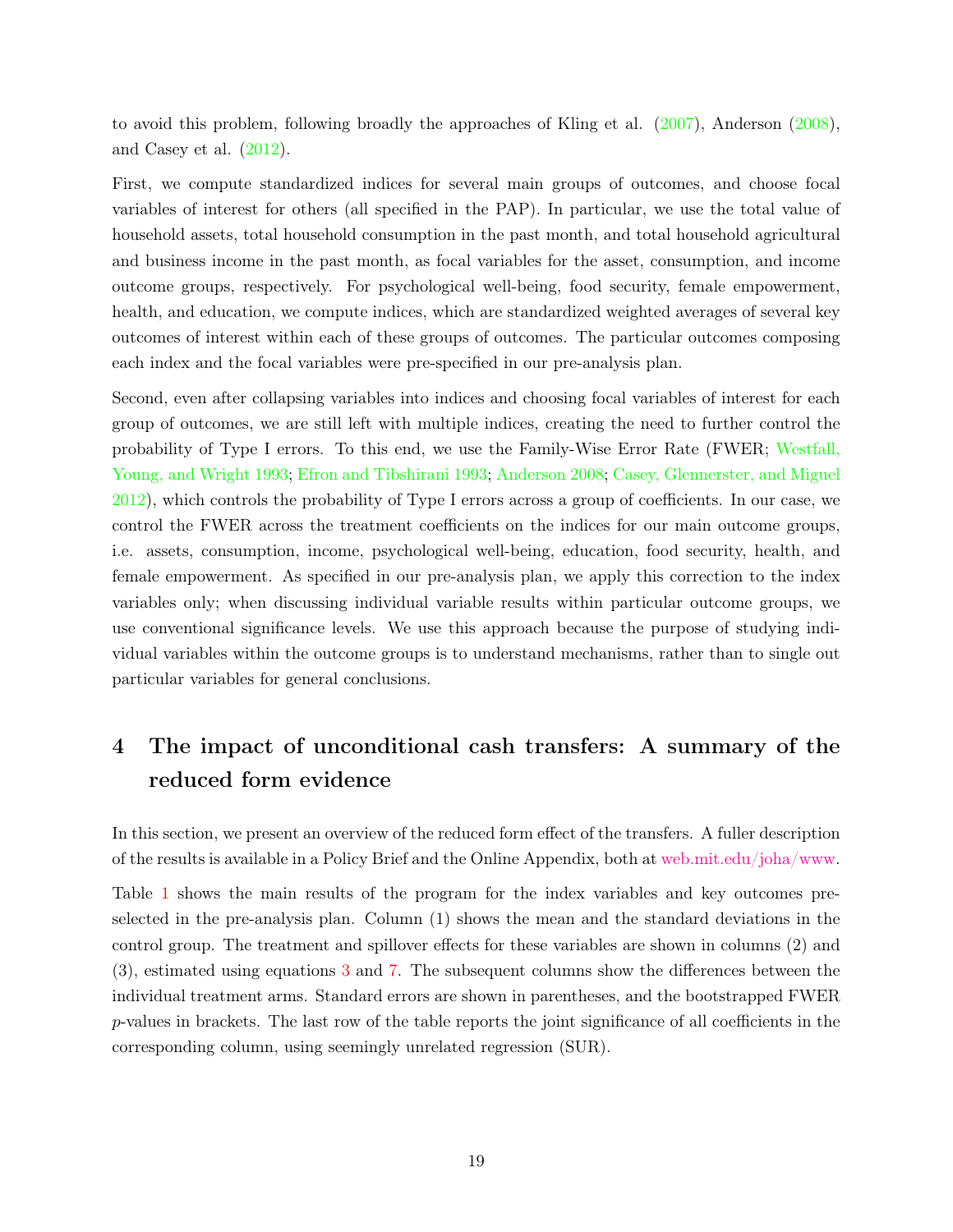## 4.1 Direct effects on beneficiaries: overall effects and impact on psychological wellbeing

#### Overall impacts

On average, households were surveyed 4.3 months after receiving their last transfer. We find statistically and economically meaningful impacts of cash transfers across the majority of outcomes measured by our indices, including assets, consumption, food security, revenue from self-employment, and psychological well-being. Overall, the joint significance of the treatment effects across outcomes has a *p*-value of less than 0.001. Household consumption of nondurable goods is significantly higher in the treatment group than in the control group (USD 36 per month, or 23 percent of the control group consumption). The effect is statistically significant at the 1 percent confidence level according to both standard and FWER p-values. Concomitantly, we see improvement in the food security index  $(0.25 \text{ SD})$  – we will return to these results in the next section, where we investigate the expenditure elasticity of various budget heads. Households invest part of the transfers: the value of non-land assets increased by USD 279 on average; this represents 58 percent of the control group mean USD 478, and 39 percent of the average transfer.<sup>[12](#page-0-0)</sup> The effect is statistically different from zero at the 1 percent confidence level according to both standard and FWER-corrected  $p$ -values. For monthly agricultural and business income, the point estimate on the treatment effect shows a USD 15 increase. This is an increase of 33 percent over the control group mean, and on an annual basis, it represents 26 percent of the average transfer amount. We see no improvement in health, education, or female empowerment when comparing treatment and control households within the same villages. However, the female empowerment result is accounted for by gains among spillover households, which we document below.

#### Effects of treatment arms

We now discuss each of the three sub-treatments in turn: transfers to the primary female vs. the primary male in the household; monthly vs. lump-sum transfers; and large vs. small transfers.

Column (4) in Table [1](#page-48-0) reports the coefficients and standard errors comparing female to male recipient households on the index variables. With the exception of psychological well-being, which is significant at the 10 percent level and further discussed below, none of the differences between the treatment effects for transfers to the female vs. the male are statistically significant at conventional significance levels. Thus, we find little evidence that providing cash transfers to women vs. men differentially affect outcomes. However, we note a trend in the point estimates suggesting that transferring cash to the primary male in the household leads to a larger impact on standard measures of economic welfare, namely assets and consumption, while transferring cash to the primary

 $1228$  percent of the treatment group received a transfer of KES 95,200 (USD 1,525), while the remaining 72 percent received KES 25,200 (USD 404); the average transfer was thus KES 44,800 (USD 717).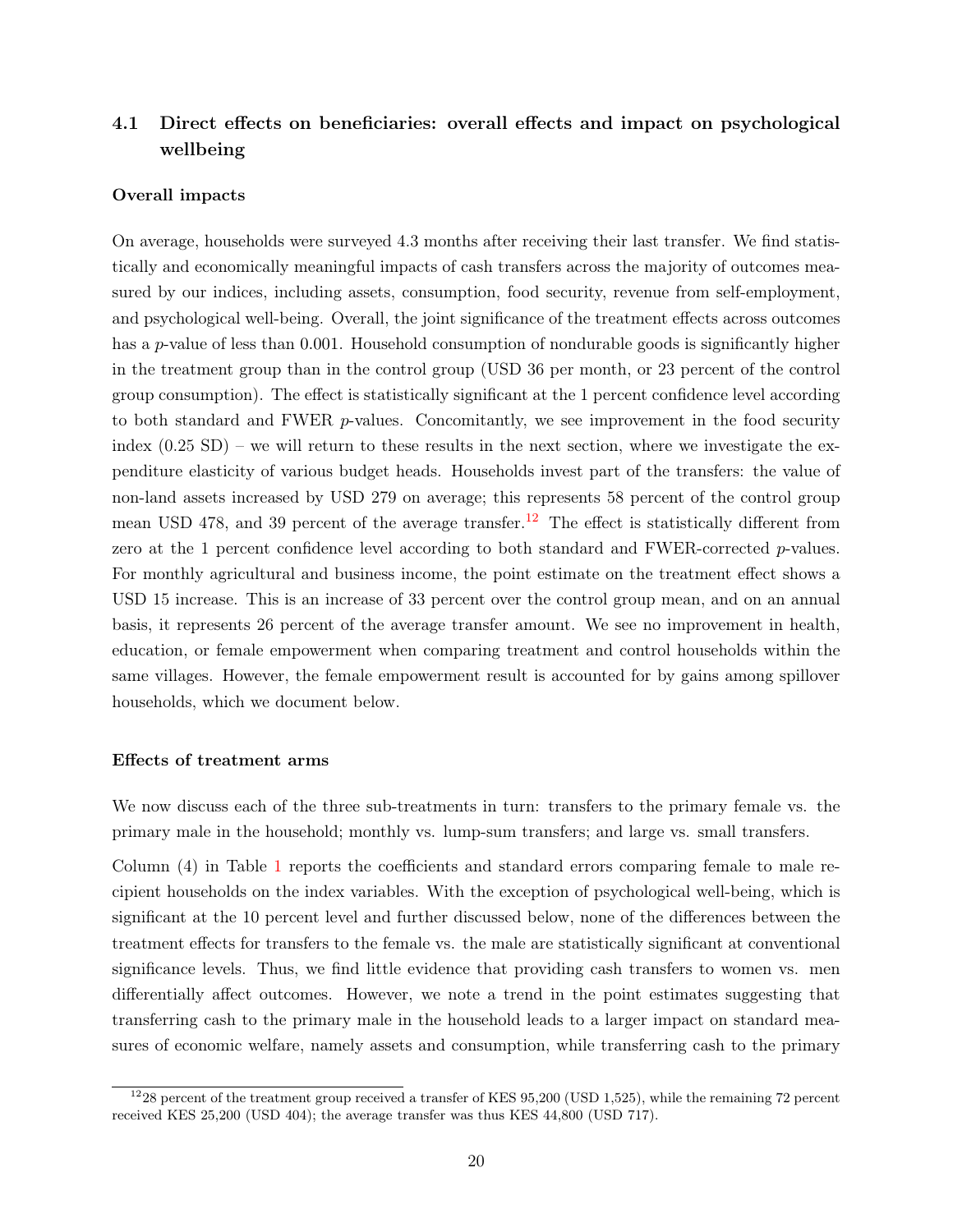female in the household improves outcomes most likely to benefit children, i.e. food security, health, and education, as well as psychological well-being and female empowerment.

Results comparing monthly to lump-sum transfers are shown in column (5) of Table [1.](#page-48-0) The joint significance across outcomes is at  $p < 0.05$ , suggesting that monthly and lump-sum transfers have significantly different effects on our outcomes. In the individual variables, we find that monthly payments increase food security by 0.26 SD relative to lump-sum payments, and that lump-sum transfers lead to higher asset values than monthly transfers; both effects are statistically significant at conventional levels, but not using FWER-corrected standard errors.

Finally, column (6) of Table [1](#page-48-0) compares large to small transfers. We find large and highly significant differences between large and small transfers, all in the direction of "better" outcomes for large transfers. The joint significance across outcome has a p-value of less than 0.001. Regarding individual outcomes, most prominently, the increase in asset holdings resulting from the large transfer is approximately twice as large as that for the small transfer. The differences between the subgroups on these outcomes are statistically significant in terms of both conventional and FWER-adjusted  $p$ values. In addition, we find that larger transfers improve the psychological well-being of household members to a greater extent than small transfers; this difference is also significant in terms of both standard and FWER-adjusted p-values. Finally, we observe an additional increase in female empowerment for large transfers, significant at the 5 percent level using conventional  $p$ -values, but not FWER-corrected inference.

#### Psychological well-being and cortisol

A central goal of this study was to assess in detail the effects of unconditional cash transfers on psychological well-being and levels of the stress hormone cortisol. Based on our previous work [\(Chemin et al. 2013;](#page-38-5) [Haushofer et al. 2011;](#page-40-5) [Haushofer and Fehr 2013\)](#page-40-6), we had hypothesized that cash transfers would lead to an increase in psychological well-being, and specifically to a reduction in stress and cortisol levels. Overall, the transfers indeed led to a large and significant improvement in psychological well being of 0.20 SD, significant at the 5 percent level according to both standard and FWER adjusted p-values. Table [7](#page-54-0) investigates this effect in more detail, and shows that it stems mainly from a 0.18 SD increase in happiness scores, a 0.15 SD increase in life satisfaction, a 0.14 SD reduction in stress, and a 0.99 point reduction in scores of the CESD depression ques-tionnaire<sup>[13](#page-0-0)</sup> (see Online Appendix for details on the variables). Thus, we indeed observe significant reductions in stress and depression, and increases in happiness and life satisfaction, as a result of exogenous reductions in poverty, lending support to our hypothesis that poverty alleviation may have psychological benefits.

In addition, while the average effect of treatment on cortisol levels is small and not significant, we find large and significant differences in cortisol levels between all treatment arms: first, men

 $13$ The control group mean of this questionnaire was 26.5. The established cutoff for the presence of depression is a score of 16.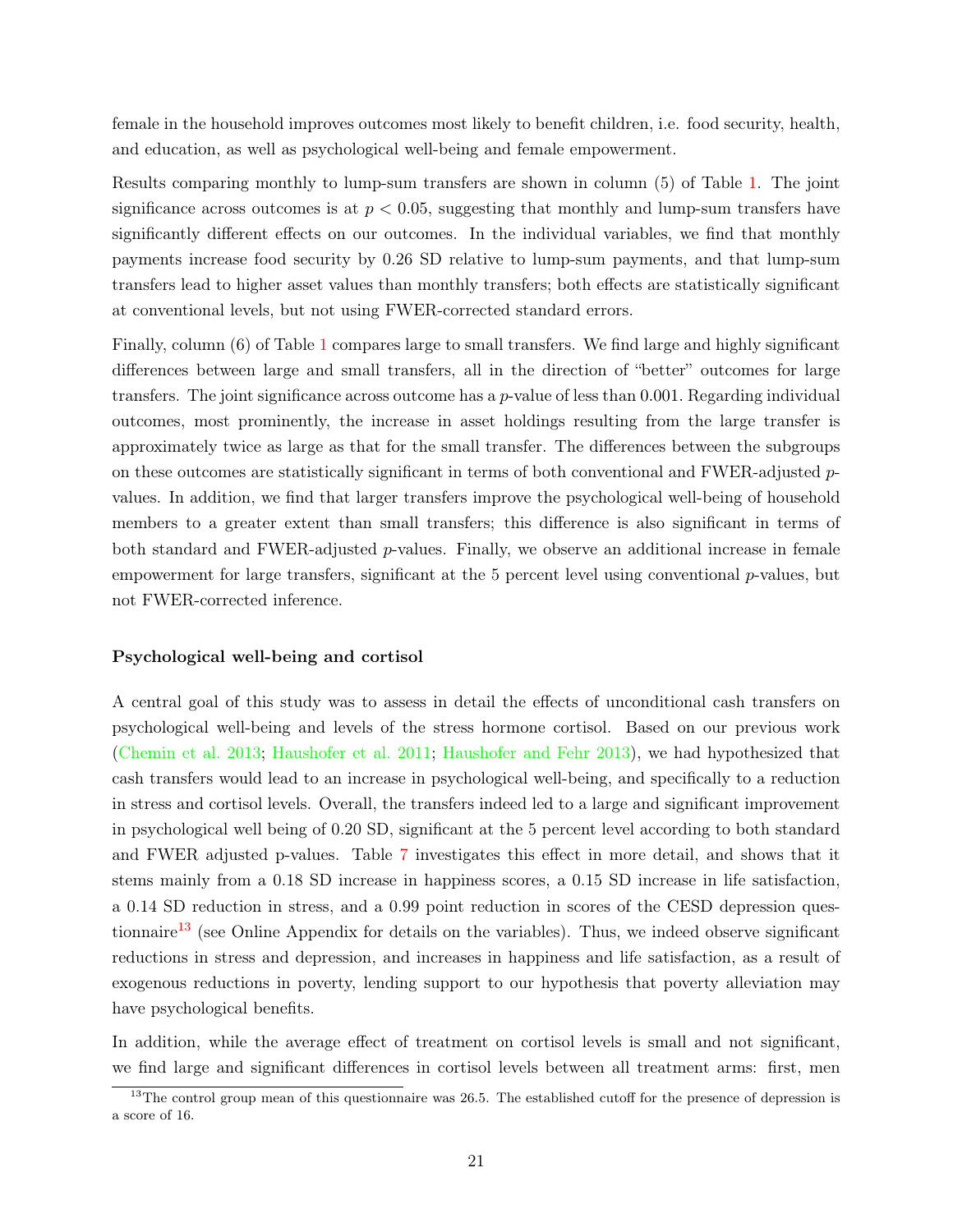and women in households where the female received the transfer had significantly lower cortisol levels than respondents in households where the male received the transfer. The magnitude of the effect is 0.21 log units, which corresponds to a difference between female and male recipient households of 2.73 nmol/l. This is a large effect when compared against, for example, the average difference in morning cortisol levels between depressed and healthy individuals reported in the literature (2.58 nmol/l; [Knorr et al. 2010\)](#page-41-12). This finding is particularly remarkable in light of the fact that we observe no other significant differences between male and female recipient households on any of our index variables; the only differences observed are in psychological well-being, with cortisol a main driver of the effect. In addition, we observe lower levels of worries and higher levels of self-esteem in female recipient households. One possible explanation for these findings lies in the fact that a) psychological well-being correlates highly with female empowerment in the crosssection (Online Appendix), and that b) female empowerment shows a relatively large, although non-significant, difference of 0.16 SD between male and female recipient households (in fact, this difference is of the same magnitude, 0.16 SD, as the difference in psychological well-being between male and female recipient households). Together, these findings suggest that the differential cortisol levels and other indicators of psychological well-being between male and female recipient households may reflect the reduced stress from increases in female empowerment. The fact that the difference in female empowerment between male and female recipient households is not itself significant suggests either that the cortisol effect additionally reflects other changes that are not captured in female empowerment, and/or that cortisol responds better to interventions than measures based on selfreport (note, however, that this should then also apply to psychological well-being, where we do observe differences; thus, the former explanation is more plausible).

Second, we find a large and significant difference in cortisol levels between monthly and lump-sum recipient households: in monthly recipient households, cortisol levels are 0.27 log units (3.63 nmol/l) higher than in households that receive their transfers as a lump sum. This finding is surprising for two reasons: first, the cortisol effect is not accompanied by other differences in psychological well-being, suggesting that cortisol may reflect outcomes that are not well captured in self-report measures. Second, stress is strongly related to controllability, homeostasis, and stability, and given that monthly transfers increased food security to a greater extent than lump-sum transfers, and food security correlates well with psychological well-being in the cross-section, we would have expected cortisol to be lower in monthly recipient households. A potential explanation for this surprising finding may lie in the fact that, as we discuss in greater detail below, households in the monthly condition seem to have had difficulty to save the transfers; thus, it is possible that the increased cortisol levels in this condition reflect the stress of being unable to save or invest the transfers, despite better intentions.

Finally, we find that cortisol levels are 2.03 nmol/l lower in households that received large transfers than in households that received small transfers. Concomitantly, we observe very large additional gains in psychological well-being for large transfers: the overall index of psychological well-being for the large transfer group is a full 0.45 SD higher in the treatment than in the control group.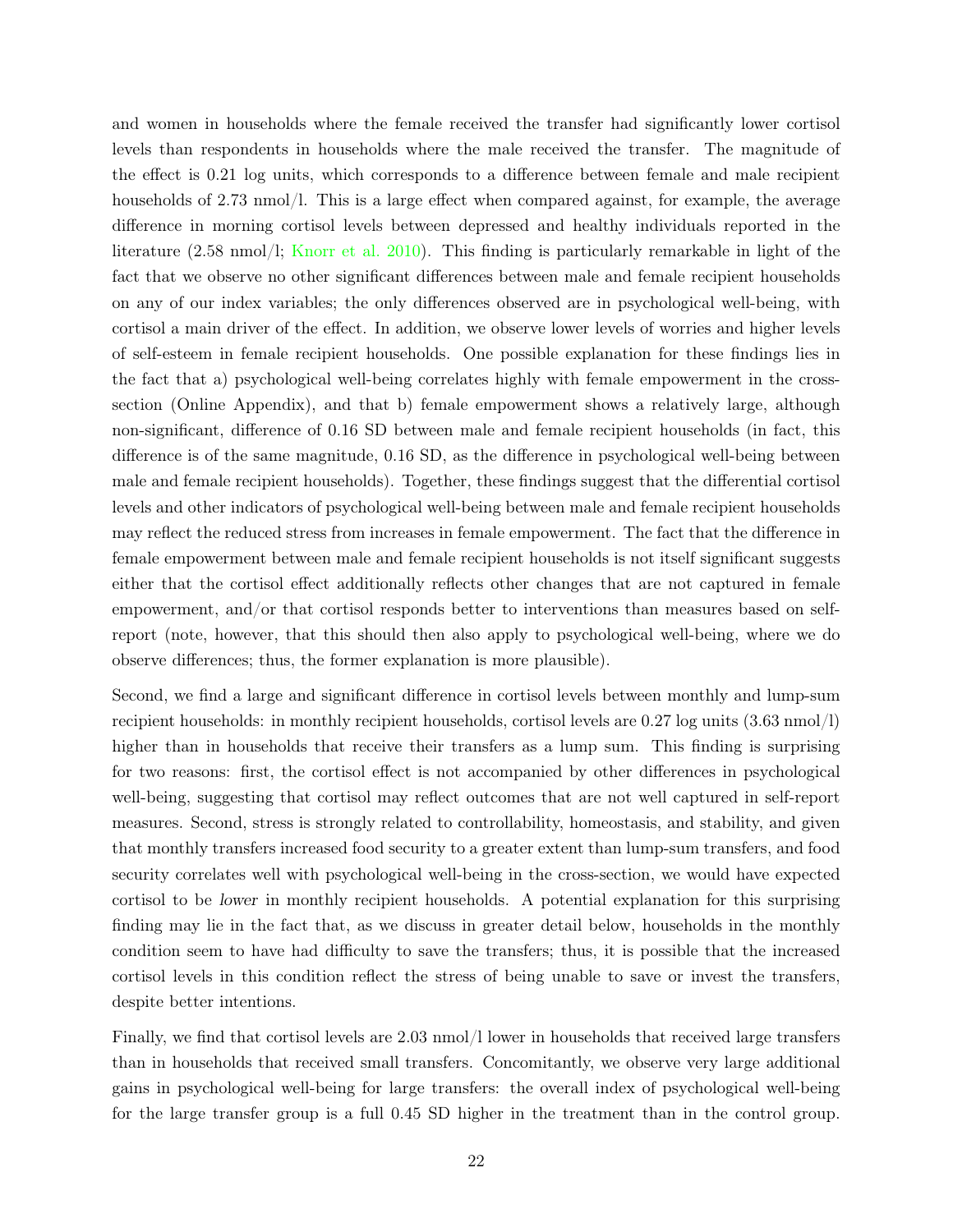This effect is very large both in absolute terms, and relative to the effect of the small transfer (0.11 SD). Apart from cortisol, this effect is driven by a large difference in depression scores of 1.76 points between large and small transfer recipients, a 0.30 SD difference in stress scores, and 0.17 SD difference in life satisfaction.

Together, these findings provide additional support for our ingoing hypothesis that poverty alleviation would lead to improvements in psychological well-being and decreases in cortisol levels. More broadly, they suggest that cortisol and measures of psychological well-being are useful complements to traditional measures of economic welfare, and may in some cases reflect aspects of welfare that are not well captured by more traditional measures.

#### 4.2 Spillovers to other households and equilibrium impacts

Column (3) in Table [1](#page-48-0) reports the coefficients on the spillover dummies. These are generally small and not significant, with one exception: we observe an increase of 0.23 SD in the female empowerment index among the control group in treatment villages. This increase is significant at the 5 percent level using conventional  $p$ -values. Together with a non-significant direct treatment effect of SD −0.01 on this measure, this spillover effect suggests that the treatment group shows a significant increase in female empowerment relative to the pure control group, which we confirm in the Online Appendix. However, since this is the only outcome that shows any spillover effect and we do not have a good theory for why spillover effects might occur in female empowerment, we do not offer an interpretation of this result at this stage, and instead note that it needs to be replicated.

Two variables are particularly interesting. First, we find no spillovers in consumption. This is surprising, given that we might have expected some informal insurance among households: in effect, the transfer is a temporary lottery gain, and theory predicts that households should have been sharing it with their insurance network [\(Townsend 1994\)](#page-43-7). This finding also contrasts with (nonexperimental) evidence from conditional cash transfer programs [\(Angelucci and De Giorgi 2009\)](#page-37-9).

A second interesting variable is the potential spillover on psychological well-being among nonbeneficiaries. One potential concern about delivering cash transfers to some households in a village but not others is the potential for negative externalities: the untreated households may experience a reduction in psychological well-being simply by virtue of not having received transfers. This does not seem to have occured here. If anything, spillover effects on psychological well-being were broadly positive: most coefficients on the spillover dummies go in the direction of "positive" outcomes, although they are not significant overall. $^{14}$  $^{14}$  $^{14}$ 

The lack of spillovers to non-treatment households suggests that the transfers had no major impact on the economic environment. To investigate more directly whether individual cash transfers caused

 $14$ There is a marginally significant impact on optimism, which may reflect the fact that control households were expecting to receive transfers, from GiveDirectly or elsewhere.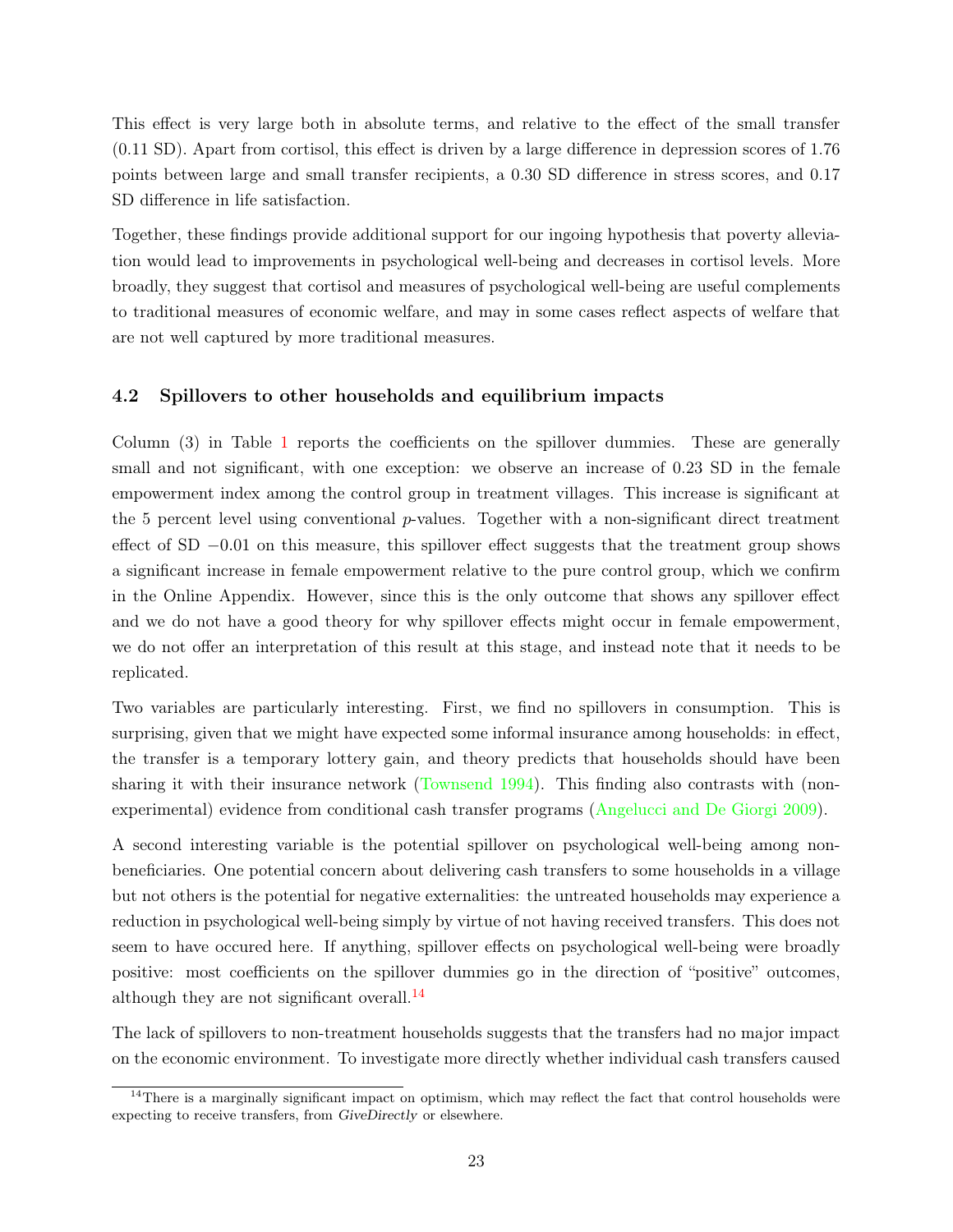market equilibrium shifts (in prices, wages, etc.) at the village level, we collected village level outcomes from multiple individuals in both treatment and control villages. Specifically, a random subset of on average three respondents per village were surveyed about prices for a standard basket of foods and other goods, wages, and crime rates. Related variables were combined into summary indices as described in the Online Appendix. We regress average village-level outcomes  $(\bar{y})$  on an indicator variable for whether village  $v$  is a treatment village:

$$
\bar{y}_v = \beta_0 + \beta_1 T_v + \varepsilon_v \tag{8}
$$

We present results in the Online Appendix. We find no significant village-level effects on any variable group, and thus conclude that the transfer had little effect on village-level outcomes. This is not to rule out this possibility in principle, since only a relatively small proportion of households were treated in each village<sup>[15](#page-0-0)</sup>.

### <span id="page-23-0"></span>5 How households spend their money

In this section, we exploit both the program and the fact that the experimental design purposefully varied key features to shed more general light on households response to a temporary (but large) change in income, and thereby address several long-standing questions in the literature. Specifically, we estimate the expenditure elasticities of a broad set of budget heads and compare them to crosssectional estimates; further, comparing elasticities across different treatment arms allows us to assess to what extent i. households are unitary, ii. households are credit- and savings-constrained, and iii. Engel curves are concave.

#### <span id="page-23-1"></span>5.1 Expenditure elasticities: an instrumental variable approach

Assessing the increase in permanent income caused by the program would require a full understanding of households' savings, borrowing and investment behavior and opportunities, and knowledge of what they expected regarding future transfers, and is beyond the scope of this paper. However, when households were surveyed, on average 4.3 months after the end of the program, we observe an increase in monthly flow of non-durable expenditure of USD 36 relative to a control group mean of USD 157. Under standard time-separability assumptions, we can use the transfer as an instrument for the change in non-durable expenditure and estimate the elasticities of different expenditure heads with respect to total non-durable expenditure. This is a classic question in the economics of consumption [\(Deaton 1992\)](#page-38-0). In particular, the elasticity of food expenditure with respect to overall expenditures is a key parameter both for many economic models, including the Dasgupta & Ray [\(1986\)](#page-38-13) model of poverty traps, and for policy design. Estimates vary greatly, depending on different

<sup>&</sup>lt;sup>15</sup>Another possible explanation for these null finding is that effects at the level of the local economy are larger for in-kind transfers than cash transfers [\(Cunha, De Giorgi, and Jayachandran 2011\)](#page-38-4).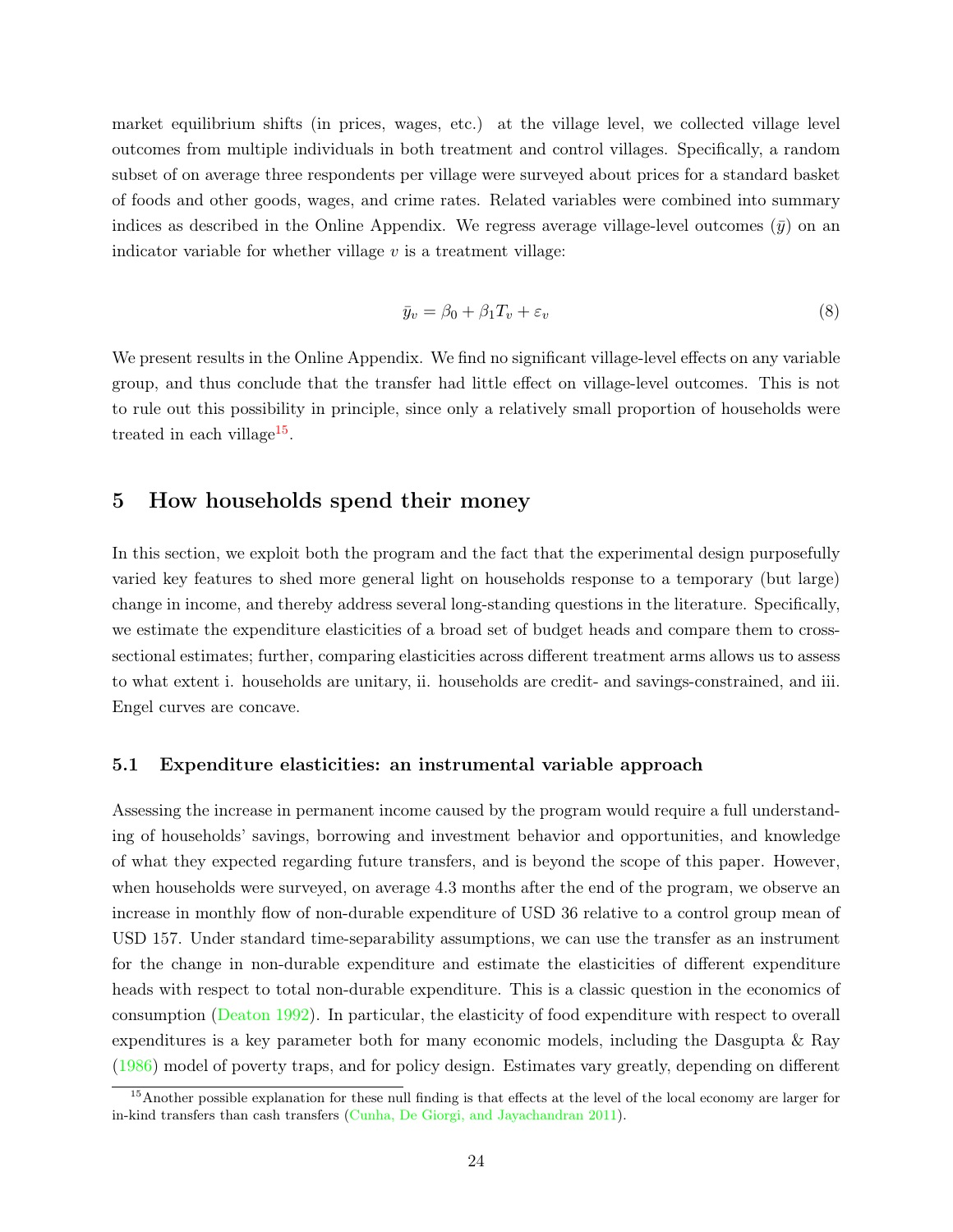empirical strategies, and there is little consensus on the size of the elasticities [\(Strauss and Thomas](#page-43-8) [1995\)](#page-43-8).

Table [2](#page-49-0) shows detailed results on the impact of the transfer of non-durable expenditure variables. With the exception of temptation goods (defined as spending on alcohol, tobacco and gambling), cash transfers increase all categories of consumption, including food, medical and education expenses, durables, home improvement, and social events. On an absolute basis, the largest increases in consumption are food (USD 20 per month, a 19 percent increase). Spending on medical care, education and social expenditures (e.g., weddings, funerals, recreation) increase significantly on a percentage basis, but from relatively lower levels. Spending on other items, including airtime, household and personal goods increases by USD 10. These impacts amount to a total increase of USD 36 in non-durable expenditures among the treatment group.

We next estimate the elasticities of expenditure in various categories with respect to total nondurable expenditures that are implied by these numbers. To compare with the observational data, Figure [4](#page-47-0) shows local linear estimates for cross-sectional Engel curves for different expenditure heads; the red line represents the treatment group, the blue line the control group. Because the axes are log-log, the slope corresponds to the elasticity. We then superimpose the average changes in overall expenditure and food expenditure induced by treatment; the large blue dot represents the log of mean monthly total and food consumption in the control group at endline, and the red dot in the treatment group.

Since the relationship appears to be relatively linear, we first estimate the following cross-sectional model [\(Deaton and Subramanian 1996\)](#page-39-1).<sup>[16](#page-0-0)</sup>

<span id="page-24-0"></span>
$$
\ln(x_{vhj}) = \alpha_v + \beta_0 + \beta_1 \ln(y_{hv}) + \varepsilon_{hv}
$$
\n(9)

Here,  $x_{vhj}$  is expenditure on budget head j in household h in village v at endline, and  $y_{hv}$  is total endline expenditure. The sample is restricted to the spillover group.

There is a large literature estimating such regressions, but the cross-sectional estimates potentially conflate actual elasticities with underlying differences between richer and poorer households. Indeed, several recent pieces of evidence have suggested that cross sectional Engel curves could be biased upwards. In India, Deaton & Dreze  $(2002)$  find that they have been sliding over time. In China, Jensen and Miller [\(2008b\)](#page-40-14) find that calorie availability (although not food expenditure) actually significantly declined with a subsidies on staples (with is only possible if income effects on calories are strong and negative). Together with the large variability in elasticities reported across studies [\(1995\)](#page-43-8), these results raise the question whether experimentally induced variation in expenditures would produce different estimates.

 $16$ To deal with zeroes in expenditure for some items, we again use the inverse hyperbolic sine transform described above (Burbidge, 1988; MacKinnon, 1990; Pence, 2006).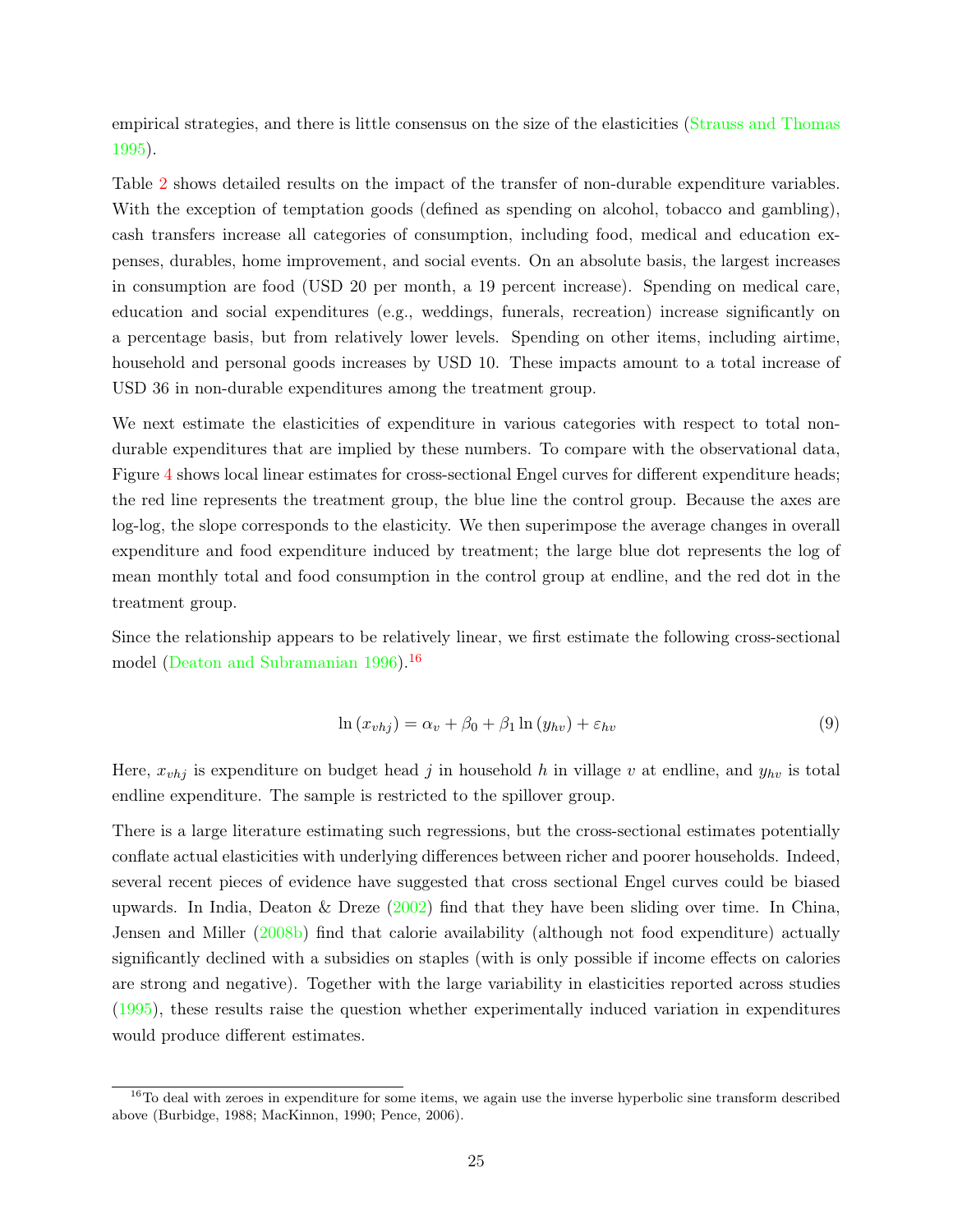To address this question, we estimate a version of Equation [9](#page-24-0) in which we instrument total expenditure with a dummy for being in any of the treatment groups. In this specification, the sample includes both the treatment and within-village control group. We then present and compare both OLS estimates and IV estimates.

In Table [3](#page-50-0) , columns (1) and (2) shows the OLS and IV estimates respectively for different expenditure and consumption categories for the entire sample. The Hausman tests for equality of the OLS and IV estimates are shown in column (3). The food expenditure elasticity (food expenditures include the consumption of food produced at home) is strikingly large: the IV estimate is 0.83, larger than the Subramanian & Deaton estimate of 0.62. The OLS estimate is even larger (1.00). The difference between the OLS and IV estimate is significant, but both are high (perhaps surprisingly so), and in the same range. The IV estimate suggests that, in this sample, the amount spent on food increases almost proportionally with income.

We hasten to point out that the food expenditure elasticity is not the calorie elasticity: as households spend more on food, they also buy more expensive calories (in the Subramanian and Deaton estimate, for every extra rupee spent on food, 0.5 rupees are spent on more calories, and 0.5 on more expensive calories). Unfortunately, we did not collect detailed quantity data for food items and therefore cannot compute calorie elasticities. However, we clearly observe some substitution towards more expensive food items: the elasticity is highest for meat and fish and dairy  $(> 2)$ , and lowest for cereals and sugar (it is possible that sugar has a relatively low elasticity because there is less variation in quality within sugar). However, the elasticities are large for all food items, making it likely that both quantity and quality increased.

This conjecture is confirmed in Table [4,](#page-51-0) where we study the treatment effects on food security. To increase sensitivity, where possible we use as outcome variables the number of instances in the past month where households suffered from different types of food insecurity, such as having to skip meals, going for whole days without food, having to rely on others for help with food, etc. Four variables are only available as dummies (going to bed hungry, regularly eating two meals, eating until content every day, and having enough food for the next day).

Food security is low in this population: 42 percent of households report that adults have gone without food for an entire day in the past month, 86 percent of households have relied on help from others for food, and 36 percent had to beg due to a lack of food. With one exception (where the coefficient is small and non-significant), all of the signs of the treatment coefficients are in the direction of increased food security, resulting in a statistically significant 0.11 SD increase in our food security index. This effect is driven by a broad range of individual variables, many of which are individually highly significant. For instance, cash transfers reduce the likelihood of the respondent having gone to bed hungry in the preceding week from 22 percent to 14 percent (a 36 percent decrease), increase the likelihood of having enough food in the house for the next day from 35 percent to 42 percent (20 percent), and reduce by 42 percent the number of days children go without food.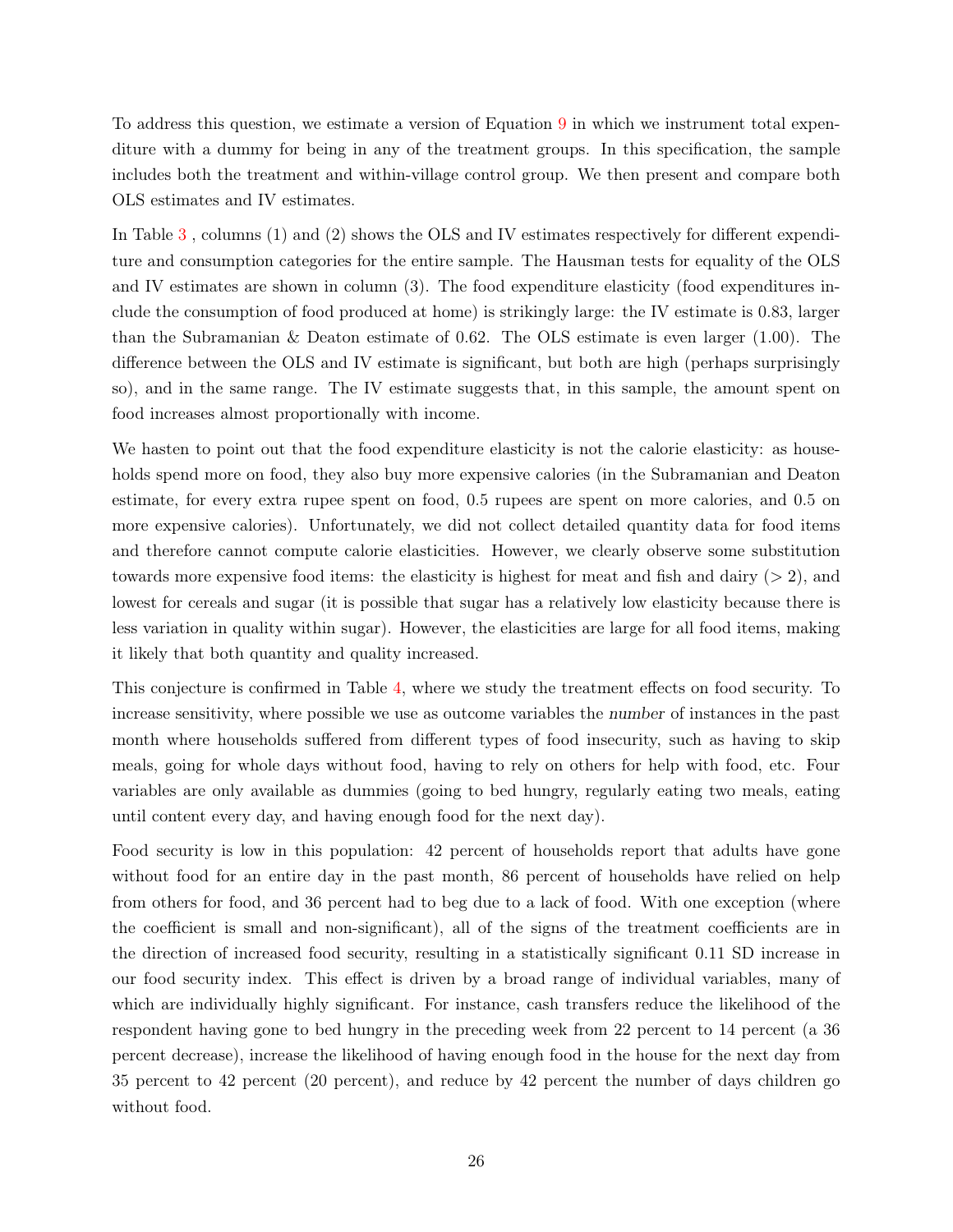Turning to other elasticities, the IV elasticities are greater than unity for medical and social expenditure (which are luxury goods), below one but still fairly large for education expenditure, and negative and not significantly different from zero for alcohol and tobacco.

A potential concern when asking respondents about their consumption of alcohol and tobacco is desirability bias: respondents may have told the research team what they thought the surveyors "wanted to hear", and this effect may have been differentially large in the treatment group. However, three considerations suggest that this bias, if it existed, is unlikely to have influenced our results substantially. First, the survey team was kept distinct from the intervention team, and denied any association when asked (although it remains possible that at least some respondents nevertheless suspected a connection). Second, we note that other variables do not show a treatment effect, even though for these variables social desirability would bias the results in the direction of finding an effect where there is none: for instance, in the case of educational and health outcomes, we find very little impact, despite the fact that if respondents were motivated to appear in a good light to the survey team, they would have had an incentive to overstate the benefits of the program in terms of these outcomes. Finally, we used a list randomization questionnaire in the endline to complement the direct elicitation of alcohol and tobacco expenditure. In this method, respondents are not directly asked whether they consumed alcohol or tobacco, but instead are presented with a list of five common activities such as visiting friends or talking on the phone, and asked how many of these activities they performed in the preceding week. The respondents were divided into three groups: one group was presented only with this short list; a second group was presented with the short list and an extra item, consuming alcohol; and for a third group, the extra item was consuming tobacco. Comparing the means across the different groups allows us to estimate the proportion of respondents who consumed alcohol and tobacco, without any respondent having to explicitly state that they did so. Table 2 in the Online Appendix suggests not only that there was not treatment effect on alcohol and tobacco consumption when using this method, but additionally shows that the estimates of alcohol and tobacco consumption obtained through the list method are very similar (and if anything, lower) than those obtained through direct elicitation. Note, however, that a concern with this method is that it injects noise into the data, and the results are therefore imprecise.

#### Are the elasticities constant for different types of income changes?

There are several reasons why the elasticities of different expenditure categories with respect to overall expenditure could vary: households may not be unitary, in which case recipient gender might matter; they may be credit and/or savings constrained, in which case the delivery schedule (monthly vs. lump-sum) could matter; and returns to transfers may be increasing or decreasing, in which case transfer size might matter. For this reason, our experimental design varied the recipient, the time structure, and the magnitude of the transfer. As shown in Table [1,](#page-48-0) the different types of transfer appear to have had comparable impacts on overall non-durable expenditures, except, quite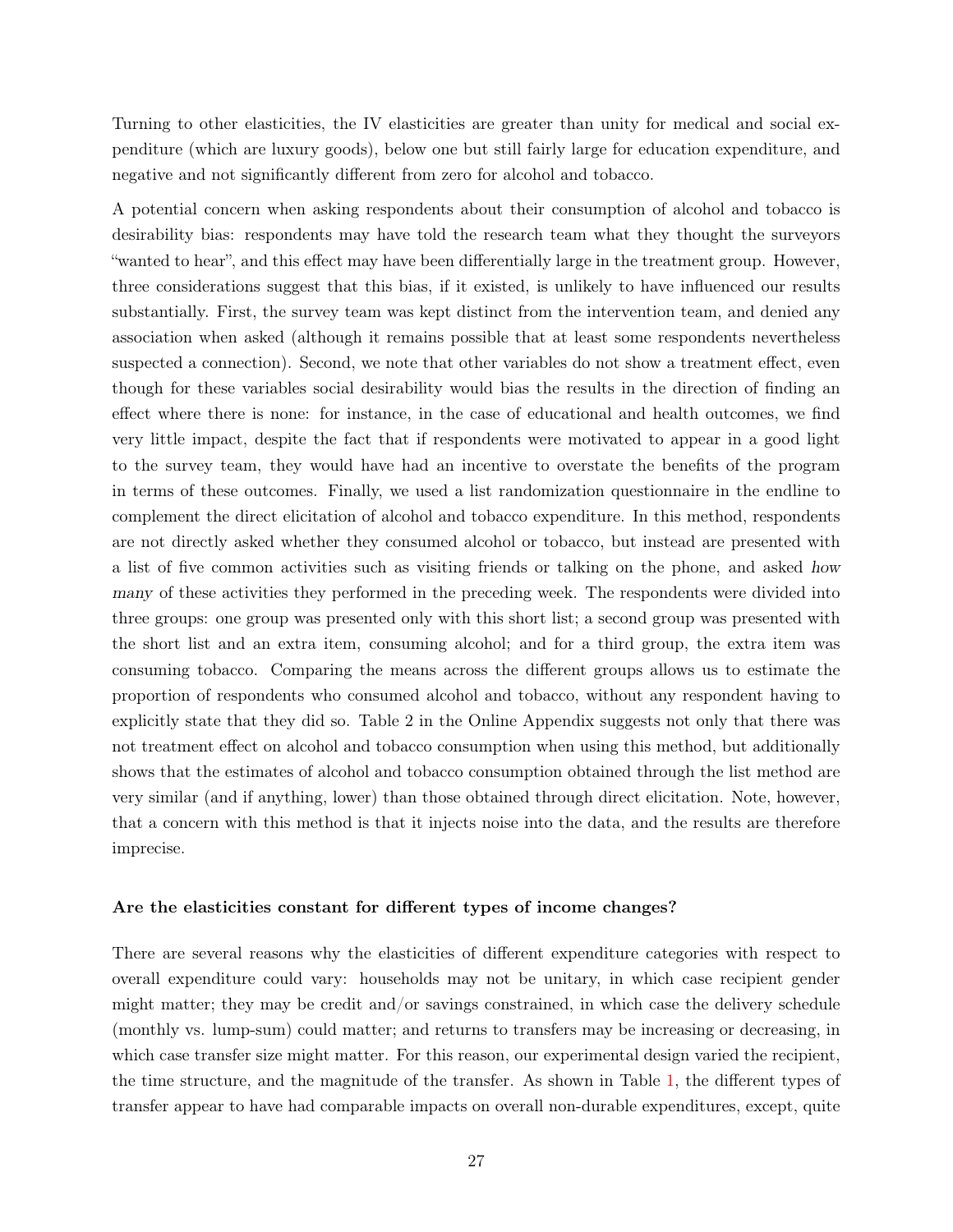naturally, for the large transfer. The more detailed reduced form estimates in Table [2](#page-49-0) suggest that, for most expenditure categories individually, and overall (see the p-values for the joint test in the last row of the tables), cash transfers had similar impacts on all expenditure types, regardless of transfer recipient and timing, and that larger transfers had larger impacts on most goods.

To formalize these conjectures, we test the hypothesis that elasticities estimated with pairs of instruments (e.g. large vs. small transfers) are the same, using a nonlinear over-identification test (this strategy is similar to [Duflo and Udry 2004\)](#page-39-0). To compare the coefficients of different treatment arms in the IV specification against each other, we jointly estimate the first-stage and reduced-form regressions for the desired treatment arms using seemingly unrelated regression. Using large vs. small transfers as an example, the system of equations is as follows:

<span id="page-27-0"></span>
$$
\ln(x_{vhj}) = \alpha_v + \beta_0 + \beta_1 T_{vh}^L + \beta_2 T_{vh}^S + \varepsilon_{vhj}
$$
\n
$$
(10)
$$

<span id="page-27-1"></span>
$$
\ln(y_{vh}) = \alpha_v + \gamma_0 + \gamma_1 T_{vh}^L + \gamma_2 T_{vh}^S + \eta_{vh}
$$
\n(11)

Equation [10](#page-27-0) is the reduced form regression of category j expenditure  $x_{vhj}$  on the treatment indicators  $T_{vh}^L$  and  $T_{vh}^S$  , and Equation [11](#page-27-1) the first stage for the IV regression of category j expenditure  $x_{vhj}$  on total expenditure  $y_{vhi}$ , using  $T_{vh}^L$  and  $T_{vh}^S$  as instruments for  $y_{vh}$ . As above,  $\alpha_v$  are village-level fixed effects, and  $\varepsilon_{vhj}$  and  $\eta_{vh}$  are error terms. Analogous systems are estimated to compare monthly and lump-sum transfers, and transfers to the male vs. to the female, each time restricting the samples as described above.

We then test the IV estimators for the different treatment arms implied by these estimates against each other using the delta method. The restriction is as follows:

$$
\frac{\beta_1}{\gamma_1} - \frac{\beta_2}{\gamma_2} = 0
$$

The results are presented in Table [3;](#page-50-0) the last row presents tests of joint significant of all elasticity estimates in a given column using SUR. We are now in a position to address the questions posed above about the effects of different types of transfers on expenditure elasticities.

A first important question is whether the Engel curves are in fact linear in logs as in Equation [9,](#page-24-0) or whether instead the elasticity is declining in total expenditure for some goods (e.g. food, a necessity) and increasing for others (e.g. social expenditures if they are considered a luxury). The distinction between large and small transfers in our design allows us to address this question. We find that over the range of expenditures in our sample, the elasticities are close to constant for all goods but food. The food expenditure elasticity is indeed lower when instrumented with the large transfers, which suggests some concavity, although the p-value for the ratio test is only 0.10. This concavity is driven by dairy and sugar consumption. The point estimates for the elasticity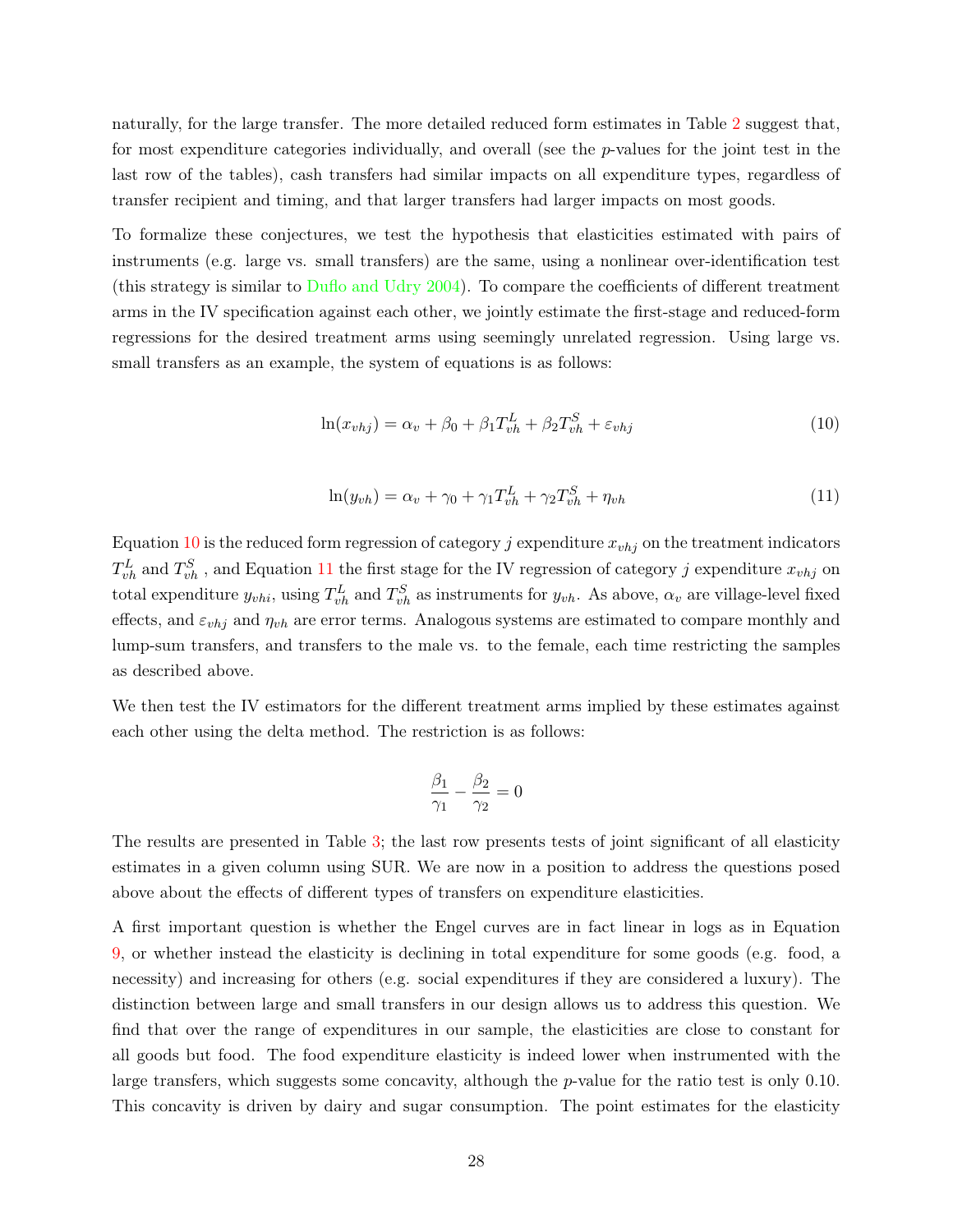of medical expenditure are markedly different when using small vs. large transfers as instruments, but they are imprecisely estimated and therefore not statistically different. All other elasticities are similar when estimated from large or small transfers.

Second, we compare the expenditure elasticities for lump-sum vs. monthly transfers. While most elasticities are similar, the food expenditure elasticity is larger for monthly than lump-sum transfers. We will return to this result, and a possible explanation, below.

A third important hypothesis we test is whether the elasticity of different expenditure items is different when transfer recipients are female vs. male. A large literature suggests that households may not be unitary [\(Browning and Chiappori 1998\)](#page-38-15), and a common test of whether households are unitary or not is precisely the test of income pooling, which asks whether expenditure shares are different when money is received by husbands vs. wives. Several papers have found this to be the case in observational data [\(Thomas 1989;](#page-43-0) [Hoddinott and Haddad 1995;](#page-40-15) [Doss 1996;](#page-39-14) [Lundberg,](#page-41-13) [Pollak, and Wales 1997;](#page-41-13) [Aker et al. 2011;](#page-37-11) [Duflo 2003\)](#page-39-7); in particular, female income is associated with larger expenditures on food and on children. Interestingly, we find here that the food expenditure elasticities are very close for male and female recipients (0.88 vs. 0.77), and the difference between them is not significant. Correspondingly, as we see in Table [4,](#page-51-0) the food security variables (including the overall index) do not increase differentially for female and male recipient households. The only significant difference in consumption patterns is that transfers to the female lead to a large increase in expenditures on cereals (with an implied elasticity of 1.43), while transfers to the male lead to a small and insignificant decrease. The same is true for medical expenditures, particularly for children. Conversely, the elasticity of social expenditures (parties and festivals) is much larger for transfers to the male than for transfers to the female (2.44 vs 0.71). While these differences go in the expected direction, the relatively muted effects are surprising in view of the literature.

This similarity between female and male recipient households is present both for non-durable expenditure composition and asset accumulation and, as apparent in Column (4) of Table [1,](#page-48-0) is reflected in the overall outcomes: using FWER corrected  $p$ -values, the food security index, as already noted, but also the health, education, psychological well-being, and even female empowerment indices are not significantly different when women receive the transfer compared to when men do. The only significant difference between female vs. male recipients is in psychological well-being, which is not significant with FWER corrected p-values, but is significant at conventional levels. As discussed above, this finding is driven by a large difference in cortisol levels between female and male recipient households: cortisol levels in both men and women are reduced to a greater extent when women receive the transfer compared to when men receive it. In addition, when the woman receives the transfer we also observe a greater reduction in worries and a greater increase in self-esteem compared to when the man receives the transfer.

One possible explanation for the absence of differential effects of recipient gender on most outcomes is that because the transfers were explicitly temporary, they did not affect the bargaining power of the household members. This explanation is consistent with the results of [Benhassine et al.](#page-37-0)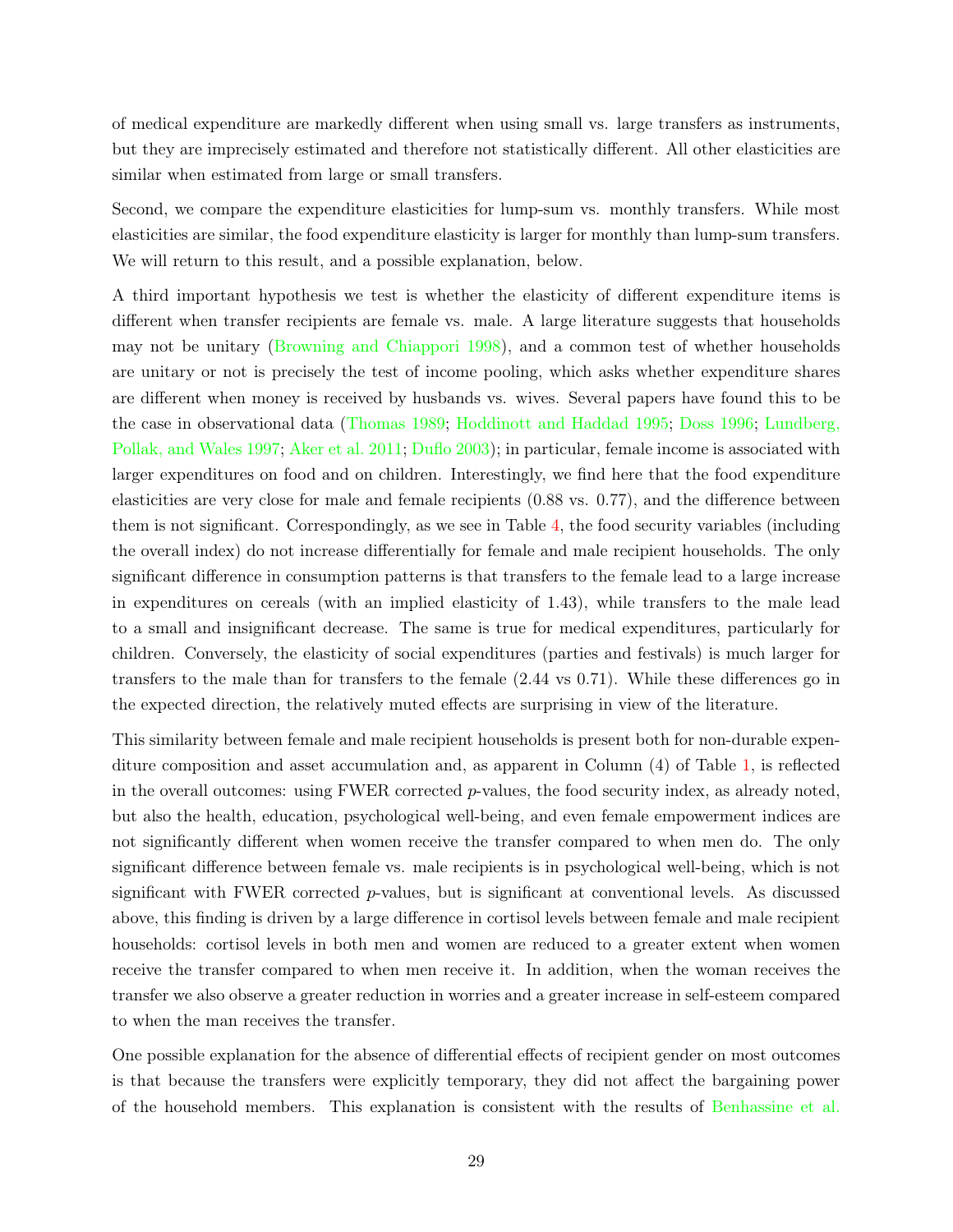[2013,](#page-37-0) who find no differences in outcomes between male vs. female recipients of conditional and unconditional (though loosely tied to school enrollment) cash transfers in Morocco; however, it contrasts with [Duflo and Udry 2004,](#page-39-0) who find that even transitory exogenous changes in male and female income affect a number of expenditure shares. In addition, this account does not explain why transfers to women would differentially increase psychological well-being compared to transfers to men if they do not change other outcomes. Regardless of whether this explanation is correct, this set of results deserves future research; in our view, it is of particular interest whether the cortisol result replicates in other samples.

#### 5.2 Saving for a rainy day?

Because households were explicitly told that the transfers were transitory, we would expect them to save a significant portion of the transfer, or invest in durable goods or productive activity. Did households in fact do this? And did their investments translate into increases in income which could facilitate a permanent increase in consumption? This section addresses these questions<sup>[17](#page-0-0)</sup>.

#### Assets and investment

We begin by estimating the treatment effect on asset ownership. These results are presented in Table [5.](#page-52-0) The overall treatment effect on assets amounts to USD 279, and is mainly driven by investment in livestock, furniture and metal roofs. Livestock holdings increase by USD 85, a 51 percent increase relative to the control group mean, and 12 percent of the average transfer. This increase extends to all categories of livestock, with the largest increase in absolute terms occurring in cattle holdings (USD 57 relative to a control group mean of USD 102, i.e. 56 percent). Similarly, the value of durable goods owned by treatment households increased by USD 53 relative to a control group mean of USD 207 (an increase of 26 percent, or 7 percent of the average transfer), primarily due to purchases of furniture (beds, chairs, tables, etc.). Reported cash savings balances doubled as a result of cash transfers, but from low initial levels (USD 10).

One of the most visible impacts of the transfer is investment in metal roofs. Cash transfers increase the likelihood of having a metal roof by 23 percentage points relative to a control group mean of 16 percent. Because the cost of a metal roof is USD 564, this effect corresponds to a USD 130 increase in the value of roofs owned by treatment households, which in turn corresponds to 18 percent of the average transfer. Incidentally, the fact that a large number of transfer recipients chose to acquire a metal roof suggests that they understood that the program was transitory, because by acquiring a metal roof they disqualified themselves from it.

 $17$ Note that households may not have fully believed that transfers were in fact transitory, and we have no robust way to estimate the extent to which they thought it was transitory or permanent; however, the investment patterns we discuss below suggest that they did believe it.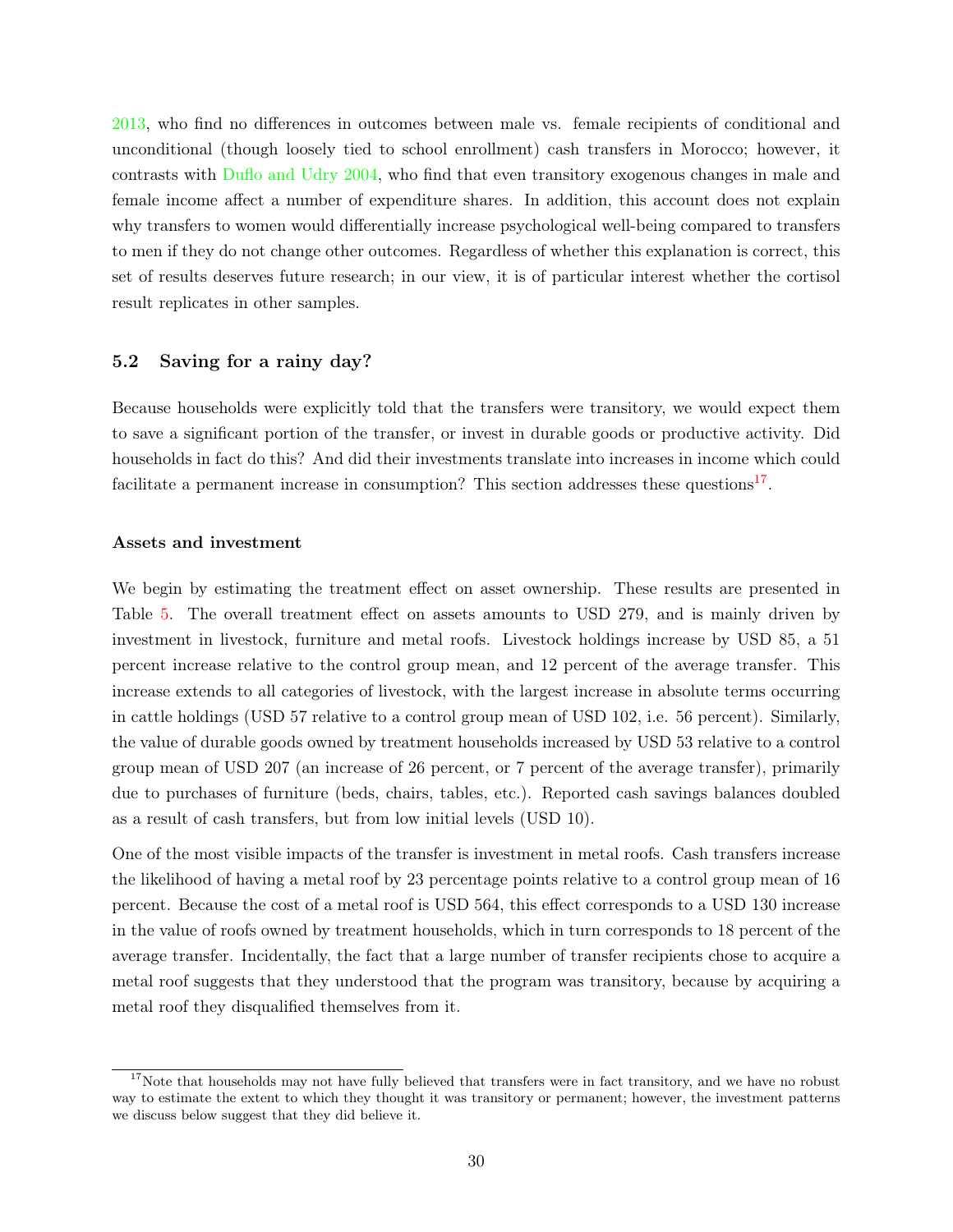#### Are these investments productive?

Some of the investments we observe are in household durables such as furniture, which are not productive; however, other investments are in inputs to income-generating activities, such as livestock. Did these investments lead to an increase in income?

Table [6](#page-53-0) presents impacts of cash transfers on income-generating activities, in particular agricultural and business activities. In analyzing the effect of transfers on these outcomes, we distinguish between a) non-agricultural enterprises, b) agriculture, and c) animal husbandry. In each case, revenue includes own consumption, and we distinguish between flow costs and fixed costs.

There is little evidence that transfers change the primary source of income for recipient households; they are no more or less likely to report farming, wage labor, or non-agricultural businesses as their primary source of income than control households. Cash transfers increase investment in and revenue from income generating activities, primarily non-agricultural businesses and livestock. Monthly expenditure on nonagricultural enterprises (e.g., inputs and inventory) increases by USD 10, with a corresponding increase of USD 11 in monthly revenues from these activities. Similarly, spending on food and care for livestock increases by USD 1 per month, while revenue from the sale of animal products (e.g., milk and eggs) increases by USD 3, 46 percent higher than the control group average. Recipient households also report USD 2 higher revenue from the sale of livestock and meat than control households. These effects translate into an overall increase in monthly gross revenues for recipient households of USD 17 relative to the control group (including revenues from the sale of animals and meat). We do not observe a significant increase in estimated profits from self-employment; in addition, we note that the profits from these activities, which account for all income-generating activities for most households, are lower than our estimates of monthly consumption, suggesting that this analysis may underestimate profits.

#### Temporal dynamics

Having established that households invest in productive assets, we now ask whether these investments led to persistent increases in consumption. To this end, we first obtain an estimate of how the treatment effects unfolded over time. Our data includes a moderate degree of temporal variation in the end date of the transfers, enabling us to ask whether the treatment effects outlasted the period during which households received transfers. We stress, however, that the current study was not designed to investigate long-term effects; further endline surveys will be required to obtain a more complete understanding of long-term impacts.

We begin by creating separate indicators for the transfer having been completed a specific number of months before the endline survey. In doing so, we allow the temporal dynamics to vary based on whether the household received a lump or monthly transfer, since we might expect the impacts of the large lump-sum transfers to unfold differently over time than that of the smaller monthly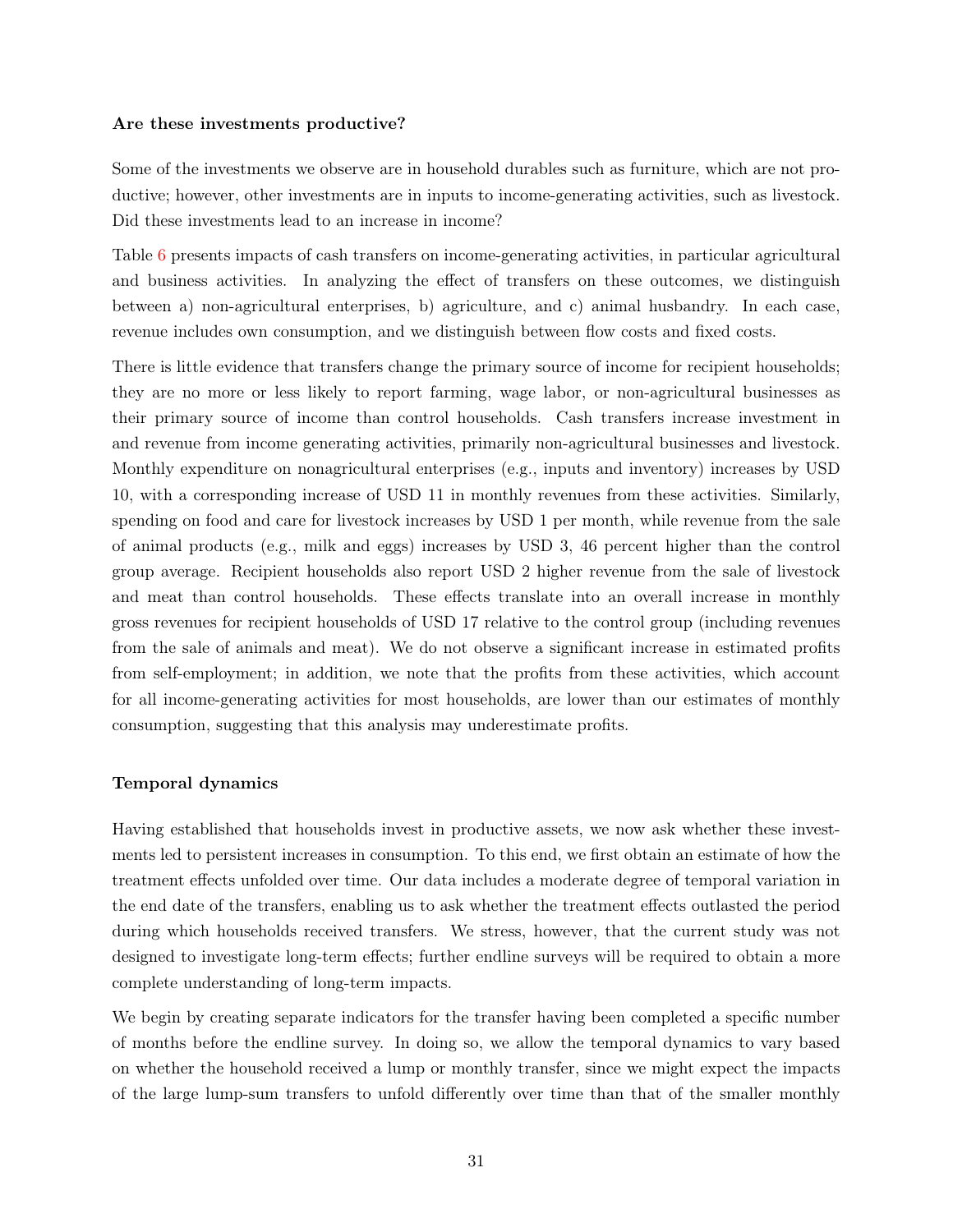transfers. Further, since there is limited variation in the time since the end of the transfer for households receiving large transfers, we restrict the sample to households receiving a small transfer.

We then create indicator variables for time elapsed since the end of transfers. Specifically, we first define a dummy for households that receive transfers contemporaneously, i.e. within the last month. Second, we perform a median split on the delay since the last transfer for the remaining households, which results in one group of households which received their last transfer one to four months ago, and another group which received their last transfer more than four months ago. We then estimate the following model:

$$
y_{vhi} = \beta_0 + \beta_2 T_{vh}^{\text{LS}:<1} + \beta_3 T_{vh}^{\text{LS}:1-4} + \beta_4 T_{vh}^{\text{LS}:4+} + \beta_5 T_{vh}^{\text{MTH}:<1} + \beta_6 T_{vh}^{\text{MTH}:1-4} + \beta_7 T_{vh}^{\text{MTH}:4+} + \delta_1 y_{vhiB} + \delta_2 M_{vhiB} + \varepsilon_{vhi}
$$
\n(12)

In this specification,  $T^{x-y}$  takes value 1 if the transfer was completed between x and y months prior to the survey. The sample is restricted to small transfer recipient and control households in treatment villages.

In Figure [3,](#page-46-0) we show the resulting treatment effect estimates separately for households receiving their last transfer less than one month ago, households receiving their last transfer one to four months ago, and households receiving their last transfer four or more months ago, separately for monthly and lump sum households. We also list the  $p$ -values from Wald tests for joint significance at each time horizon across the monthly and lump-sum groups. The figure indicates that the observed average impact on overall asset values in treatment households persists over time: both for households receiving lump-sum and monthly transfers, levels of asset holdings are significantly higher than in the control group at all time horizons. We observe no decrease over time in either group; the 95 percent confidence intervals of the coefficients overlap across all time horizons.

Similarly, consumption is elevated relative to control at all time horizons. The point estimates suggest declining impacts on total non-durable consumption over time for the group receiving monthly transfers, though not for the lump sum group; however, the confidence intervals of the treatment effects at shorter vs. longer time horizons overlap, i.e. these differences are not statistically significant.

For agricultural and business revenue, we find no strong indication of changing impacts over time; however, note that the treatment effects are small overall and not distinguishable from zero in this restricted and highly disaggregated sample.

Cash transfers also had persistent impacts on food security. This effect is driven by the monthly transfer group; in the lump-sum group we find little evidence of treatment effects at any time horizon, consistent with the larger overall treatment effect on food security in the monthly group. We also observe that the impact on food security is largest among the group receiving contemporaneous transfers; the treatment effect on food security falls by more than 50 percent over time in the group receiving monthly transfers, although remains positive and statistically different from zero.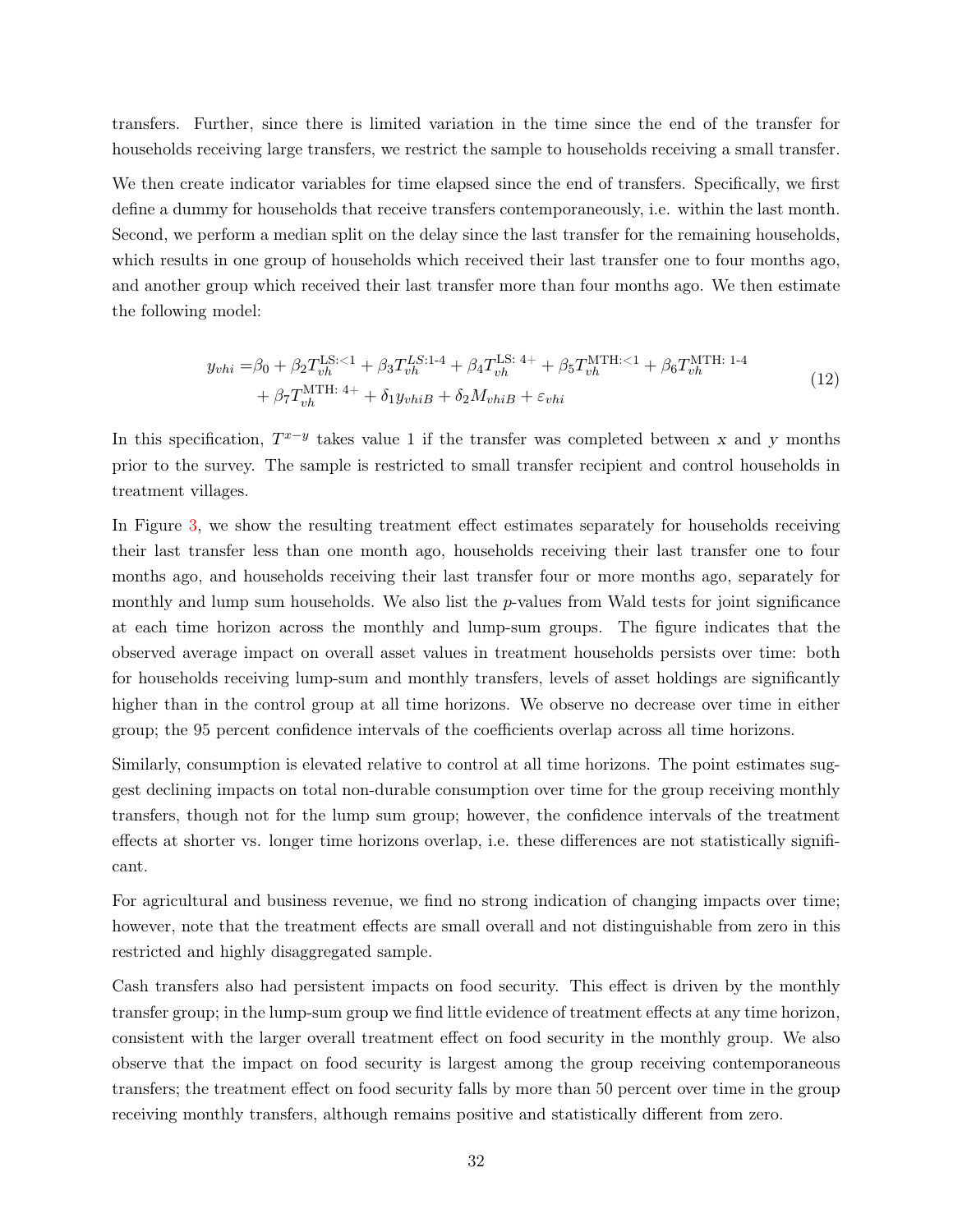The temporal dynamics of cash transfers for additional outcomes (psychological well being, health, education, female empowerment) reveal no differential impacts at different delays. In the case of the treatment effect on psychological well-being, this reflects the fact that the restricted sample used here is underpowered to detect the overall treatment effect we observe for this outcome measure, and the fact that psychological well-being is driven by the large transfer list, which is excluded here.

#### <span id="page-32-0"></span>Estimating the discount factor

The temporal dynamics of the treatment effect identified in the previous section allow us to perform a simple calibration exercise in which we estimate the discount factor using a standard infinitehorizon utility maximization problem. Specifically, consider a household that maximizes a standard problem of the following form:

$$
\max_{\{c_t, s_t\}_{t=0}^{\infty}} \sum_{t=0}^{\infty} \beta^t u(c_t)
$$

subject to

$$
\sum_{k=0}^{\infty} \frac{1}{(1+r)^k} c_{t+k} = \sum_{k=0}^{\infty} \frac{1}{(1+r)^k} y_{t+k}
$$

where  $c_t$ ,  $y_t$ , and  $s_t$  are per-period consumption, income, and savings, respectively. Maximization is straightforward and yields the familiar Euler equation:

$$
u'(c_t) = \beta (1+r) u'(c_{t+1})
$$

As an aside, recall that the permanent income hypothesis [\(Friedman 1957;](#page-40-16) [Modigliani and Brum](#page-42-14)[berg 1954\)](#page-42-14) states that if  $\beta = 1 + r$ , a one-time, unanticipated income change increases/decreases consumption in each period by the return on the change.

To obtain an estimate of the discount rate implied by a given rate of return and consumption pattern, assume CRRA utility:

$$
u(c_t) = \frac{c_t^{1-\rho}}{1-\rho}
$$

This assumption simplifies the Euler equation to:

$$
\left(\frac{c_{t+1}}{c_t}\right)^{\rho} = \beta (1+r)
$$

We next calculate estimates for the variables in this expression to derive an estimate of  $\beta$ . First, we obtain values for  $c_t$  and  $c_{t+1}$  by estimating consumption responses to transfers at different time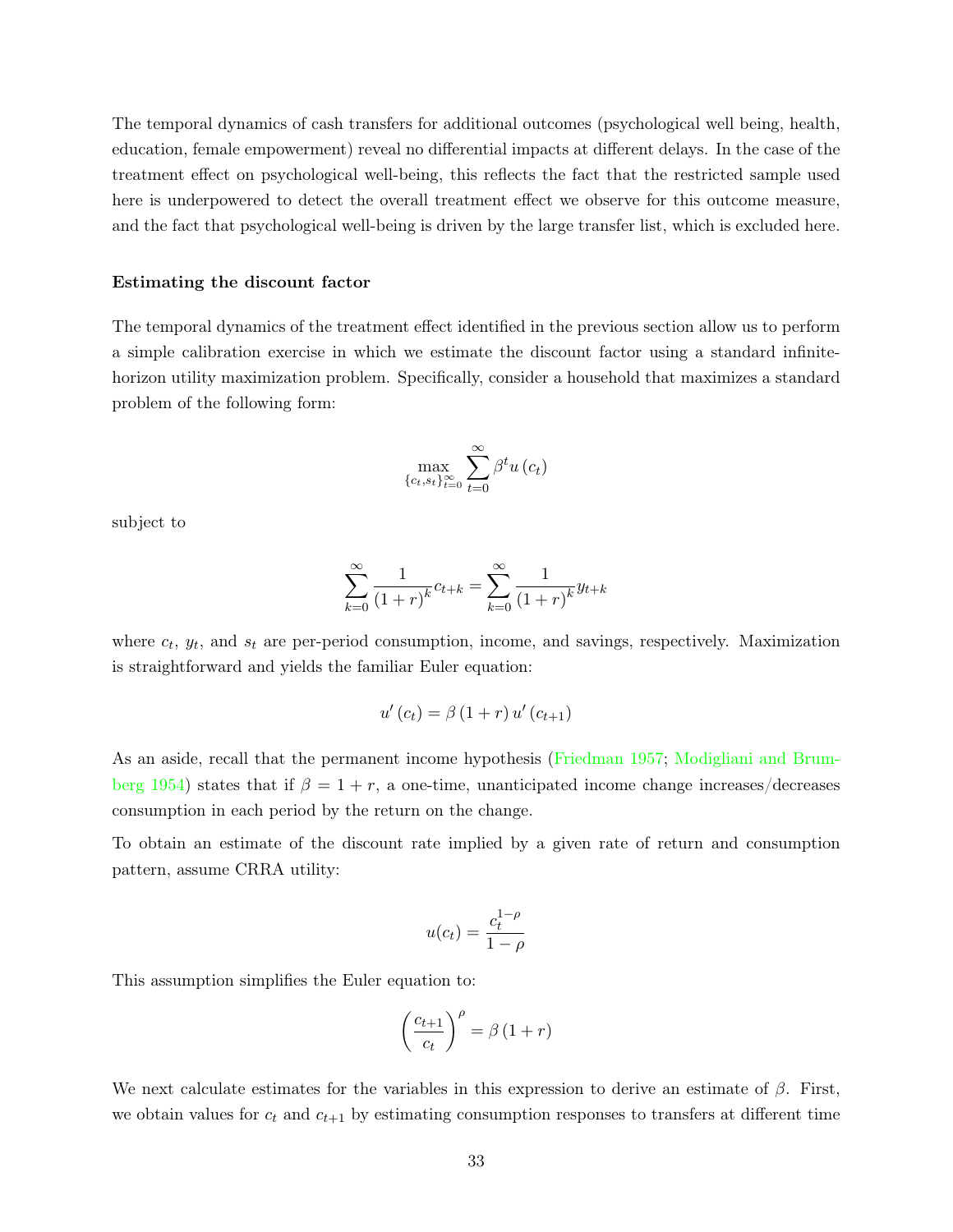horizons. The observed evolution of total expenditure among transfer recipients is as follows: in the treatment group we find a total expenditure level of USD 190 between 1-4 months after the end of transfers, and USD 180 for transfers that ended more than 4 months ago. The mean time elapsed between the end of transfers and the endline survey is 2.66 months for the first bin and 7 months for the last bin, i.e. the time elapsed between these two dates is 4.33 months. Second, we use  $r = 0$  as the rate of return on transfers in terms of profits from self-employment. Finally, we obtain an estimate of  $\rho = 3$  from a risk preference questionnaire that was included in the questionnaire. Together, these values allow us to obtain an estimate of  $\beta$ :

$$
\left(\frac{180}{190}\right)^3 = \beta^{4.33}
$$

$$
\beta_{\text{monthly}} = 0.96
$$

$$
\implies \beta_{\text{yearly}} = 0.64
$$

For the discount rate  $\delta$ , this implies:

$$
\delta_{\text{monthly}} = \frac{1 - \beta_{\text{monthly}}}{\beta_{\text{monthly}}} = 0.04
$$

$$
\delta_{\text{yearly}} = \frac{1 - \beta_{\text{yearly}}}{\beta_{\text{yearly}}} = 0.56
$$

Thus, the fairly steep drop in non durable consumption by households suggests a fairly high degree of impatience. Consumption a year from now is valued at 64 percent of consumption today.

#### Are household savings constrained?

The relatively large discount rate implied by the drop in consumption over time seems, at first blush, inconsistent with the fact that many households chose to invest in durable goods and productive assets, such as roofs and livestock. Of course, it would be consistent if the returns to investing in metal roofs or livestock were larger than the discount rate. We therefore next quantify the returns to these investments. To this end, we conducted a separate survey of one respondent from each of 20 villages to obtain estimates for the costs of purchasing and maintaining metal and thatch roofs. The purchase of a metal roof represents an expenditure of on average USD 564, or 75 percent of the average transfer value. In addition to a store of value (roofs can be resold), a metal roof provides an investment return to households by obviating the need to replace and repair their thatched roofs, which costs on average USD 107 per year. Together, these figures imply a simple return on the investment in the roof of 23 percent (assuming no depreciation of metal roofs; this assumption is reasonable as most respondents were unable to put an upper bound on the durability of metal roofs). Similarly, treated households spend USD 85 on livestock assets, and these purchases increase their flow profit from animal husbandry by USD 1.68 per month. The implied monthly return of this investment is therefore 2 percent, and the yearly return 27 percent. Thus, many households chose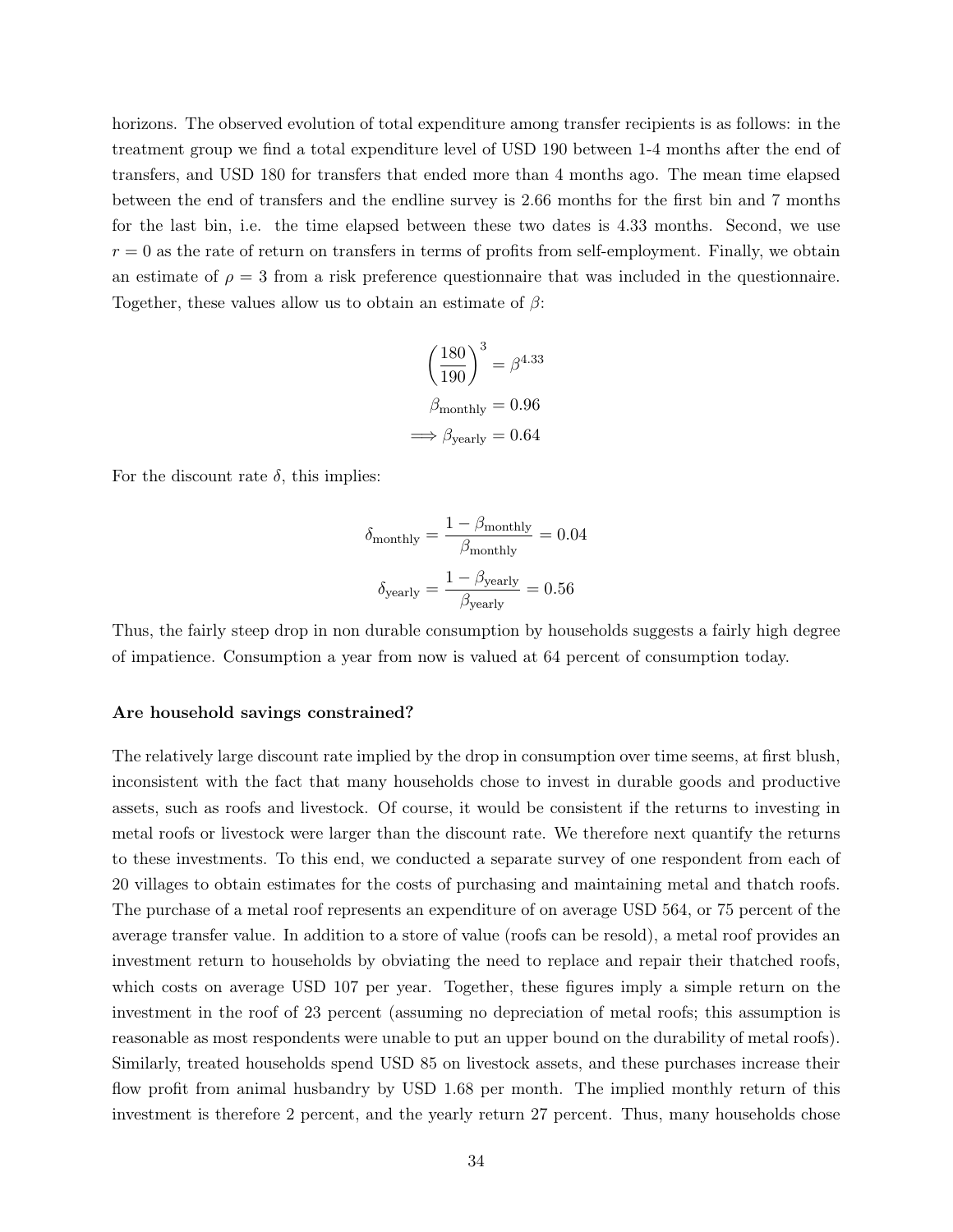to invest in asset that have yearly return that are about half of their discount rate: there is in fact a discrepancy between the discount rate implied by the drop in non-durable consumption and the savings and investment behavior.

One possible explanation for this difference is that the large effective discount rate households may find it difficult to save. The comparison between households that received monthly vs. lumpsum transfers is consistent with this interpretation: if households are both credit- and savingsconstrained, we would expect fewer purchases of expensive assets such as metal roofs among monthly transfer recipients, because the savings constraint would prevent this group from saving their transfer to buy the asset, and the credit constraint would prevent it from borrowing against the promise of the future transfer. Conversely, recipients of a lump sum may be keen to invest it immediately into a large durable if they are not sure they can pace their non-durable consumption and save. Table [5](#page-52-0) compares the savings and investment behavior of households that received monthly transfers to that of households that received lump-sum transfers. Indeed, we find that the value of non-land assets accumulated by monthly recipient households is significantly lower than for lump-sum recipients. In particular, monthly recipients are much less likely to acquire a metal roof compared to those who received lump-sum transfers. Instead, these households use more of the transfer for current consumption, evident in a significantly higher food security index in this group.

Thus, we find that monthly transfer recipients are indeed significantly less likely to invest durables such as metal roofs than lump-sum transfer recipients, suggesting that households may be both credit- and savings-constrained. However, the fact that program participation required signing up for mobile money accounts, which are a low-cost savings technology (people could have chosen to accumulate their transfer on their M-Pesa account, and even add additional funds), suggests that the savings constraint at work is more social or behavioral than purely due to the lack of access to a savings technology. The results on cortisol levels (Table [7\)](#page-54-0) provide a tantalizing complement to this interpretation: we find that cortisol levels are significantly higher for households who receive the monthly transfers than for those who receive lump-sum transfers, and in fact, significantly elevated even relative to control (cf. Online Appendix). This is despite the fact that immediate pressures on the lives of these recipients have reduced, as evident, for example, in the significant increase in food security. It is conceivable that the increase in cortisol levels for monthly transfer recipients reflects the stress associated with having to decide continually how to spend the transfers, while the transfers of lump-sum recipients are safely put away in metal roofs.

## <span id="page-34-0"></span>6 Conclusion

This paper reports the main results from an impact evaluation of unconditional cash transfers in a sample of poor households in Western Kenya. The study was designed to shed light not only on the impacts of unconditional cash transfers – a question of independent policy interest – but also on several long-standing questions in economics. In particular, by making one-time, unanticipated,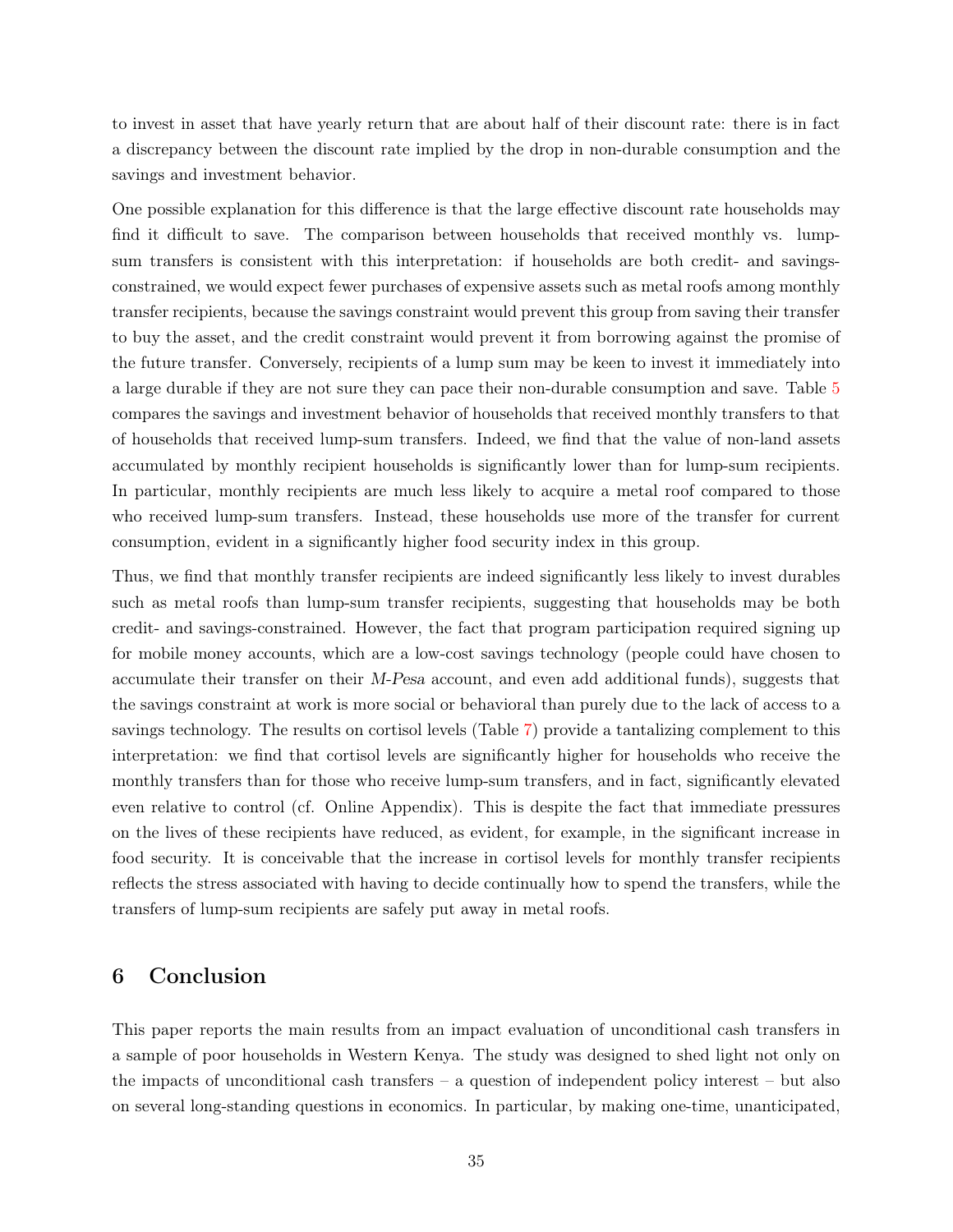large cash transfers, the intervention we study provides an ideal setting to address one of the core questions of consumer theory: how do households respond to income changes? In addition, our design enables us to ask several other questions that are central in different literatures: What is the shape of the Engel curves for different expenditure heads? Are households unitary? Are they savings- and credit-constrained? Are there externalities of transfers? The current paper only scratches the surface of the wealth of available data (which will be made publicly available).

We find that treatment households increased both consumption and savings (in the form of durable good purchases and investment in their self-employment activities). They increased food expenditures close to proportionally to overall non-durable expenditure (we estimate a food expenditure elasticity of 0.83, similar to the cross-sectional elasticity in our sample and in others), and health and education expenditures more than proportionally. Alcohol and tobacco expenditures did not increase. We find no evidence for an increase in tension within households, no significant spillover effects on non-recipient households, and no general equilibrium effects at the village level, with the single exception that we observe an increase in female empowerment at the village level. Together, these findings suggest that simple cash transfers may not have the perverse effects that some policymakers feel they would have, which has led for a clear policy preference for conditional cash transfers or in-kind transfers.

The paper contains a number of additional intriguing results, which we hope will be the object of future research. First, a puzzle is that observed returns on households' savings and investments implies a discount rate which is much higher than the the drop in consumption gains for households observed at longer intervals after the end of transfers. This discrepancy may be due to savings constraints; in line with this view, asset accumulation is significantly greater for households that received lump-sum transfers than for monthly transfer recipients. Second, contrary to previous literature and our expectation, we find no significant differences between transfers to men and transfers to women in expenditure decisions or any other outcomes. One possible account for this finding is that transfers did not affect the bargaining power of the different household members because transfers were explicitly temporary.

Finally, the treatment effects on levels of the stress hormone cortisol raise a number of intriguing questions for future research. The finding that cortisol levels were reduced to a greater extent for large compared to small transfers is significant because it constitutes the first demonstration that increases in wealth causally affect cortisol levels; however, the effect is otherwise intuitive and expected. In contrast, the finding that cortisol levels are significantly lower when transfers are made to the wife rather than the husband is surprising, because it occurs in the absence of differential effects between male vs. female recipients on other outcomes. This result therefore raises the question whether cortisol may track particular aspects of welfare with greater sensitivity than traditional measures. In particular, we note that a) in the cross-section, psychological well-being correlates strongly with female empowerment, and b) the treatment effect on female empowerment was larger when the female received the transfer, but not significantly so. Together, these results suggest that the difference in cortisol levels between female and male recipient households may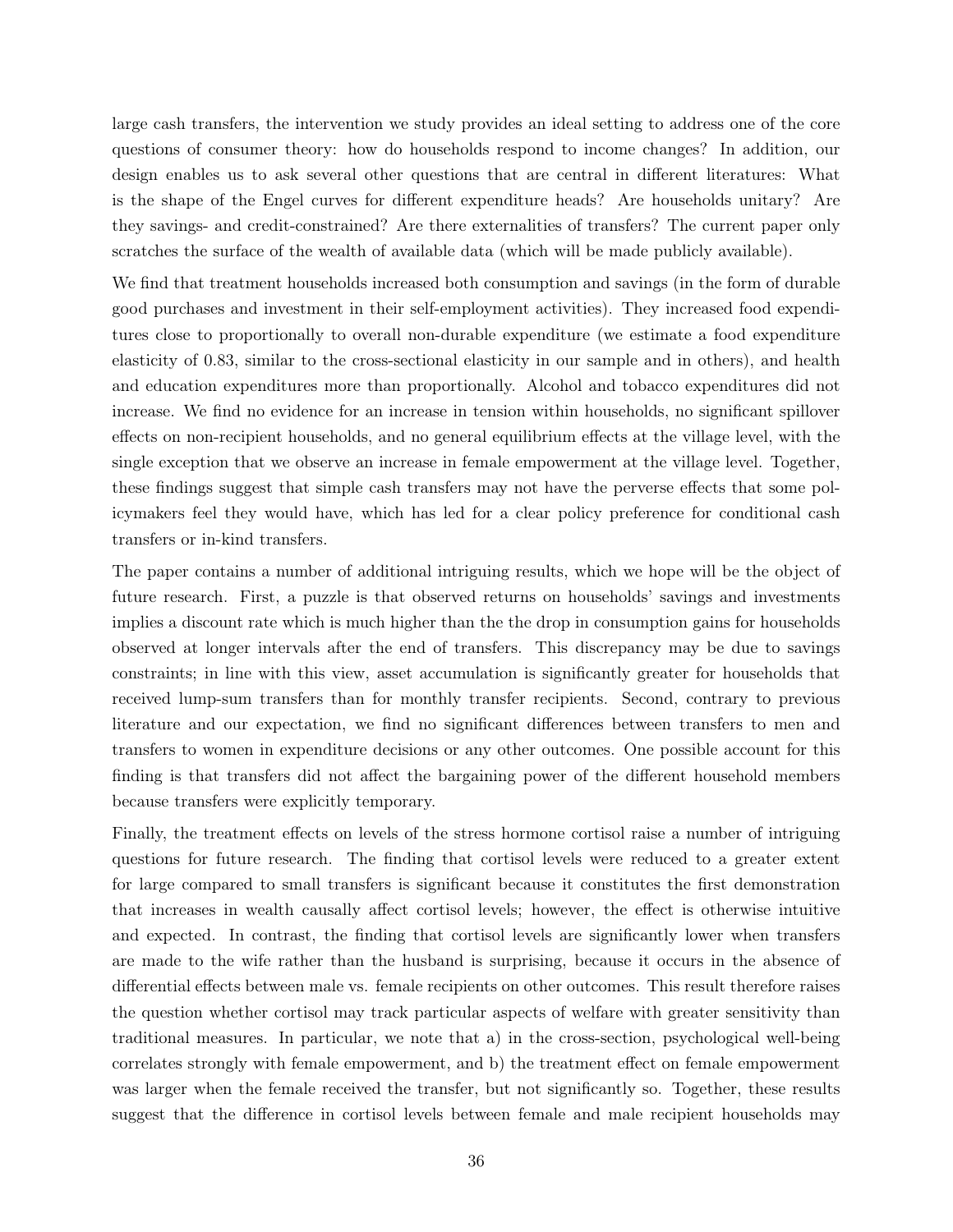reflect differences in female empowerment that are not visible in self-report measures such as our female empowerment index. Finally, we observe significantly lower cortisol levels when transfers are lump-sum rather than monthly. We speculate that this finding may reflect the fact that monthly transfer recipient households find it difficult to save their transfers, as evident in the fact that they do not invest in metal roofs as lump-sum recipient households do. This inability to save may result in stress and increased levels of cortisol.

These findings suggest that cortisol is a useful outcome variable for impact evaluation: the present study establishes that cortisol levels can respond to interventions, in fact sometimes to a greater degree than traditional economic outcome variables or responses to psychological questionnaires. Together with its other advantages (objectivity, correlation with psychological well-being, implications for long-term health, and ease of collection), we hope that these results will contribute to making cortisol a useful complement to existing outcome measures in impact evaluation.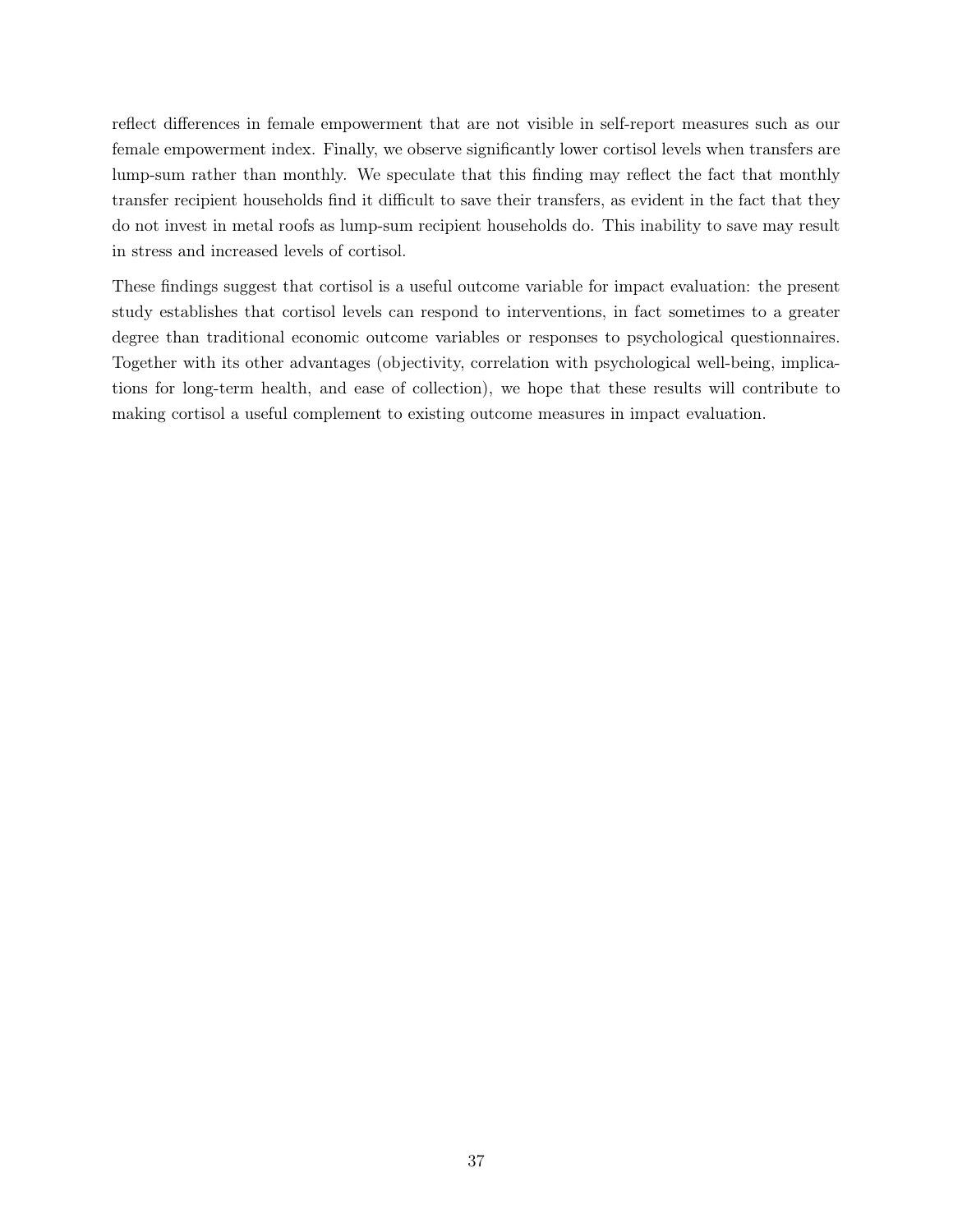## References

- <span id="page-37-10"></span>Aggarwal, Bharat B., Shishir Shishodia, Santosh K. Sandur, Manoj K. Pandey, and Gautam Sethi. 2006. "Inflammation and cancer: how hot is the link?" *Biochemical Pharmacology* 72 (11): 1605–1621.
- <span id="page-37-11"></span>Aker, Jenny C., Rachid Boumnijel, Amanda McClelland, and Niall Tierney. 2011. "Zap it to me: the short-term impacts of a mobile cash transfer program." Center for Global Development Working Paper, no. 268.
- <span id="page-37-12"></span>Anderson, Michael L. 2008. "Multiple inference and gender differences in the effects of early intervention: a reevaluation of the Abecedarian, Perry Preschool, and Early Training Projects." Journal of the American Statistical Association 103 (484): 1481–1495.
- <span id="page-37-9"></span>Angelucci, Manuela, and Giacomo De Giorgi. 2009. "Indirect effects of an aid program: How do cash transfers affect ineligibles' consumption?" The American Economic Review, pp. 486–508.
- <span id="page-37-7"></span>Arnetz, B B, S O Brenner, L Levi, R Hjelm, I L Petterson, J Wasserman, B Petrini, P Eneroth, A Kallner, and R Kvetnansky. 1991. "Neuroendocrine and immunologic effects of unemployment and job insecurity." Psychotherapy and Psychosomatics 55 (2-4): 76–80.
- <span id="page-37-1"></span>Ashraf, Nava, Dean Karlan, and Wesley Yin. 2006. "Tying Odysseus to the mast: Evidence from a commitment savings product in the Philippines." The Quarterly Journal of Economics 121 (2): 635–672.
- <span id="page-37-8"></span>Baird, Sarah, Jacobus De Hoop, and Berk Özler. 2013. "Income shocks and adolescent mental health." *Journal of Human Resources* 48 (2): 370–403.
- <span id="page-37-5"></span>Bandiera, Oriana, Robin Burgess, Narayan Das, Selim Gulesci, Imran Rasul, and Munshi Sulaiman. 2013. "Can basic entrepreneurship transform the economic lives of the poor?" STICERD - economic organisation and public policy discussion papers series 43, Suntory and Toyota International Centres for Economics and Related Disciplines, LSE.
- <span id="page-37-6"></span>Banerjee, A. V., E. Duflo, R. Glennerster, and D. Kothari. 2010. "Improving immunisation coverage in rural India: clustered randomised controlled evaluation of immunisation campaigns with and without incentives." *BMJ* 340:1-9.
- <span id="page-37-4"></span><span id="page-37-2"></span>Banerjee, Abhijit, and Esther Duflo. 2005. "Do firms want to borrow more? Testing credit constraints using a directed lending program." BREAD Working Paper, no. 005.
	- -. 2011. "Targeting the hard-core poor: An impact assessment." MIT mimeo.
- <span id="page-37-0"></span>Benhassine, Najy, Florencia Devoto, Esther Duflo, Pascaline Dupas, and Victor Pouliquen. 2013. "Turning a shove into a nudge? A "labeled cash transfer" for education." NBER Working Paper, no. 19227.
- <span id="page-37-3"></span>Blattman, Christopher, Nathan Fiala, and Sebastian Martinez. 2013. "Generating skilled employment in developing countries: Experimental evidence from Uganda." Unpublished working paper.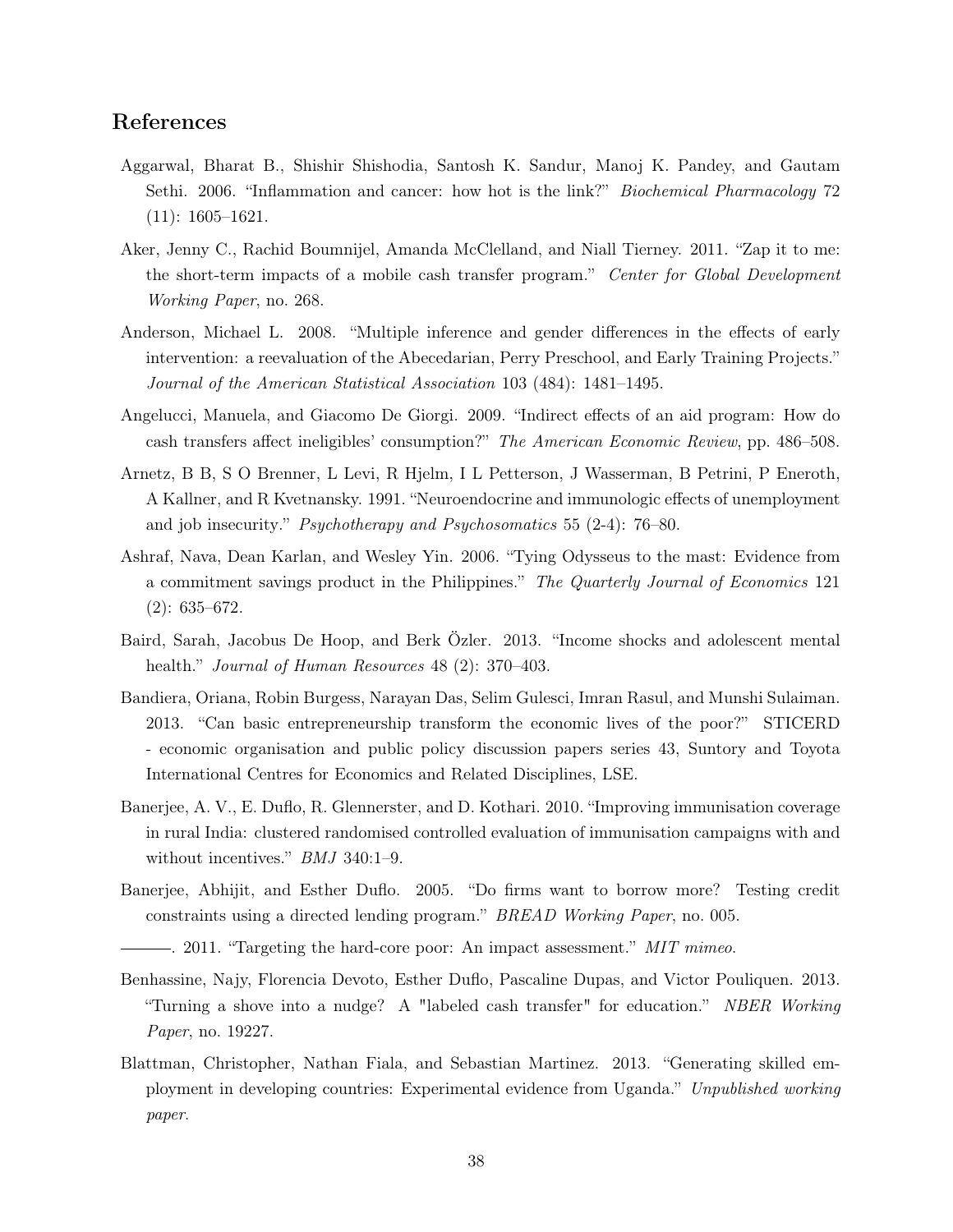- <span id="page-38-2"></span>Bodkin, Ronald. 1959. "Windfall income and consumption." American Economic Review 49 (4): 602–614.
- <span id="page-38-15"></span>Browning, Martin, and PierreAndre Chiappori. 1998. "Efficient intra-household allocations: A general characterization and empirical tests." Econometrica, pp. 1241–1278.
- <span id="page-38-1"></span>Browning, Martin, and Thomas F. Crossley. 2001. "The life-cycle model of consumption and saving." Journal of Economic Perspectives 15 (3): 3–22.
- <span id="page-38-3"></span>Brune, Lasse, Xavier Gine, Jessica Goldberg, and Dean Yang. 2011. "Commitments to save: A field experiment in rural Malawi." Policy research working paper series 5748, The World Bank.
- <span id="page-38-9"></span>Burbidge, John B., Lonnie Magee, and A. Leslie Robb. 1988. "Alternative transformations to handle extreme values of the dependent variable." Journal of the American Statistical Association 83 (401): 123–127.
- <span id="page-38-12"></span>Cameron, A. Colin, Jonah B. Gelbach, and Douglas L. Miller. 2011. "Robust inference with multiway clustering." Journal of Business  $\mathcal C$  Economic Statistics 29, no. 2.
- <span id="page-38-11"></span>Casey, Katherine, Rachel Glennerster, and Edward Miguel. 2012. "Reshaping institutions: Evidence on aid impacts using a preanalysis plan." The Quarterly Journal of Economics 127 (4): 1755–1812.
- <span id="page-38-5"></span>Chemin, Matthieu, De Laat, Joost, and Johannes Haushofer. 2013. "Negative rainfall shocks increase levels of the stress hormone cortisol among poor farmers in Kenya." SSRN scholarly paper ID 2294171, Social Science Research Network, Rochester, NY.
- <span id="page-38-8"></span>Cohen, Sheldon, William J Doyle, and Andrew Baum. 2006. "Socioeconomic status is associated with stress hormones." *Psychosomatic medicine* 68 (3): 414–420.
- <span id="page-38-7"></span>Cohen, Sheldon, Joseph E Schwartz, Elissa Epel, Clemens Kirschbaum, Steve Sidney, and Teresa Seeman. 2006. "Socioeconomic status, race, and diurnal cortisol decline in the Coronary Artery Risk Development in Young Adults (CARDIA) Study." Psychosomatic Medicine 68 (1): 41–50.
- <span id="page-38-6"></span>Cornelisse, Sandra, Van Ast, Vanessa, Johannes Haushofer, Maayke Seinstra, and Marian Joels. 2013. "Time-dependent effect of hydrocortisone administration on intertemporal choice." SSRN scholarly paper ID 2294189, Social Science Research Network, Rochester, NY.
- <span id="page-38-10"></span>Coussens, Lisa M., and Zena Werb. 2002. "Inflammation and cancer." Nature 420 (6917): 860–867.
- <span id="page-38-4"></span>Cunha, Jesse M., Giacomo De Giorgi, and Seema Jayachandran. 2011. "The price effects of cash versus in-kind transfers." Technical Report, National Bureau of Economic Research.
- <span id="page-38-13"></span>Dasgupta, Partha, and Debraj Ray. 1986. "Inequality as a determinant of malnutrition and unemployment: Theory." *Economic Journal* 96 (384): 1011–1034.
- <span id="page-38-14"></span><span id="page-38-0"></span>Deaton, Angus. 1992. Understanding consumption. Oxford University Press.
- . 2002. "Poverty and inequality in India: A reexamination." Economic and Political Weekly, pp. 3729–3748.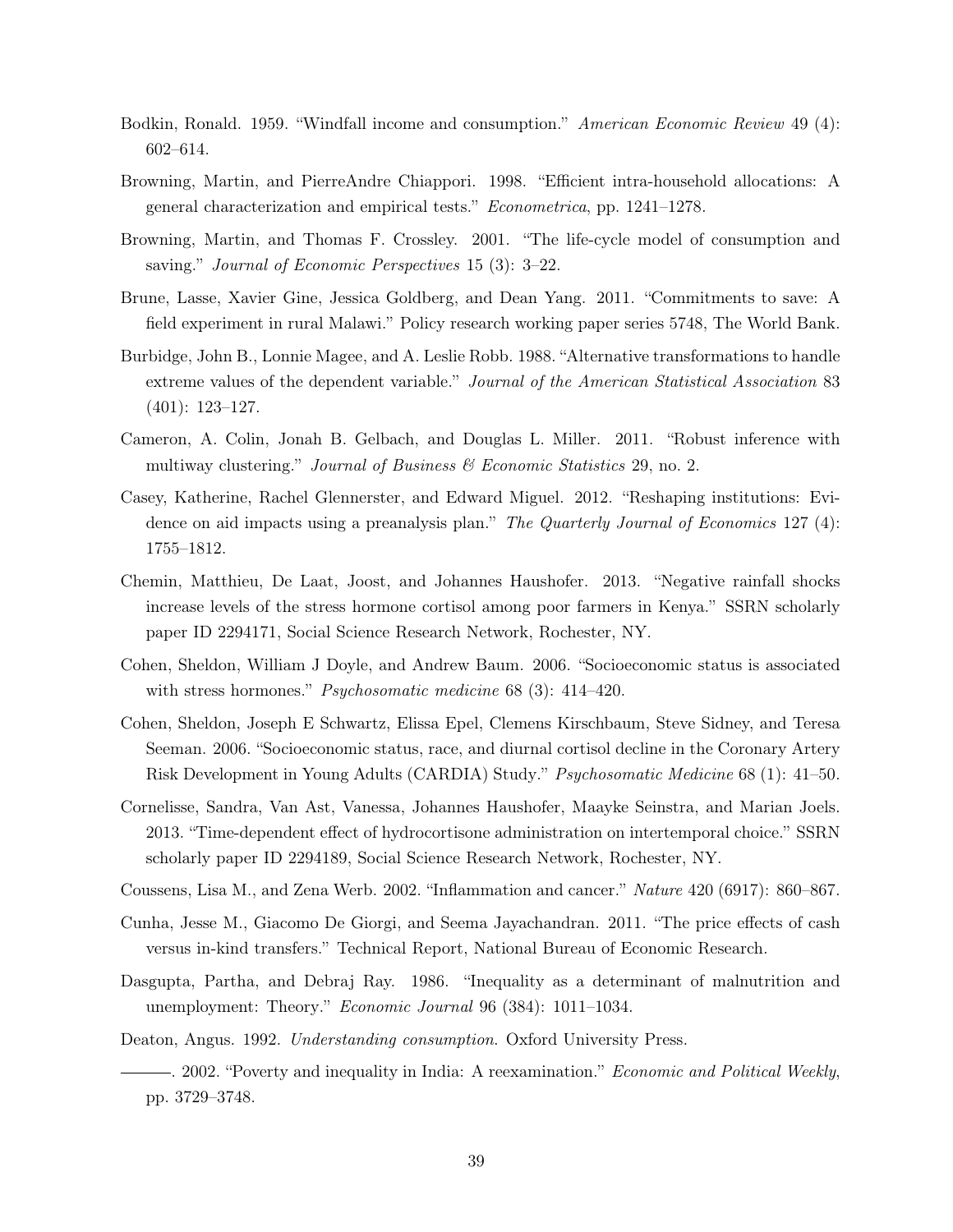- <span id="page-39-1"></span>Deaton, Angus, and Shankar Subramanian. 1996. "The demand for food and calories." Journal of Political Economy, pp. 133–162.
- <span id="page-39-3"></span>Deaton, Angus, and Alessandro Tarozzi. 2005. Chapter Prices and poverty in India of The Great Indian Poverty Debate, edited by Angus Deaton and Valerie Kozel. Macmillan.
- <span id="page-39-5"></span>De Mel, Suresh, David McKenzie, and Christopher Woodruff. 2008. "Returns to capital in microenterprises: evidence from a field experiment." The Quarterly Journal of Economics 123 (4): 1329–1372.
- <span id="page-39-8"></span>Devoto, Florencia, Esther Duflo, Pascaline Dupas, William Pariente, and Vincent Pons. 2011. "Happiness on tap: Piped water adoption in urban Morocco." Working paper 16933, National Bureau of Economic Research.
- <span id="page-39-14"></span>Doss, Cheryl R. 1996. "Testing among models of intrahousehold resource allocation." World Development 24 (10): 1597–1609.
- <span id="page-39-7"></span>Duflo, Esther. 2003. "Grandmothers and granddaughters: Old-age pensions and intrahousehold allocation in South Africa." The World Bank Economic Review 17 (1): 1–25.
- <span id="page-39-9"></span>Duflo, Esther, Michael Kremer, and Jonathan Robinson. 2008. "How high are rates of return to fertilizer? Evidence from field experiments in Kenya." American Economic Review 98 (2): 482–488.
- <span id="page-39-12"></span>Duflo, Esther, and Emmanuel Saez. 2003. "The role of information and social interactions in retirement plan decisions: Evidence from a randomized experiment." The Quarterly Journal of Economics 118 (3): 815–842.
- <span id="page-39-0"></span>Duflo, Esther, and Christopher Udry. 2004. "Intrahousehold resource allocation in Cote D'Ivoire: Social norms, separate accounts and consumption choices." NBER Working Paper, no. 10498.
- <span id="page-39-4"></span>Dupas, Pascaline, and Jonathan Robinson. 2013a. "Savings constraints and microenterprise: Evidence from a field experiment in Kenya." American Economic Journal: Applied Economics 5 (1): 163–192.
- <span id="page-39-11"></span>. 2013b. "Why don't the poor save more? Evidence from health savings experiments." American Economic Review 103 (4): 1138–1171.
- <span id="page-39-2"></span>Dynarski, Susan, Jonathan Gruber, Robert Moffitt, and Gary Burtless. 1997. "Can families smooth variable earnings." Brookings Papers on Economic Activity, no. 1:229–303.
- <span id="page-39-13"></span>Efron, Bradley, and Robert Tibshirani. 1993. An introduction to the bootstrap. CRC press.
- <span id="page-39-6"></span>Fafchamps, Marcel, David McKenzie, Simon R. Quinn, and Christopher Woodruff. 2011. "When is capital enough to get female microenterprises growing? Evidence from a randomized experiment in Ghana." Technical Report, National Bureau of Economic Research.
- <span id="page-39-10"></span>Fernald, Lia, and Megan R Gunnar. 2009. "Effects of a poverty-alleviation intervention on salivary cortisol in very low-income children." Social Science & Medicine (1982) 68 (12): 2180–2189.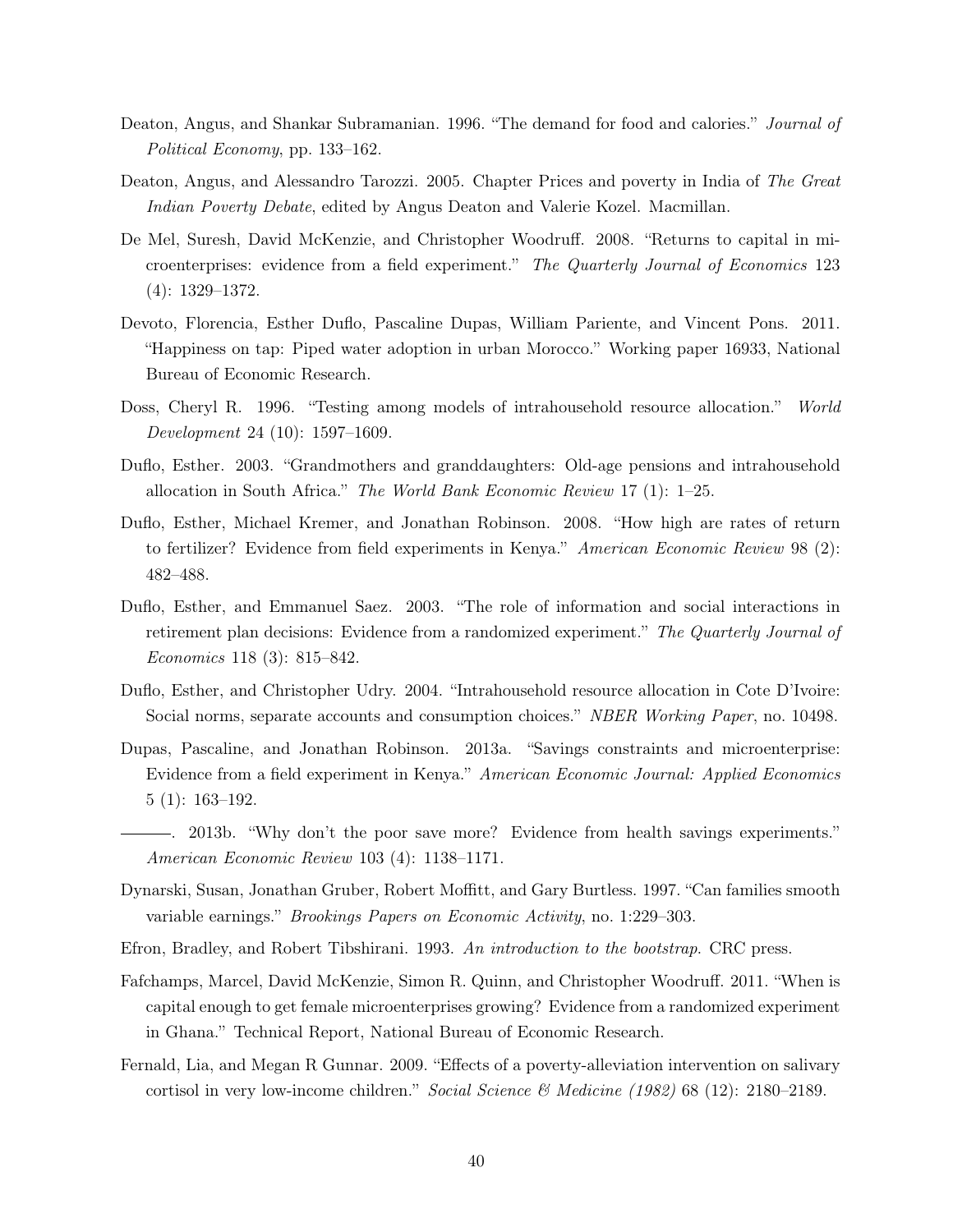- <span id="page-40-10"></span>Ferracuti, S, S Seri, D Mattia, and G Cruccu. 1994. "Quantitative EEG modifications during the Cold Water Pressor Test: hemispheric and hand differences." International Journal of Psychophysiology 17 (3): 261–268.
- <span id="page-40-16"></span>Friedman, Milton. 1957. A theory of the consumption. Princeton University Press.
- <span id="page-40-8"></span>Goldstein, Jacib. 2013. "Is it nuts to give to the poor without strings attached?" New York Times.
- <span id="page-40-0"></span>Hall, Robert E., and Frederic S. Mishkin. 1982. "The sensitivity of consumption to transitory income: Estimates from panel data on households." Econometrica 50 (2): 461–481.
- <span id="page-40-12"></span>Hammen, Constance. 2005. "Stress and depression." Annual Review of Clinical Psychology 1:293– 319.
- <span id="page-40-7"></span>Haushofer, Johannes. 2011. "Neurobiological poverty traps." Working Paper.
- <span id="page-40-5"></span>Haushofer, Johannes, Sandra Cornelisse, Marian Joels, Tobias Kalenscher, and Ernst Fehr. 2011. "Low income is associated with high baseline levels and low stress reactivity of cortisol, but not alpha amylase." Working Paper.
- <span id="page-40-6"></span>Haushofer, Johannes, and Ernst Fehr. 2013. "The psychology and neurobiology of poverty." Submitted.
- <span id="page-40-4"></span>Haushofer, Johannes, Ernst Fehr, and Daniel Schunk. 2013. "Negative income shocks increase discount rates." Working Paper.
- <span id="page-40-2"></span>Heckman, James. 1992. In Randomization and social program, edited by C. Manski and S. Garfinkle. Cambridge, MA: Harvard University Press.
- <span id="page-40-15"></span>Hoddinott, John, and Lawrence Haddad. 1995. "Does female income share influence household expenditures? Evidence from Côte D'ivoire." Oxford Bulletin of Economics and Statistics 57  $(1): 77-96.$
- <span id="page-40-11"></span>Holsboer, F. 2000. "The corticosteroid receptor hypothesis of depression." Neuropsychopharmacology 23 (5): 477–501.
- <span id="page-40-13"></span>Horton, R., and R. Smith. 1999. "Time to register for randomized trials." British Medical Journal 319:865.
- <span id="page-40-9"></span>Jack, William, and Tavneet Suri. 2013. "Risk sharing and transaction costs: Evidence from Kenya's mobile money revolution." Working Paper.
- <span id="page-40-1"></span>Jappelli, Tullio, and Luigi Pistaferri. 2010. "The consumption response to income changes." Annual Review of Economics 2 (1): 479–506.
- <span id="page-40-14"></span><span id="page-40-3"></span>Jensen, Robert T., and Nolan H. Miller. 2008a. "Giffen behavior and subsistence consumption." American Economic Review 98 (4): 1553.
	- -. 2008b. "The impact of food prices increases on caloric intake in China." Agricultural Economics 39 (1): 465–476.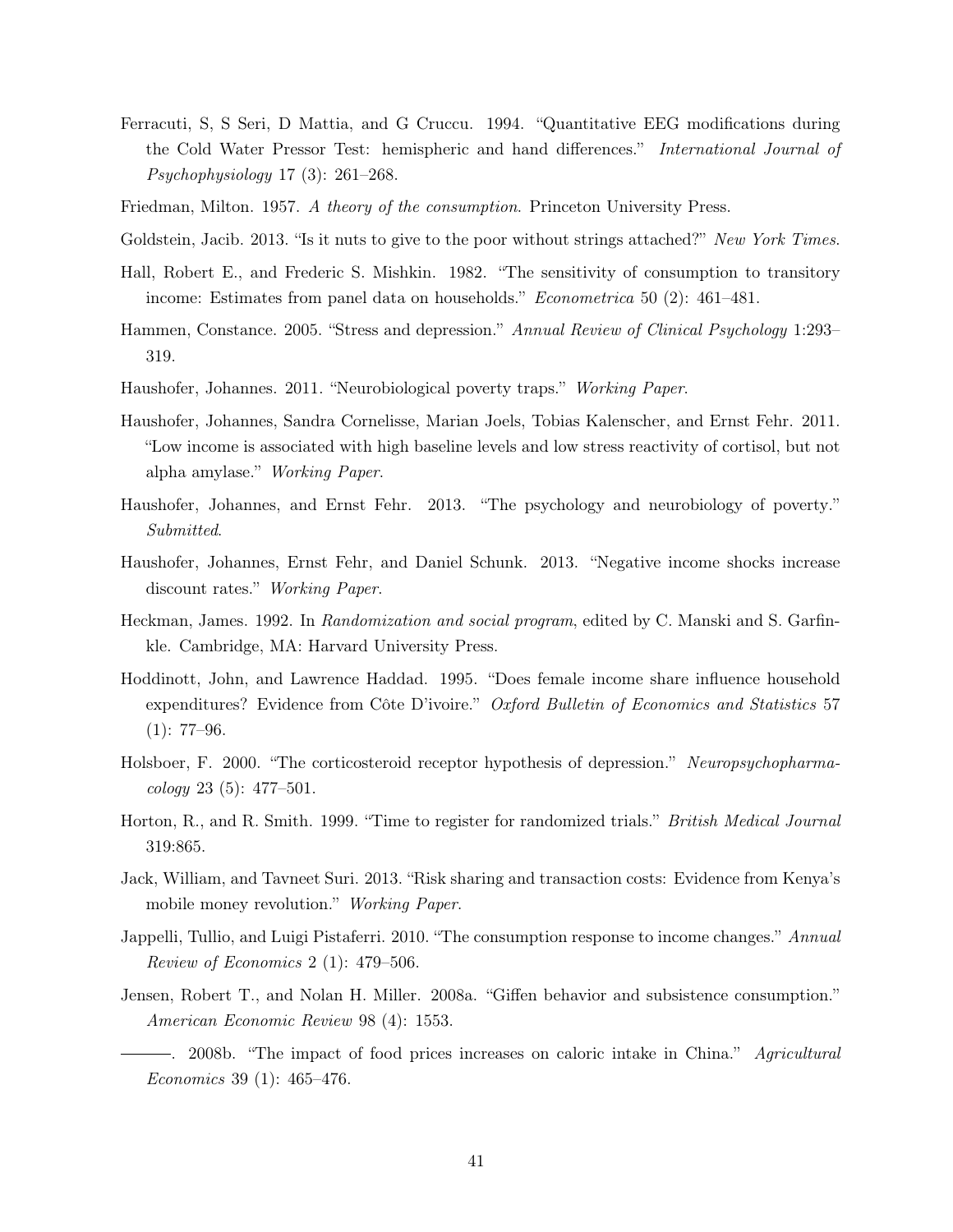- <span id="page-41-6"></span>Kahneman, Daniel, and Angus Deaton. 2010. "High income improves evaluation of life but not emotional well-being." *Proceedings of the National Academy of Sciences* 107 (38): 16489–16493.
- <span id="page-41-4"></span>Karlan, Dean, and Jonathan Zinman. 2011. "Microcredit in theory and practice: Using randomized credit scoring for impact evaluation." Science 332 (6035): 1278–1284.
- <span id="page-41-11"></span>Kiecolt-Glaser, Janice K., Kristopher J. Preacher, Robert C. MacCallum, Cathie Atkinson, William B. Malarkey, and Ronald Glaser. 2003. "Chronic stress and age-related increases in the proinflammatory cytokine IL-6." Proceedings of the National Academy of Sciences 100  $(15): 9090 - 9095.$
- <span id="page-41-9"></span>Kirschbaum, C., C. J. Strasburger, and J. Langkrär. 1993. "Attenuated cortisol response to psychological stress but not to CRH or ergometry in young habitual smokers." Pharmacology Biochemistry and Behavior 44 (3): 527–531.
- <span id="page-41-10"></span>Kirschbaum, Clemens, and Dirk H. Hellhammer. 1989. "Salivary cortisol in psychobiological research: an overview." Neuropsychobiology 22 (3): 150–169.
- <span id="page-41-7"></span>Kling, Jeffrey R, Jeffrey B Liebman, and Lawrence F Katz. 2007. "Experimental analysis of neighborhood effects." Econometrica 75 (1): 83–119.
- <span id="page-41-12"></span>Knorr, Ulla, Maj Vinberg, Lars V. Kessing, and Jørn Weeterslev. 2010. "Salivary cortisol in depressed patients versus control persons: A systematic review and meta-analysis." Psychoneuroendocrinology 35 (9): 1275–1286.
- <span id="page-41-3"></span>Kochar, Anjini. 1995. "Explaining household vulnerability to idisyncratic income shocks." American Economic Review 85 (2): 159–164.
- <span id="page-41-1"></span>Krueger, Dirk, and Fabrizio Perri. 2005. "Understanding consumption smoothing: Evidence from the US consumer expenditure data." Journal of the European Economic Association  $3$  (2–3): 340 349.
- <span id="page-41-2"></span>. 2006. "Does income inequality lead to consumption inequality? Evidence and theory." The Review of Economic Studies 73 (1): 163–193.
- <span id="page-41-0"></span>. 2010. "How do households respond to income shocks."
- <span id="page-41-14"></span>Lee, Soohyung, and Azeem M. Shaikh. 2013. "Multiple testing and heterogeneous treatment effects: Re-evaluating the effect of Progresa on school enrollment." Journal of Applied Econometrics.
- <span id="page-41-13"></span>Lundberg, Shelly J., Robert A. Pollak, and Terence J. Wales. 1997. "Do husbands and wives pool their resources? Evidence from the United Kingdom child benefit." Journal of Human Resources 32, no. 3.
- <span id="page-41-8"></span>MacKinnon, James G., and Lonnie Magee. 1990. "Transforming the dependent variable in regression models." International Economic Review 31(2):315–39.
- <span id="page-41-5"></span>Mani, Anand, Sendhil Mullainathan, Eldar Shafir, and Jiaying Zhao. 2013. "Poverty impedes cognitive function." Science 341 (6149): 976–980.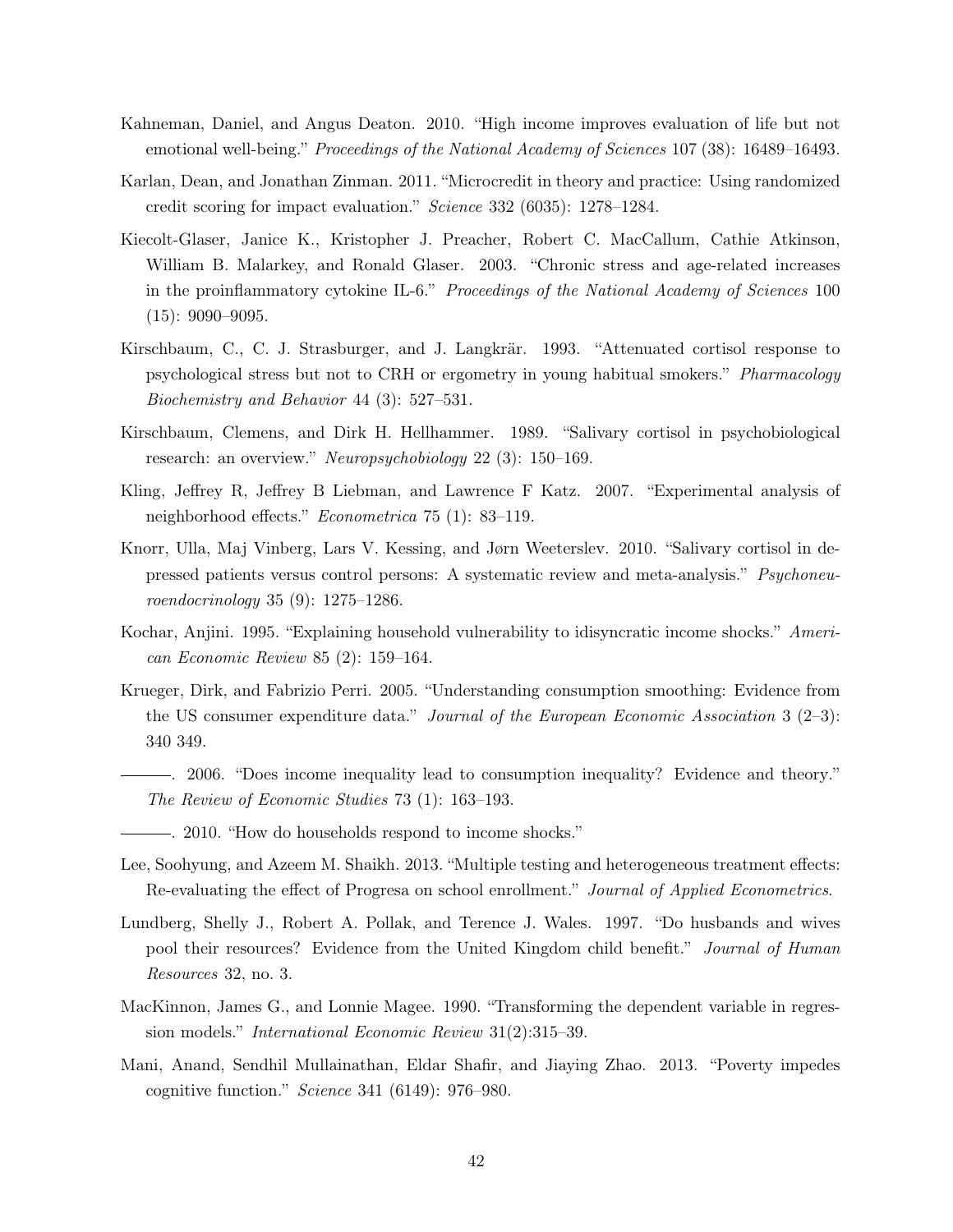- <span id="page-42-12"></span>McKenzie, David. 2012. "Beyond baseline and follow-up: The case for more T in experiments." Journal of Development Economics 99 (2): 210–221.
- <span id="page-42-14"></span>Modigliani, Franco, and Richard Brumberg. 1954. Chapter Utility analysis and the consumption function: An attempt at integration of Post Keynesian Economics, edited by Kenneth Kurihara. Rutgers University Press.
- <span id="page-42-1"></span>Paxson, Christina H. 1993. "Consumption and income seasonality in Thailand." Journal of Political Economy, pp. 39–72.
- <span id="page-42-5"></span>Pence, Karen M. 2006. "The role of wealth transformations: an application to estimating the effect of tax incentives on saving." Contributions to Economic Analysis and Policy, vol. 5(1).
- <span id="page-42-13"></span>Pepper, John V. 2002. "Robust inferences from random clustered samples: an application using data from the panel study of income dynamics." Economics Letters 75 (3): 341–345.
- <span id="page-42-15"></span>Romano, Joseph P., and Michael Wolf. 2005. "Exact and approximate stepdown methods for multiple hypothesis testing." *Journal of the American Statistical Association* 100 (469): 94– 108.
- <span id="page-42-10"></span>Rosenthal, Robert. 1979. "The file drawer problem and tolerance for null results." Psychological Bulletin 86 (3): 638–641.
- <span id="page-42-0"></span>Rosenzweig, Mark R., and Kenneth Wolpin. 1982. "Governmental interventions and household behavior ina developing country." Journal of Development Economics 10:209–225.
- <span id="page-42-9"></span>Ross, Russell. 1999. "Atherosclerosis — An Inflammatory Disease." New England Journal of Medicine 340 (2): 115–126.
- <span id="page-42-4"></span>Sacks, Daniel W., Betsey Stevenson, and Justin Wolfers. 2012. "The new stylized facts about income and subjective well-being." Emotion 12 (6): 1181.
- <span id="page-42-2"></span>Shah, Anuj K., Sendhil Mullainathan, and Eldar Shafir. 2012. "Some consequences of having too little." Science 338 (6107): 682–685.
- <span id="page-42-11"></span>Simes, R.J. 1986. "Publication bias: The case for and international registry of clinical trials." Journal of Clinical Oncology 4:1529–1541.
- <span id="page-42-8"></span>Steptoe, A., P. J. Feldman, S. Kunz, N. Owen, G. Willemsen, and M. Marmot. 2002. "Stress responsivity and socioeconomic status. A mechanism for increased cardiovascular disease risk?" European Heart Journal 23 (22): 1757–1763.
- <span id="page-42-7"></span>Steptoe, Andrew, Gonneke Willemsen, Natalie Owen, Louise Flower, and Vidya Mohamed-Ali. 2001. "Acute mental stress elicits delayed increases in circulating inflammatory cytokine levels." Clinical Science 101 (2): 185–192.
- <span id="page-42-3"></span>Stevenson, Betsey, and Justin Wolfers. 2008. "Economic growth and subjective well-being: Reassessing the Easterlin paradox." Technical Report, National Bureau of Economic Research.
- <span id="page-42-6"></span>Straub, Rainer H. 2006. "Bottom-up and top-down signaling of IL-6 with and without habituation?" Brain, Behavior, and Immunity 20 (1): 37–39.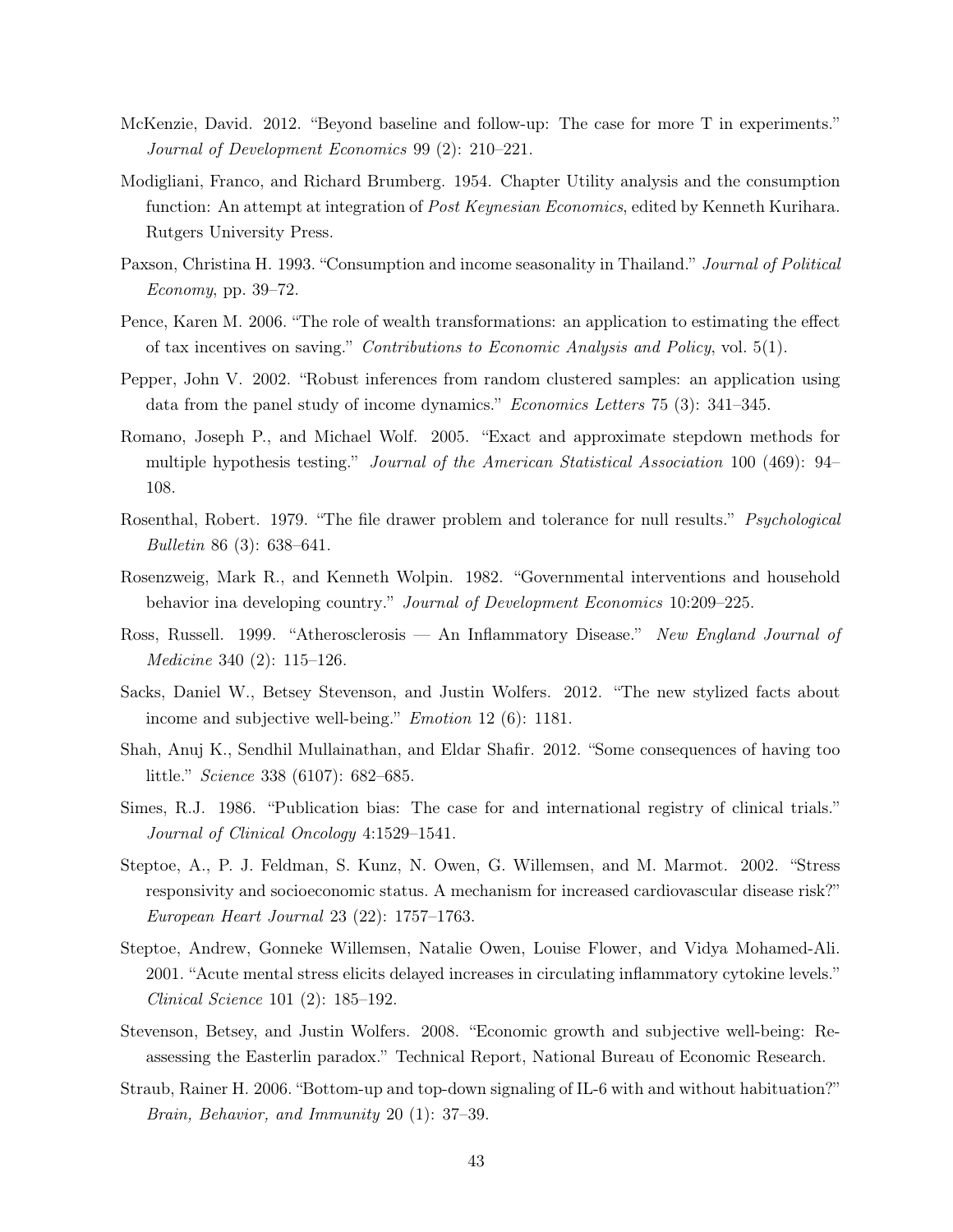- <span id="page-43-8"></span>Strauss, John, and Duncan Thomas. 1995. Chapter Human resources: Empirical modeling of household and family decisions of Handbook of Development Economics, edited by Jere Behrman and T.N. Srinivasan. Elsevier.
- <span id="page-43-2"></span>Team, The Kenya CT-OVC Evaluation. 2012a. "The impact of Kenya's Cash Transfer for Orphans and Vulnerable Children on human capital." Journal of Development Effectiveness 4 (1): 38–49.
- <span id="page-43-3"></span>. 2012b. "The impact of the Kenya Cash Transfer Program for Orphans and Vulnerable Children on household spending." Journal of Development Effectiveness 4 (1): 9–37.
- <span id="page-43-0"></span>Thomas, D. 1989. "Intra-household resource allocation: An inferential approach." Paper 586, Yale - Economic Growth Center.
- <span id="page-43-7"></span>Townsend, Richard. 1994. "Risk and insurance in village India." Econometrica 62 (3): 539–591.
- <span id="page-43-1"></span>Udry, Christopher. 1996. "Gender, agricultural production, and the theory of the household." Journal of Political Economy, pp. 1010–1046.
- <span id="page-43-6"></span>Westfall, P. H., S. S. Young, and S. Paul Wright. 1993. "On adjusting P-values for multiplicity." Biometrics 49 (3): 941–945.
- <span id="page-43-5"></span>Wilckens, T. 1995. "Glucocorticoids and immune function: physiological relevance and pathogenic potential of hormonal dysfunction." Trends in Pharmacological Sciences 16 (6): 193–197 (June).
- <span id="page-43-4"></span>Zwane, Alix Peterson, Jonathan Zinman, Eric Van Dusen, William Pariente, Clair Null, Edward Miguel, Michael Kremer, Dean S. Karlan, Richard Hornbeck, Xavier Giné, Esther Duflo, Florencia Devoto, and Crep. 2011. "Being surveyed can change later behavior and related parameter estimates." Proceedings of the National Academy of Sciences 108 (5): 1821–1826.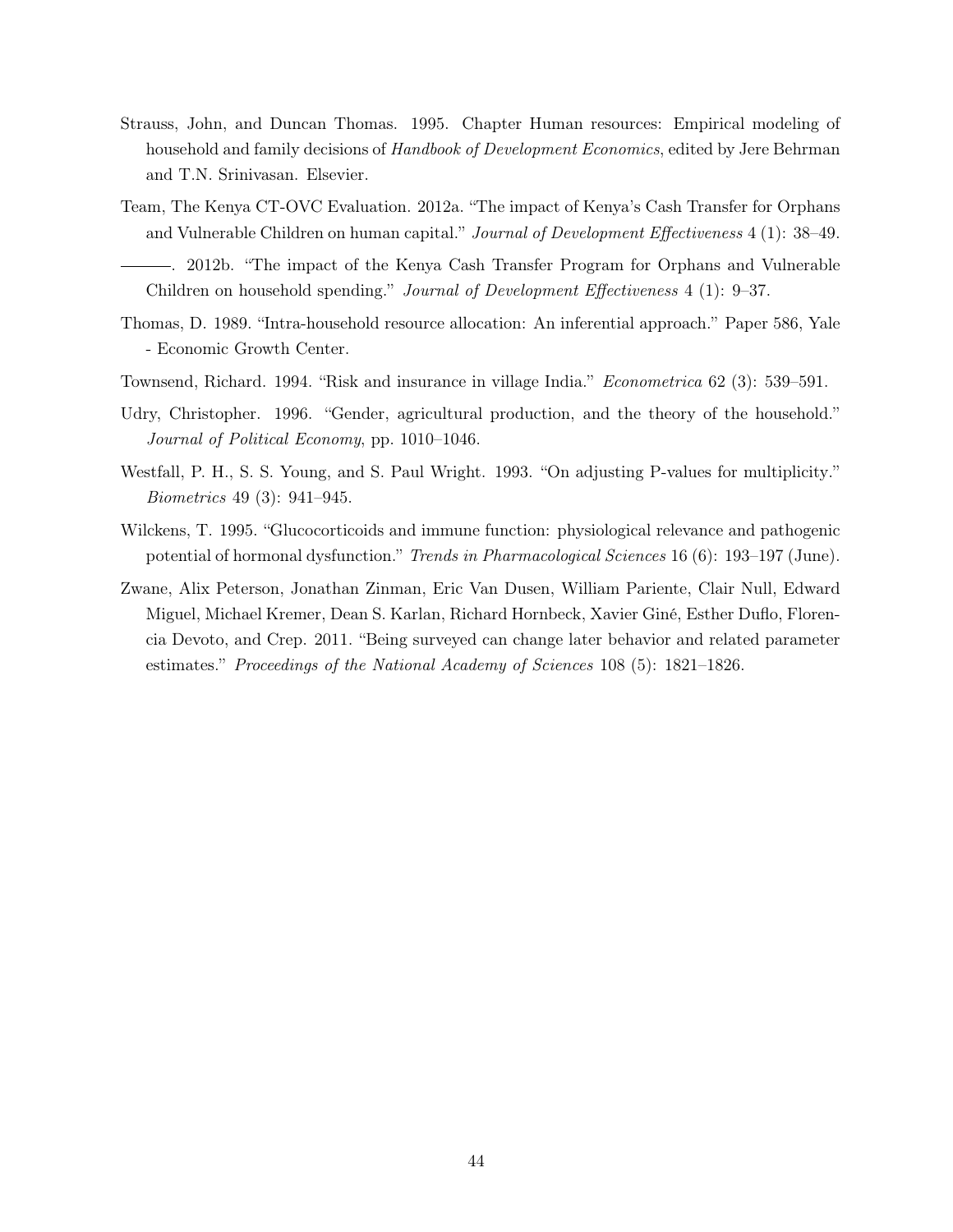<span id="page-44-0"></span>

Notes: Diagram of treatment arms. Numbers designate baseline/endline number of households in each treatment arm. Pure control households were added at endline to allow identification of spillover effects. Male and female recipient was randomized only for households with co-habitating couples. Large transfers were administered by making additional transfers to households that had previously been assigned to treatment.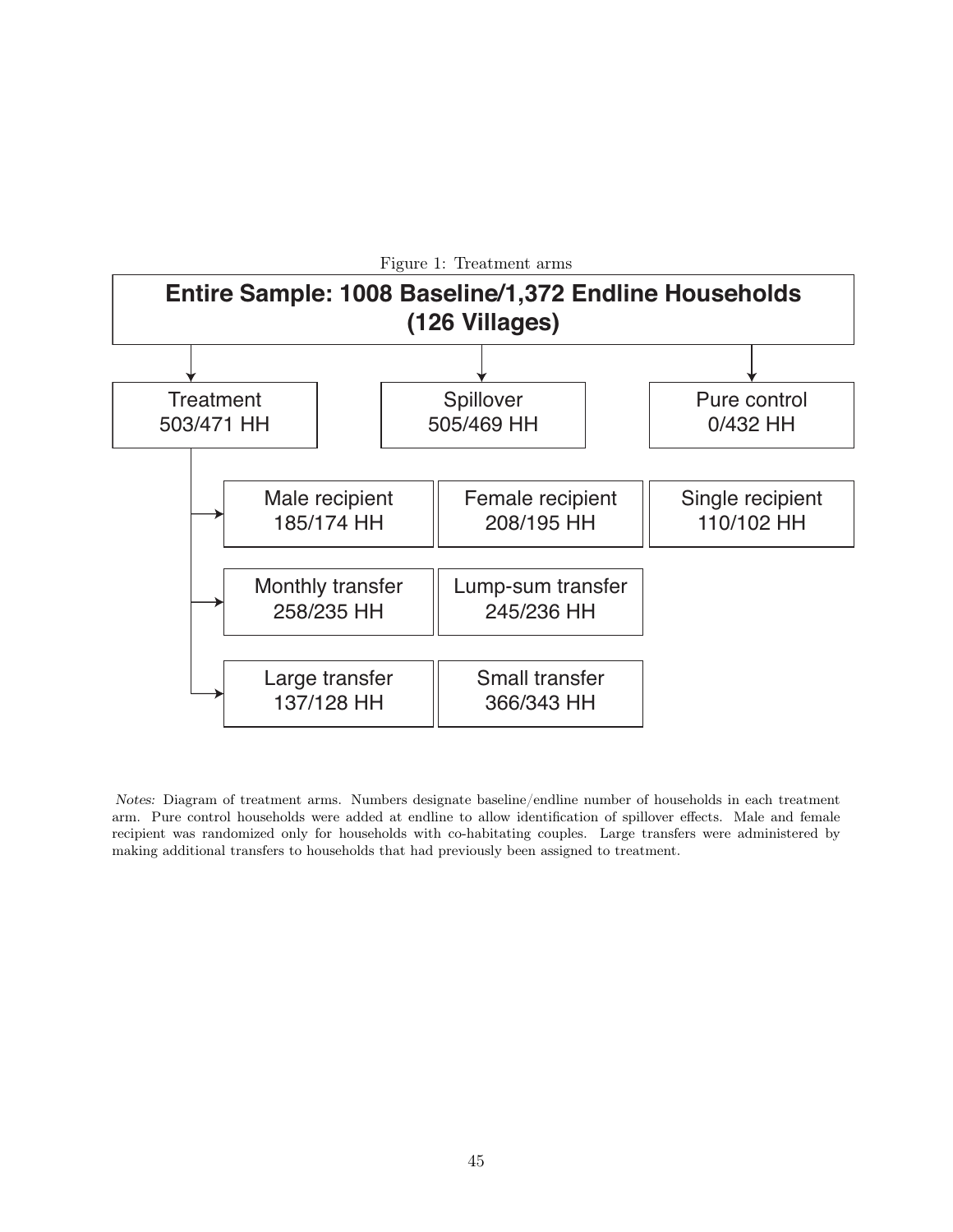<span id="page-45-0"></span>Figure 2: Timeline of study

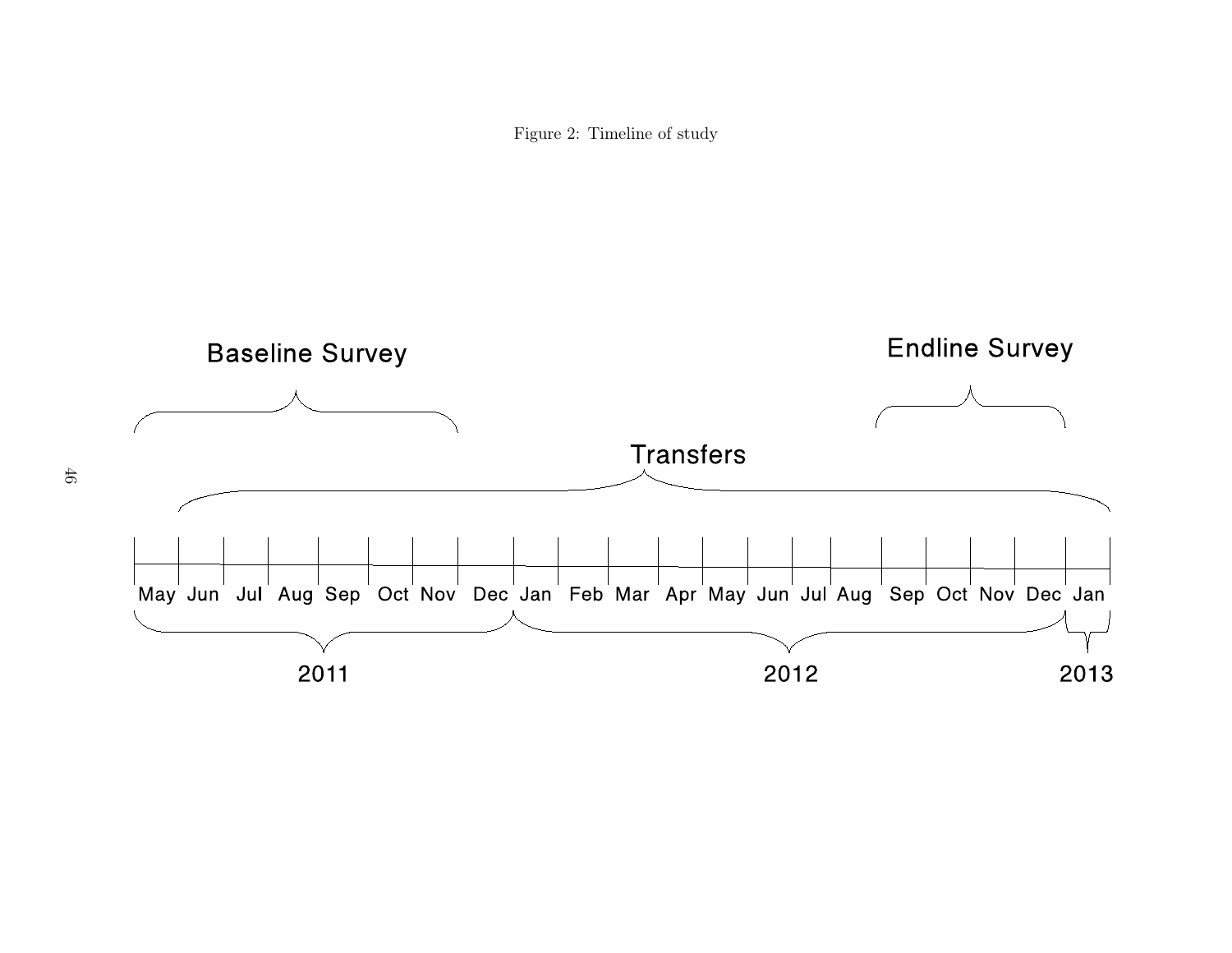

<span id="page-46-0"></span>Figure 3: Treatment effects on index variables over time

Notes: Treatment effects on index variables over time. Shown are coefficient estimates and error bars representing <sup>95</sup> pct. confidence intervals, separately for the treatment effect of transfers ending less than 1 month ago, 1–4 months ago, and more than 4 months ago. The results are shown separately for the monthly and lump-sum transfer groups; Wald tests of joint significance across these groups are presented below each panel. Assets, consumption, and income are codedin USD (PPP); the other variables are indices in z-score units, with higher values corresponding to "positive" outcomes.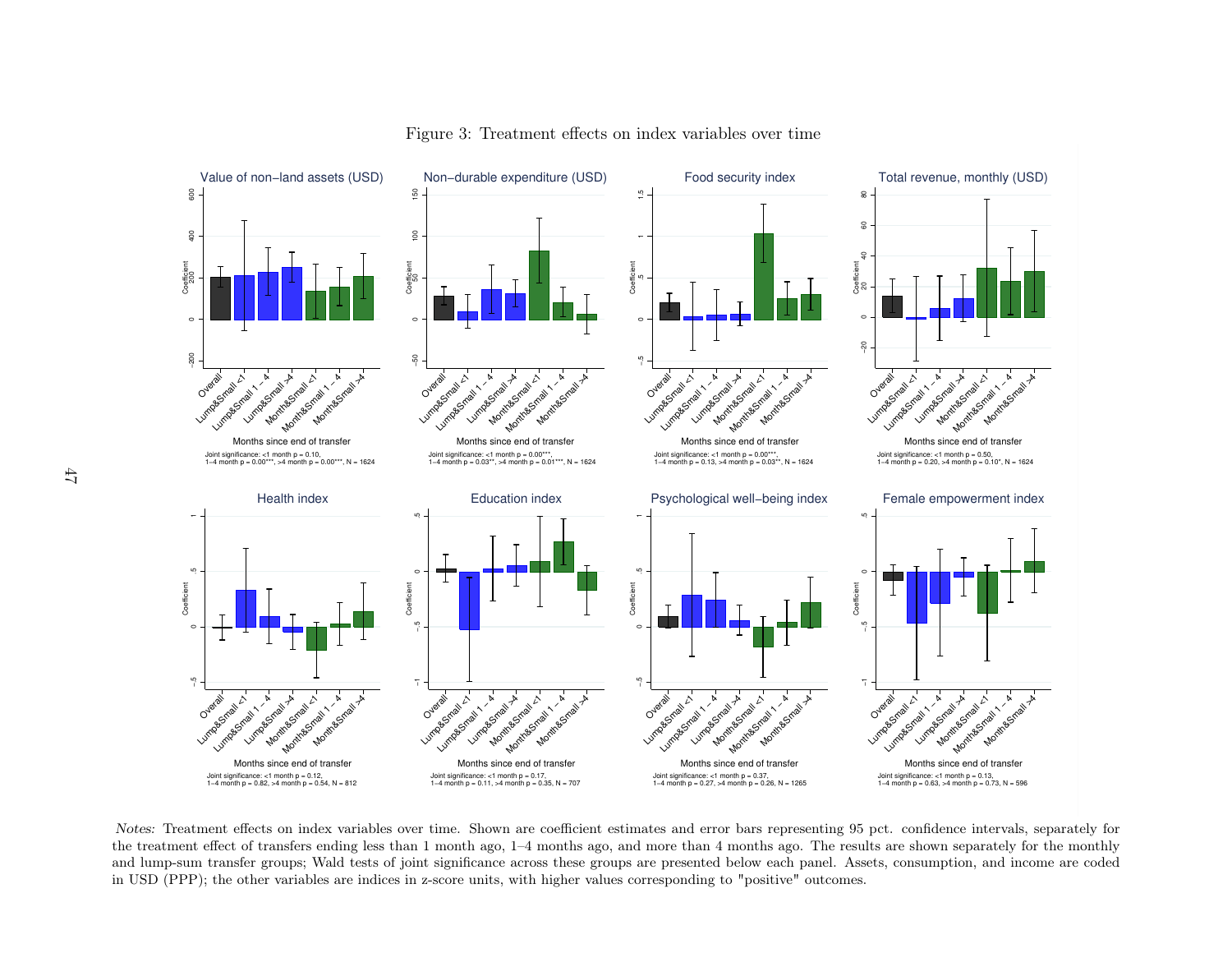

<span id="page-47-0"></span>Figure 4: Cross-sectional and experimental Engel curves for different categories of consumption and expenditure

Notes: Cross-sectional and experimental Engel curves for different categories of consumption and expenditure. We <sup>p</sup>lot the log of total monthly nondurable expenditure on the horizontal axis, and the log of monthly expenditure on sub-categories on the vertical axis. Because both axes are on log scales, slopes correspond to elasticities. Total expenditure includes spending on food, education, health care, and social expenses, but not investment in business and agriculture and spending on durables. The red and blue lines represent cross-sectional Engel curves, estimated with local linear regressions of the log of each category's expenditure on the log of total expenditure for the treatment and control groups at endline, respectively. The large red and blue dots represent the experimental Engel curve; the blue dot shows the average total and category expenditure for the control group, and the red dot for the control group. The smaller colored dots represent subgroups of the treatment group (transfers to male vs. female, monthly vs.lump-sum transfers, and large vs. small transfers).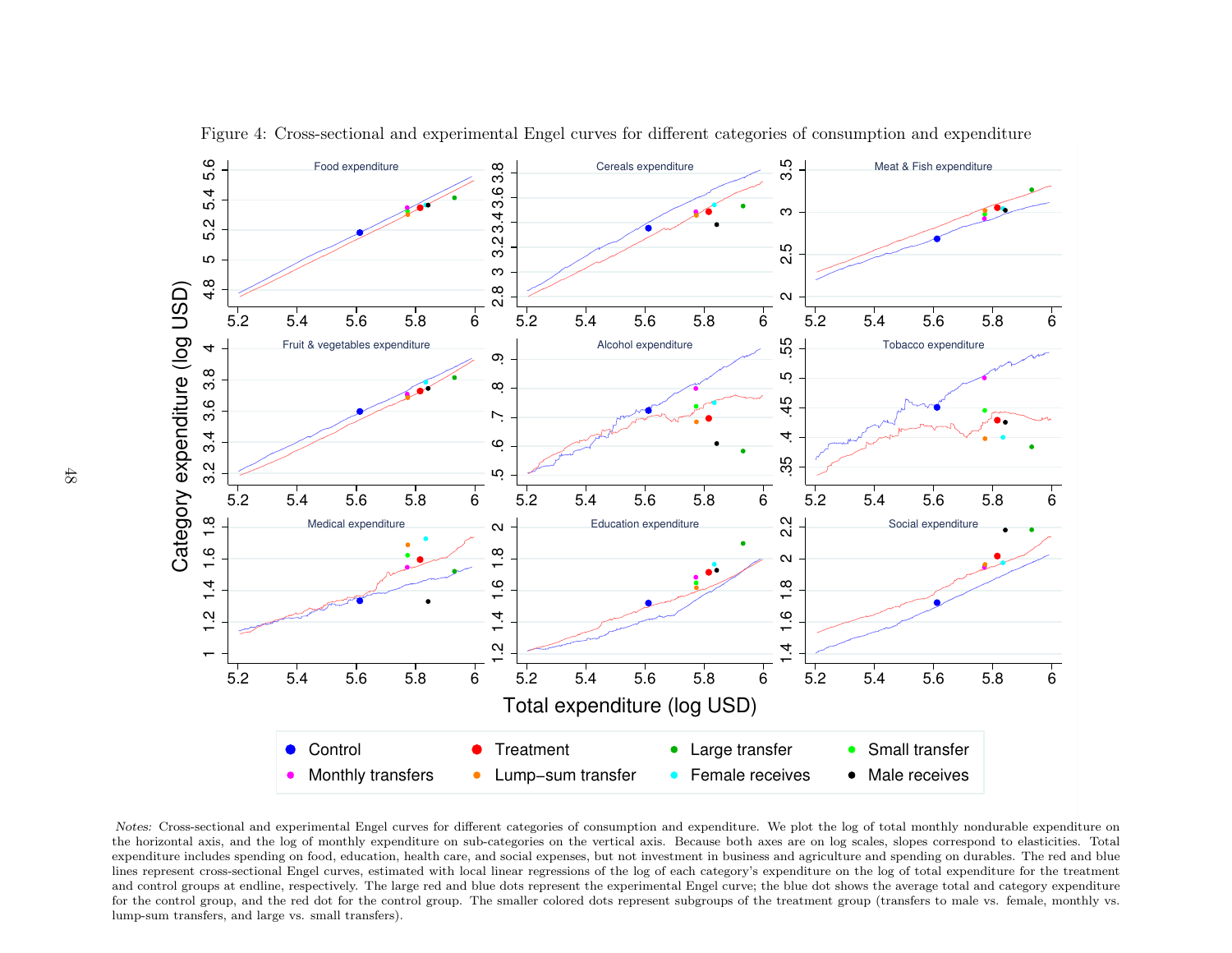|                                | (1)                 | (2)                 | (3)                 | (4)                 | (5)                 | (6)               | (7)  |
|--------------------------------|---------------------|---------------------|---------------------|---------------------|---------------------|-------------------|------|
|                                | Control<br>mean(SD) | Treatment<br>effect | Spillover<br>effect | Female<br>recipient | Monthly<br>transfer | Large<br>transfer | N    |
| Value of non-land assets (USD) | 477.66              | $278.52***$         | $-18.73$            | $-66.19$            | $-74.97*$           | $252.84***$       | 1372 |
|                                | (389.23)            | (25.44)             | (21.07)             | (47.25)             | (42.92)             | (45.94)           |      |
|                                |                     | $[0.00]^{***}$      | [0.90]              | [0.72]              | [0.44]              | $[0.00]^{***}$    |      |
| Non-durable expenditure (USD)  | 157.40              | $36.18***$          | $-7.53$             | $-2.74$             | $-4.40$             | $20.37*$          | 1372 |
|                                | (82.18)             | (5.91)              | (7.24)              | (10.35)             | (10.82)             | (10.55)           |      |
|                                |                     | $[0.00]^{***}$      | [0.90]              | [0.99]              | $[1.00]$            | [0.29]            |      |
| Total revenue, monthly (USD)   | 48.98               | $16.64***$          | $-5.23$             | 5.30                | 16.20               | $-1.64$           | 1372 |
|                                | (90.52)             | (5.93)              | (5.67)              | (10.61)             | (11.11)             | (8.96)            |      |
|                                |                     | $[0.03]^{**}$       | [0.90]              | [0.99]              | [0.57]              | [0.84]            |      |
| Food security index            | $-0.00$             | $0.25***$           | 0.04                | $0.05\,$            | $0.26***$           | 0.16              | 1372 |
|                                | (1.00)              | (0.06)              | (0.10)              | (0.09)              | (0.11)              | (0.10)            |      |
|                                |                     | $[0.00]^{***}$      | [0.90]              | [0.99]              | [0.12]              | [0.30]            |      |
| Health index                   | $-0.00$             | $-0.04$             | $-0.08$             | 0.09                | 0.01                | $-0.07$           | 1372 |
|                                | (1.00)              | (0.06)              | (0.08)              | (0.09)              | (0.10)              | (0.09)            |      |
|                                |                     | [0.78]              | [0.90]              | [0.86]              | $[1.00]$            | [0.78]            |      |
| Education index                | 0.00                | 0.08                | $-0.00$             | 0.05                | $-0.05$             | 0.04              | 1174 |
|                                | (1.00)              | (0.06)              | (0.08)              | (0.09)              | (0.10)              | (0.09)            |      |
|                                |                     | [0.50]              | [0.97]              | [0.99]              | [0.98]              | [0.83]            |      |
| Psychological well-being index | $-0.00$             | $0.20***$           | 0.08                | $0.16*$             | $-0.10$             | $0.35***$         | 2140 |
|                                | (1.00)              | (0.06)              | (0.07)              | (0.09)              | (0.10)              | (0.10)            |      |
|                                |                     | $[0.03]^{**}$       | [0.18]              | [0.99]              | $[1.00]$            | $[0.00]^{***}$    |      |
| Female empowerment index       | $-0.00$             | $-0.01$             | $0.23***$           | 0.16                | 0.04                | $0.21***$         | 1010 |
|                                | (1.00)              | (0.07)              | (0.09)              | (0.10)              | (0.12)              | (0.11)            |      |
|                                |                     | [0.93]              | $[0.05]^*$          | [0.67]              | $[1.00]$            | [0.29]            |      |
| Joint test $(p\text{-value})$  |                     | $0.00***$           | 0.13                | 0.41                | $0.01***$           | $0.00^{***}\,$    |      |

<span id="page-48-0"></span>Table 1: Treatment effects: Index variables

Notes: OLS estimates of treatment effects. Outcome variables are listed on the left. Assets, consumption, and income are coded in KES; the other variables are indices in z-score units, with higher values corresponding to "positive" outcomes. For each outcome variable, we report the coefficients of interest and their standard errors in parentheses. FWER-corrected standard errors are shown in brackets. Column (1) reports the mean and standard deviation of the control group for <sup>a</sup> <sup>g</sup>iven outcome variable. Column (2) reports the basic treatment effect, i.e. comparing treatment households to control households within villages. Column (3) reports the spillover effect, i.e. the treatment effect on spillover households compared to pure control households. Column (4) reports the relative treatment effect of transferring to the female compared to the male; column (5) the relative effect of monthly compared to lump-sum transfers; and column (6) that of large compared to small transfers. The unit of observation is the household for all outcome variables except for the psychological variables index, where it is the individual. The sample is restricted to co-habitating couples for the female empowerment index, and households with school-age children for the education index. All columns except the spillover regressions include village-level fixed effects, control for baseline outcomes, and cluster standard errors at the household level (in the spillover column, at the village level). The last row shows joint significance of the coefficients in the corresponding column from SUR estimation. \* denotes significance at 10 pct., \*\* at 5 pct., and \*\*\* at1 pct. level.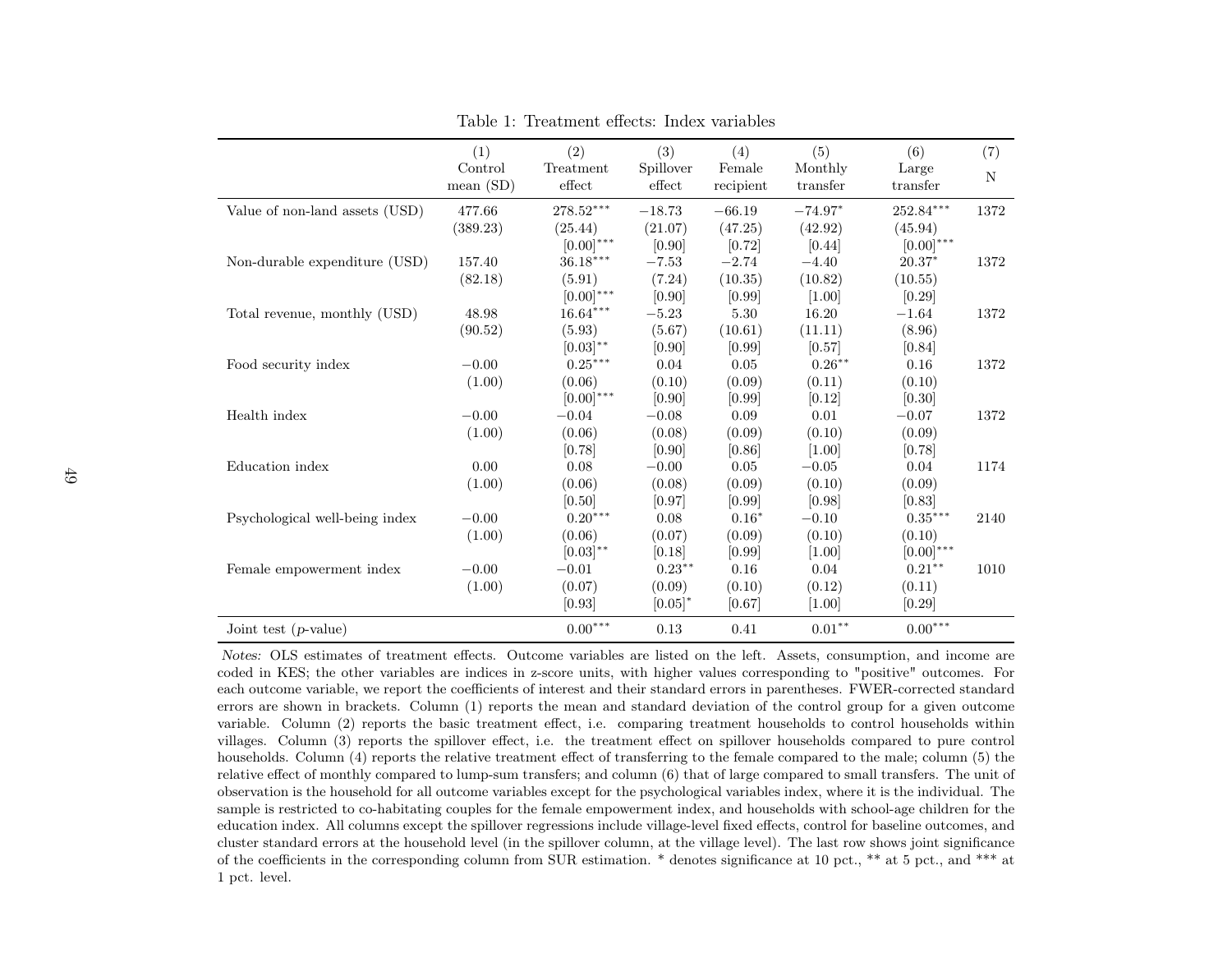|                                      | (1)         | (2)        | (3)        | (4)        | (5)       | (6)        | (7)  |
|--------------------------------------|-------------|------------|------------|------------|-----------|------------|------|
|                                      | Control     | Treatment  | Spillover  | Female     | Monthly   | Large      | N    |
|                                      | mean $(SD)$ | effect     | effect     | recipient  | transfer  | transfer   |      |
| Food total (USD)                     | 104.46      | $19.60***$ | $-3.48$    | $-2.26$    | 1.76      | 7.71       | 1372 |
|                                      | (58.50)     | (4.22)     | (4.66)     | (7.43)     | (7.51)    | (7.62)     |      |
| Food own production (USD)            | 13.64       | $2.45***$  | $-2.09*$   | 0.16       | $3.94***$ | $-0.23$    | 1372 |
|                                      | (14.79)     | (0.96)     | (1.18)     | (1.72)     | (1.77)    | (1.48)     |      |
| Food bought (USD)                    | 90.82       | $16.98***$ | $-1.39$    | $-3.11$    | $-3.03$   | 7.49       | 1372 |
|                                      | (52.77)     | (3.81)     | (4.31)     | (6.61)     | (6.73)    | (6.84)     |      |
| Cereals (USD)                        | 22.55       | $2.24***$  | 0.30       | $\rm 0.24$ | $-1.24$   | 2.45       | 1372 |
|                                      | (17.18)     | (1.14)     | (1.58)     | (1.87)     | (1.87)    | (2.08)     |      |
| Meat $&$ fish (USD)                  | 12.97       | $5.10***$  | $-0.35$    | 0.76       | $-3.12$   | 2.41       | 1372 |
|                                      | (13.75)     | (1.02)     | (1.22)     | (1.83)     | (1.95)    | (1.64)     |      |
| Fruit $&$ vegetables (USD)           | 23.50       | $3.46***$  | 0.20       | $-0.95$    | 0.13      | 2.29       | 1372 |
|                                      | (17.06)     | (1.15)     | (1.39)     | (1.96)     | (2.05)    | (1.99)     |      |
| Dairy (USD)                          | 7.26        | $1.71***$  | $-0.16$    | $-0.73$    | 0.82      | 0.49       | 1372 |
|                                      | (9.43)      | (0.64)     | (0.74)     | (1.10)     | (1.09)    | (1.09)     |      |
| Fats (USD)                           | 6.84        | $0.80**$   | 0.01       | $-0.28$    | $-0.27$   | 0.91       | 1372 |
|                                      | (5.51)      | (0.37)     | (0.46)     | (0.62)     | (0.64)    | (0.58)     |      |
| Sugars (USD)                         | 11.25       | $1.05***$  | $-0.52$    | $-0.53$    | 0.10      | 0.41       | 1372 |
|                                      | (7.18)      | (0.48)     | (0.56)     | (0.81)     | (0.84)    | (0.78)     |      |
| Other food (USD)                     | 42.42       | $5.98***$  | $-0.36$    | $-1.55$    | $-0.86$   | 3.31       | 1372 |
|                                      | (28.28)     | (1.94)     | (2.40)     | (3.24)     | (3.23)    | (3.43)     |      |
| Alcohol (USD)                        | 6.38        | $-0.93$    | $-0.41$    | 1.50       | 1.00      | $-1.55$    | 1372 |
|                                      | (16.56)     | (1.00)     | (1.26)     | (1.64)     | (1.65)    | (1.35)     |      |
| Tobacco (USD)                        | 1.52        | $-0.16$    | $-0.00$    | 0.11       | 0.43      | $-0.31$    | 1372 |
|                                      | (4.13)      | (0.22)     | (0.29)     | (0.34)     | (0.34)    | (0.30)     |      |
| Medical expenditure past month (USD) | 6.56        | $2.83***$  | 1.52       | 2.06       | $-1.49$   | $-0.35$    | 1372 |
|                                      | (13.17)     | (0.98)     | (0.93)     | (1.86)     | (1.87)    | (1.73)     |      |
| Medical expenditure, children (USD)  | 3.52        | 0.66       | $1.03*$    | 0.63       | $-0.37$   | $-0.10$    | 1203 |
|                                      | (8.52)      | (0.60)     | (0.60)     | (1.06)     | (1.09)    | (0.97)     |      |
| Education expenditure (USD)          | 4.71        | $1.08***$  | 0.32       | 0.44       | $-0.10$   | 1.10       | 1372 |
|                                      | (8.68)      | (0.51)     | (0.61)     | (0.89)     | (0.88)    | (0.92)     |      |
| Social expenditure (USD)             | 4.36        | $2.46***$  | $-1.42***$ | $-2.06**$  | $-0.46$   | 0.67       | 1372 |
|                                      | (5.38)      | (0.49)     | (0.46)     | (0.98)     | (1.01)    | (0.90)     |      |
| Other expenditure (USD)              | 34.36       | $10.06***$ | $-3.72$    | $-2.05$    | $-3.56$   | $11.76***$ | 1372 |
|                                      | (24.62)     | (1.74)     | (2.27)     | (3.05)     | (3.17)    | (3.01)     |      |
| Non-durable expenditure (USD)        | 157.40      | $36.18***$ | $-7.53$    | $-2.74$    | $-4.40$   | 20.37*     | 1372 |
|                                      | (82.18)     | (5.91)     | (7.24)     | (10.35)    | (10.82)   | (10.55)    |      |
| Joint test $(p\text{-value})$        |             | $0.00***$  | 0.15       | 0.81       | 0.39      | $0.03**$   |      |

<span id="page-49-0"></span>Table 2: Treatment effects: Consumption

Notes: OLS estimates of treatment and spillover effects. Outcome variables are listed on the left. All variables are reported in PPP adjusted USD. Food bought includes all sub-categories except alcohol and tobacco. Education expenditures include tuition and other costs (e.g., uniform, supplies). Social expenditures include charitable donations, dowry, fees paid to village elder or chiefs, religious ceremonies, weddings, funerals and recreation (e.g., books, music). Other expenditures include airtime, travel and transportation, clothing, persona<sup>l</sup> items (e.g., toiletries), household items (e.g., soap, candles), firewood, electricity and water. Non-durable expenditures are the sum of expenditures on food (own production and purchased), alcohol and tobacco, medical, education, social activities and other goods. Variables in PPP adjusted USD are topcoded for the highest 1 percent of observations. For each outcome variable, we report the coefficients of interest and their standard errors in parentheses. Column (1) reports the mean and standard deviation of the control group for <sup>a</sup> <sup>g</sup>iven outcome variable. Column (2) reports the basic treatment effect, i.e. comparing treatment households to control households within villages. Column (3) reports the spillover effect, i.e. the treatment effect on spillover households compared to pure control households. Column (4) reports the relative treatment effect of transferring to the female compared to the male; column (5) the relative effect of monthly compared to lump-sum transfers; and column (6) that of large compared to small transfers. The unit of observation is the household. All columns except the spillover regressions include village-level fixed effects, control for baseline outcomes, and cluster standard errors at the household level (in the spillover column, at the village level). The last row shows joint significance of the coefficients in thecorresponding column from SUR estimation. \* denotes significance at 10 pct., \*\* at 5 pct., and \*\*\* at <sup>1</sup> pct. level.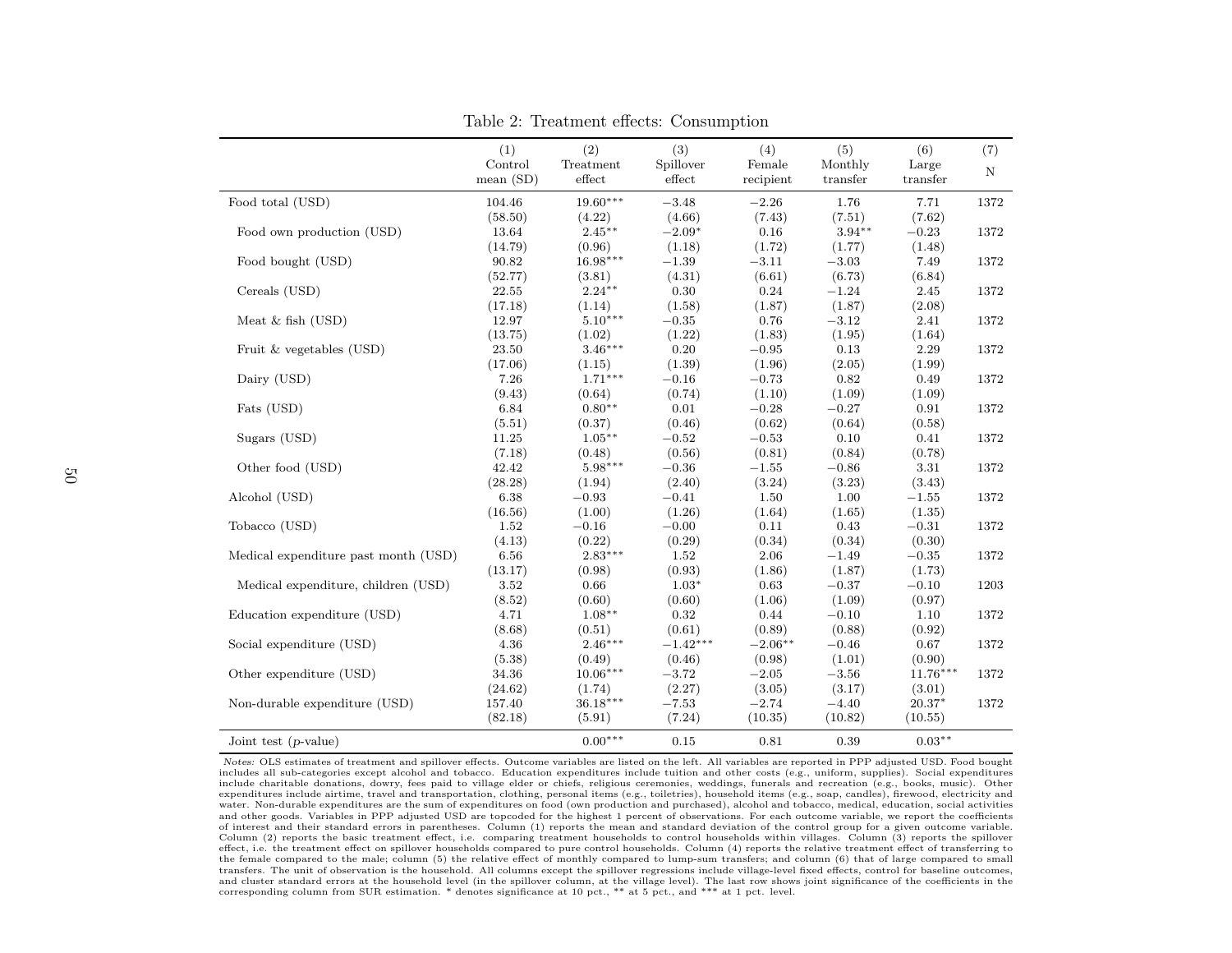|                                      |                   | Entire sample |                           | Monthly vs. lump-sum transfers |                              | Female vs. male recipient    |                            |                          | Large vs. small transfer     |                            |                            |                               |
|--------------------------------------|-------------------|---------------|---------------------------|--------------------------------|------------------------------|------------------------------|----------------------------|--------------------------|------------------------------|----------------------------|----------------------------|-------------------------------|
|                                      | (1)<br><b>OLS</b> | (2)<br>IV     | (3)<br>Hausman<br>p-value | (4)<br>Monthly<br>transfers    | (5)<br>Lump-sum<br>transfers | (6)<br>Difference<br>p-value | (7)<br>Female<br>recipient | (8)<br>Male<br>recipient | (9)<br>Difference<br>p-value | (10)<br>Large<br>transfers | (11)<br>Small<br>transfers | (12)<br>Difference<br>p-value |
| Food total                           | $1.00***$         | $0.83***$     | $0.05***$                 | $1.19***$                      | $0.69***$                    | $0.08*$                      | $0.88***$                  | $0.77***$                | 0.62                         | $0.68***$                  | $1.04***$                  | 0.10                          |
|                                      | (0.02)            | (0.08)        |                           | (0.20)                         | (0.20)                       |                              | (0.14)                     | (0.12)                   |                              | (0.12)                     | (0.16)                     |                               |
| Food own production (USD)            | $0.92***$         | $1.10***$     | 0.53                      | $2.64***$                      | 0.38                         | $0.10*$                      | $1.11***$                  | $1.29***$                | 0.81                         | $0.63*$                    | $1.72**$                   | 0.21                          |
|                                      | (0.09)            | (0.31)        |                           | (1.17)                         | (0.64)                       |                              | (0.54)                     | (0.43)                   |                              | (0.35)                     | (0.74)                     |                               |
| Food bought (USD)                    | $1.03***$         | $0.87***$     | 0.18                      | $1.03***$                      | $0.84***$                    | 0.57                         | $0.90***$                  | $0.76***$                | 0.58                         | $0.76***$                  | $1.03***$                  | 0.30                          |
|                                      | (0.04)            | (0.10)        |                           | (0.22)                         | (0.21)                       |                              | (0.17)                     | (0.14)                   |                              | (0.12)                     | (0.21)                     |                               |
| Cereals (USD)                        | $1.20***$         | $0.75***$     | 0.29                      | 0.98                           | 0.63                         | 0.77                         | $1.43***$                  | $-0.25$                  | $0.05*$                      | $0.64*$                    | 0.89                       | 0.77                          |
|                                      | (0.09)            | (0.33)        |                           | (0.83)                         | (0.68)                       |                              | (0.54)                     | (0.62)                   |                              | (0.35)                     | (0.70)                     |                               |
| Meat $&$ fish (USD)                  | $1.17***$         | $2.07***$     | $0.01**$                  | $1.61*$                        | $2.52***$                    | 0.48                         | $2.04***$                  | $1.35***$                | 0.40                         | $2.02***$                  | $2.14***$                  | 0.90                          |
|                                      | (0.09)            | (0.37)        |                           | (0.89)                         | (0.77)                       |                              | (0.58)                     | (0.44)                   |                              | (0.39)                     | (0.79)                     |                               |
| Fruit & vegetables (USD)             | $0.95***$         | $0.76***$     | 0.30                      | $1.11***$                      | 0.49                         | 0.35                         | $1.10***$                  | $0.58*$                  | 0.29                         | $0.74***$                  | $0.78*$                    | 0.93                          |
|                                      | (0.06)            | (0.19)        |                           | (0.45)                         | (0.43)                       |                              | (0.30)                     | (0.31)                   |                              | (0.22)                     | (0.40)                     |                               |
| Dairy (USD)                          | $1.44***$         | $1.41***$     | 0.95                      | $3.03**$                       | 0.97                         | 0.21                         | $1.65***$                  | $1.71***$                | 0.95                         | 0.45                       | $2.70**$                   | $0.09*$                       |
|                                      | (0.11)            | (0.45)        |                           | (1.28)                         | (0.88)                       |                              | (0.77)                     | (0.63)                   |                              | (0.59)                     | (1.09)                     |                               |
| Fats (USD)                           | $0.89***$         | $0.62***$     | 0.32                      | 0.49                           | 0.61                         | 0.89                         | $0.79**$                   | $0.68***$                | 0.85                         | $0.76***$                  | 0.43                       | 0.59                          |
|                                      | (0.07)            | (0.24)        |                           | (0.56)                         | (0.48)                       |                              | (0.38)                     | (0.33)                   |                              | (0.25)                     | (0.51)                     |                               |
| Sugars (USD)                         | $0.89***$         | $0.68***$     | 0.46                      | $1.14**$                       | 0.55                         | 0.45                         | 0.60                       | $0.75***$                | 0.79                         | 0.43                       | $1.00*$                    | 0.39                          |
|                                      | (0.08)            | (0.25)        |                           | (0.56)                         | (0.47)                       |                              | (0.38)                     | (0.34)                   |                              | (0.30)                     | (0.52)                     |                               |
| Other food (USD)                     | $1.14***$         | $0.80***$     | 0.16                      | $1.06***$                      | $0.66*$                      | 0.52                         | $0.98***$                  | $0.57**$                 | 0.32                         | $0.69***$                  | $0.95***$                  | 0.54                          |
|                                      | (0.06)            | (0.18)        |                           | (0.40)                         | (0.38)                       |                              | (0.28)                     | (0.26)                   |                              | (0.18)                     | (0.36)                     |                               |
| Alcohol (USD)                        | $0.53***$         | $-0.13$       | 0.36                      | 0.98                           | $-0.59$                      | 0.43                         | 0.27                       | $-0.61$                  | 0.54                         | $-0.57$                    | 0.47                       | 0.46                          |
|                                      | (0.13)            | (0.56)        |                           | (1.46)                         | (1.14)                       |                              | (0.98)                     | (0.83)                   |                              | (0.59)                     | (1.16)                     |                               |
| Tobacco (USD)                        | $0.24**$          | $-0.19$       | 0.35                      | 0.07                           | $-0.10$                      | 0.89                         | $-0.61$                    | $-0.19$                  | 0.66                         | $-0.49$                    | 0.19                       | 0.46                          |
|                                      | (0.09)            | (0.36)        |                           | (0.85)                         | (0.70)                       |                              | (0.66)                     | (0.53)                   |                              | (0.41)                     | (0.74)                     |                               |
| Medical expenditure past month (USD) | $0.36***$         | $1.47**$      | 0.12                      | 1.27                           | $2.61*$                      | 0.54                         | $3.16***$                  | $-0.99$                  | $0.01**$                     | 0.35                       | $2.96*$                    | 0.15                          |
|                                      | (0.13)            | (0.58)        |                           | (1.42)                         | (1.37)                       |                              | (1.29)                     | (0.97)                   |                              | (0.67)                     | (1.57)                     |                               |
| Medical expenditure, children (USD)  | 0.18              | $0.86*$       | 0.38                      | 0.38                           | 1.86                         | 0.41                         | $1.93**$                   | $-0.95$                  | $0.05*$                      | 0.17                       | 1.89                       | 0.25                          |
|                                      | (0.12)            | (0.47)        |                           | (1.12)                         | (1.14)                       |                              | (0.97)                     | (0.95)                   |                              | (0.54)                     | (1.27)                     |                               |
| Education expenditure (USD)          | $0.75***$         | $0.84**$      | 0.88                      | 1.22                           | 0.55                         | 0.62                         | $1.12*$                    | 0.42                     | 0.45                         | $0.88**$                   | 0.78                       | 0.92                          |
|                                      | (0.10)            | (0.37)        |                           | (0.93)                         | (0.77)                       |                              | (0.63)                     | (0.52)                   |                              | (0.42)                     | (0.80)                     |                               |
| Social expenditure (USD)             | $0.74***$         | $1.60***$     | $0.02**$                  | $1.48*$                        | $1.61**$                     | 0.91                         | 0.71                       | $2.44***$                | $0.06*$                      | $1.71***$                  | $1.45***$                  | 0.78                          |
|                                      | (0.07)            | (0.35)        |                           | (0.87)                         | (0.71)                       |                              | (0.57)                     | (0.65)                   |                              | (0.42)                     | (0.73)                     |                               |

<span id="page-50-0"></span>Table 3: Elasticity of different expenditure categories with respect to total expenditure

Notes: Elasticity of different expenditure and consumption categories with respect to total expenditure, for different subsets of the treatment group. Column (1) presents cross-sectional OLS estimates in the control group; column (2) presents IV estimates across both treatment and control groups when total expenditureis instrumented with treatment. Column (3) shows the p-value of the Hausman test comparing OLS and IV specifications. Columns (4) and (5) present IV estimates for the effect of monthly and lump-sum transfers, respectively; column (6) shows the p-value of the difference. Analogously for the remaining columns.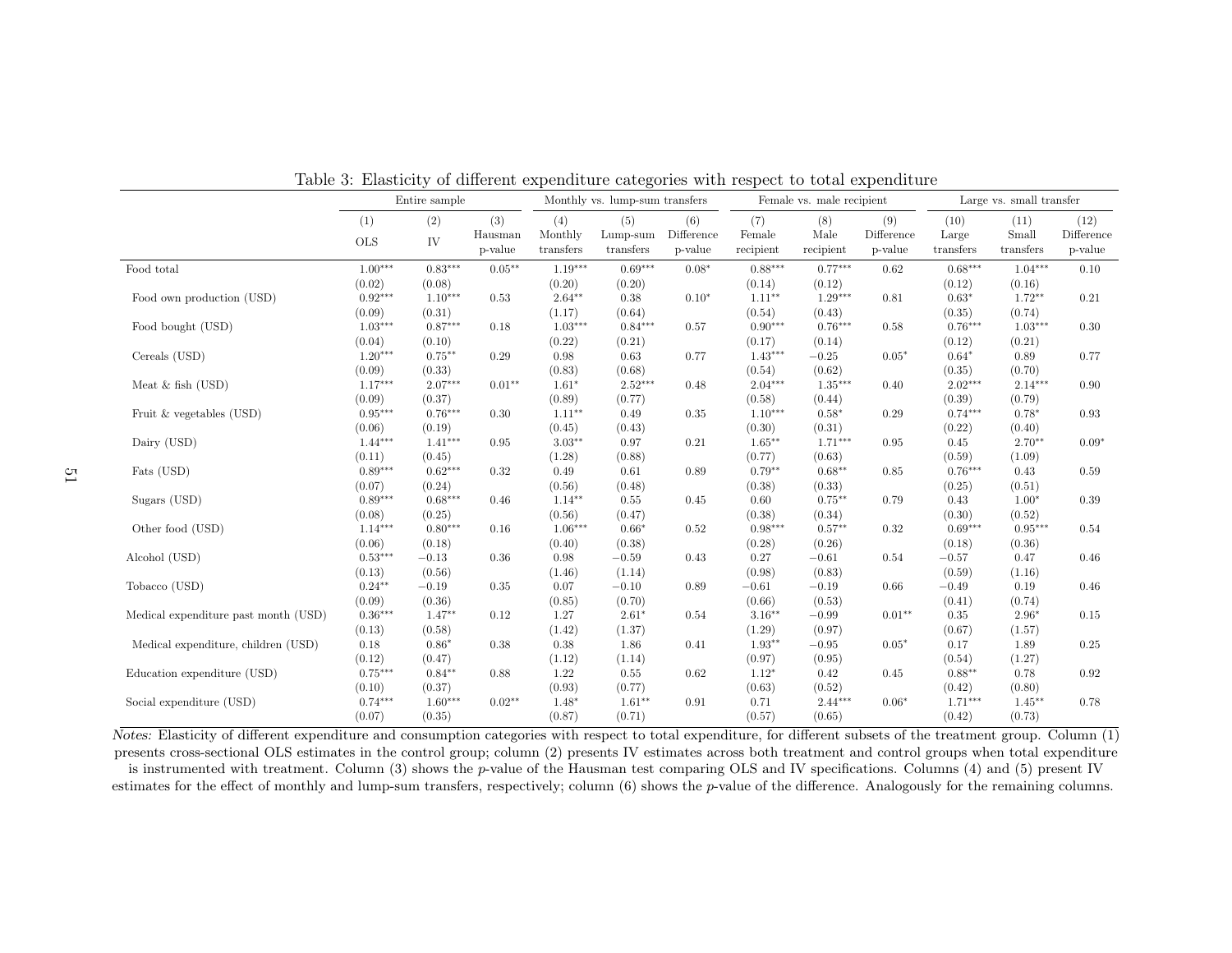|                                                               | (1)         | (2)        | (3)       | (4)       | (5)       | (6)        | (7)  |
|---------------------------------------------------------------|-------------|------------|-----------|-----------|-----------|------------|------|
|                                                               | Control     | Treatment  | Spillover | Female    | Monthly   | Large      | N    |
|                                                               | mean $(SD)$ | effect     | effect    | recipient | transfer  | transfer   |      |
| Meals skipped (adults, $\#$ last month)                       | 4.38        | $-0.99***$ | 0.25      | $-0.14$   | $-0.50$   | $-0.30$    | 1372 |
|                                                               | (5.75)      | (0.35)     | (0.49)    | (0.48)    | (0.56)    | (0.52)     |      |
| Whole days without food (adults, $\#$ last month)             | 0.87        | $-0.27*$   | 0.07      | 0.01      | $-0.20$   | 0.26       | 1372 |
|                                                               | (2.73)      | (0.15)     | (0.17)    | (0.19)    | (0.15)    | (0.28)     |      |
| Meals skipped (children, # last month)                        | 2.03        | $-0.59**$  | 0.61      | 0.23      | $-0.37$   | $-0.69**$  | 1203 |
|                                                               | (4.48)      | (0.27)     | (0.42)    | (0.34)    | (0.48)    | (0.33)     |      |
| Whole days without food (children, $\#$ last month)           | 0.33        | $-0.14*$   | 0.13      | $-0.04$   | $-0.18$   | $-0.08$    | 1203 |
|                                                               | (1.37)      | (0.08)     | (0.10)    | (0.08)    | (0.11)    | (0.10)     |      |
| Eat less preferred/cheaper foods ( $\#$ last month)           | 8.17        | $-0.99**$  | 0.87      | 0.37      | $-0.50$   | 0.43       | 1372 |
|                                                               | (7.69)      | (0.46)     | (0.73)    | (0.72)    | (0.78)    | (0.73)     |      |
| Rely on help from others for food $(\#$ last month)           | 1.87        | $-0.08$    | $-0.28$   | 0.50      | $-0.20$   | $\,0.63\,$ | 1372 |
|                                                               | (3.86)      | (0.25)     | (0.36)    | (0.34)    | (0.41)    | (0.45)     |      |
| Purchase food on credit $(\#$ last month)                     | 3.12        | $-0.44*$   | $-0.43$   | 0.08      | $-0.43$   | $-0.67*$   | 1372 |
|                                                               | (4.57)      | (0.26)     | (0.44)    | (0.38)    | (0.42)    | (0.38)     |      |
| Hunt, gather wild food, harvest prematurely $(\#$ last month) | 4.10        | 0.04       | $-0.15$   | $-0.74$   | $-0.67$   | 0.73       | 1372 |
|                                                               | (6.78)      | (0.41)     | (0.70)    | (0.68)    | (0.67)    | (0.71)     |      |
| Beg because not enough food in the house $(\#$ last month)    | 0.31        | $-0.05$    | $-0.08$   | 0.01      | $-0.05$   | $-0.03$    | 1372 |
|                                                               | (0.80)      | (0.05)     | (0.08)    | (0.07)    | (0.08)    | (0.07)     |      |
| All members usually eat two meals (dummy)                     | 0.90        | $0.03*$    | 0.03      | 0.01      | 0.02      | 0.02       | 1372 |
|                                                               | (0.29)      | (0.02)     | (0.02)    | (0.02)    | (0.03)    | (0.02)     |      |
| All members usually eat until content (dummy)                 | 0.79        | $0.04*$    | $-0.04$   | $-0.02$   | 0.06      | 0.06       | 1372 |
|                                                               | (0.41)      | (0.02)     | (0.03)    | (0.04)    | (0.04)    | (0.04)     |      |
| Number of times ate meat or fish (last week)                  | 2.41        | $0.49***$  | $-0.04$   | $0.49*$   | $0.60**$  | 0.29       | 1372 |
|                                                               | (2.07)      | (0.14)     | (0.22)    | (0.25)    | (0.27)    | (0.23)     |      |
| Enough food in the house for tomorrow? (dummy)                | 0.36        | $0.07**$   | 0.02      | $-0.02$   | $0.11***$ | $0.13***$  | 1372 |
|                                                               | (0.48)      | (0.03)     | (0.04)    | (0.05)    | (0.05)    | (0.05)     |      |
| Respondent slept hungry (last week, dummy)                    | 0.23        | $-0.07***$ | 0.03      | $-0.02$   | $-0.07*$  | $-0.08***$ | 1372 |
|                                                               | (0.42)      | (0.03)     | (0.04)    | (0.04)    | (0.04)    | (0.03)     |      |
| Respondent ate protein (last 24h, dummy)                      | $0.29\,$    | $0.07**$   | $-0.03$   | 0.04      | $0.08\,$  | $0.07\,$   | 1372 |
|                                                               | (0.46)      | (0.03)     | (0.05)    | (0.05)    | (0.05)    | (0.05)     |      |
| Proportion of HH who ate protein (last 24h)                   | 0.27        | $0.07**$   | $-0.03$   | 0.05      | 0.06      | 0.04       | 1372 |
|                                                               | (0.42)      | (0.03)     | (0.04)    | (0.04)    | (0.05)    | (0.04)     |      |
| Proportion of children who ate protein (last 24h)             | 0.26        | $0.07**$   | $-0.03$   | $0.05\,$  | 0.04      | $\rm 0.03$ | 1203 |
|                                                               | (0.42)      | (0.03)     | (0.04)    | (0.05)    | (0.05)    | (0.05)     |      |
| Food security index (children)                                | 0.00        | $0.21***$  | $-0.16*$  | 0.05      | 0.16      | 0.14       | 1203 |
|                                                               | (1.00)      | (0.06)     | (0.09)    | (0.09)    | (0.11)    | (0.09)     |      |
| Food security index                                           | $-0.00$     | $0.25***$  | 0.04      | $0.05\,$  | $0.26***$ | 0.16       | 1372 |
|                                                               | (1.00)      | (0.06)     | (0.10)    | (0.09)    | (0.11)    | (0.10)     |      |
|                                                               |             |            |           |           |           |            |      |
| Joint test $(p$ -value)                                       |             | $0.00***$  | 0.16      | 0.76      | 0.71      | $0.01**$   |      |

<span id="page-51-0"></span>Table 4: Treatment effects: Food security

Notes: OLS estimates of treatment and spillover effects. Outcome variables are listed on the left. Variables indicating frequency of events in the last month are based on midpointof ranges measured  $(2-4 = 3, 5-10 = 7.5, >10 = 20)$ . Number of time ate meat or fish in last week is measured directly. The remaining outcomes are indicator variables or proportions, as indicated. For each outcome variable, we report the coefficients of interest and their standard errors in parentheses. Column (1) reports the mean and standarddeviation of the control group for a given outcome variable. Column (2) reports the basic treatment effect, i.e. comparing treatment households to control households within villages. Column (3) reports the spillover effect, i.e. the treatment effect on spillover households compared to pure control households. Column (4) reports the relative treatmenteffect of transferring to the female compared to the male; column (5) the relative effect of monthly compared to lump-sum transfers; and column (6) that of large compared tosmall transfers. The unit of observation is the household. All columns except the spillover regressions include village-level fixed effects, control for baseline outcomes, and clusterstandard errors at the household level (in the spillover column, at the village level). The last row shows joint significance of the coefficients in the corresponding column from SURestimation. \* denotes significance at 10 pct., \*\* at 5 pct., and \*\*\* at <sup>1</sup> pct. level.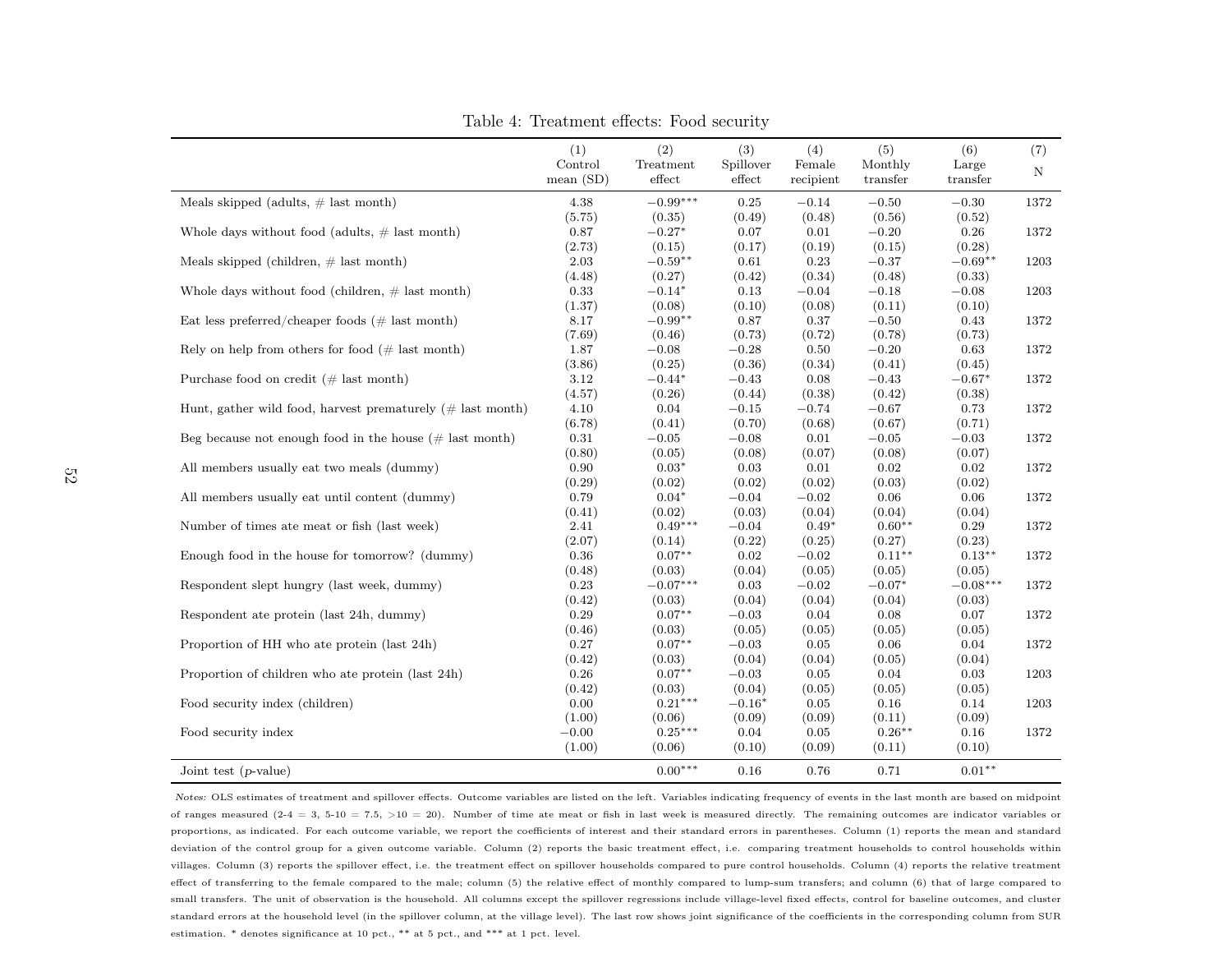|                                   | (1)<br>Control | (2)<br>Treatment | (3)<br>Spillover | (4)<br>Female | (5)<br>Monthly | (6)<br>Large | (7)  |
|-----------------------------------|----------------|------------------|------------------|---------------|----------------|--------------|------|
|                                   | mean(SD)       | effect           | effect           | recipient     | transfer       | transfer     | N    |
| Value of non-land assets (USD)    | 477.66         | 278.52***        | $-18.73$         | $-66.19$      | $-74.97*$      | 252.84***    | 1372 |
|                                   | (389.23)       | (25.44)          | (21.07)          | (47.25)       | (42.92)        | (45.94)      |      |
| Value of livestock (USD)          | 166.82         | 84.52***         | $-11.61$         | 7.86          | 2.07           | 63.19**      | 1372 |
|                                   | (240.59)       | (15.24)          | (16.88)          | (29.35)       | (27.46)        | (28.30)      |      |
| Value of cows (USD)               | 101.78         | 56.78***         | $-0.53$          | 20.07         | $-13.46$       | 43.79*       | 1372 |
|                                   | (211.82)       | (13.88)          | (14.89)          | (26.89)       | (25.40)        | (25.88)      |      |
| Value of small livestock (USD)    | 25.30          | $15.15***$       | $-4.75$          | $-10.30$      | 6.84           | $20.09***$   | 1372 |
|                                   | (49.67)        | (3.30)           | (3.88)           | (6.29)        | (5.88)         | (5.88)       |      |
| Value of birds (USD)              | 39.74          | $11.98***$       | $-6.33*$         | $-3.33$       | $8.63*$        | $-0.70$      | 1372 |
|                                   | (40.80)        | (2.77)           | (3.40)           | (4.92)        | (5.17)         | (4.50)       |      |
| Value of durable goods (USD)      | 207.30         | 53.27***         | $-8.74$          | $-1.01$       | $-8.42$        | 63.97***     | 1372 |
|                                   | (130.60)       | (8.68)           | (10.88)          | (14.53)       | (14.34)        | (15.70)      |      |
| Value of furniture (USD)          | 138.11         | 34.67***         | 0.33             | 1.48          | 0.65           | $46.08***$   | 1372 |
|                                   | (89.29)        | (6.06)           | (7.59)           | (10.26)       | (10.18)        | (11.40)      |      |
| Value of agricultural tools (USD) | 10.77          | 1.61             | $-0.97$          | $-2.22$       | $-1.00$        | $4.12**$     | 1372 |
|                                   | (14.08)        | (1.00)           | (1.04)           | (1.85)        | (1.58)         | (2.06)       |      |
| Value of radio/TV (USD)           | 9.73           | $2.84**$         | $-2.12*$         | $-0.90$       | 2.17           | 0.64         | 1372 |
|                                   | (17.09)        | (1.11)           | (1.11)           | (2.02)        | (2.06)         | (1.81)       |      |
| Value of bike/motorbike (USD)     | 21.06          | 2.92             | $-2.03$          | $-0.48$       | $-1.27$        | 2.53         | 1372 |
|                                   | (35.01)        | (2.27)           | (2.34)           | (4.21)        | (3.82)         | (3.82)       |      |
| Value of appliances (USD)         | 3.78           | $0.70*$          | $-0.04$          | $-0.04$       | 0.22           | 0.52         | 1372 |
|                                   | (5.22)         | (0.36)           | (0.37)           | (0.58)        | (0.58)         | (0.67)       |      |
| Value of cell phone (USD)         | 23.86          | $12.71***$       | $-3.89*$         | $-0.24$       | $-2.92$        | $7.37***$    | 1372 |
|                                   | (24.85)        | (1.53)           | (2.00)           | (2.41)        | (2.54)         | (2.49)       |      |
| Value of savings (USD)            | 10.93          | $10.22***$       | 1.62             | $-3.43$       | 1.81           | $10.22**$    | 1372 |
|                                   | (29.09)        | (2.48)           | (2.13)           | (5.10)        | (4.63)         | (5.07)       |      |
| Land owned (acres)                | 1.31           | 0.03             | $-0.08$          | $-0.12$       | 0.01           | 0.35         | 1372 |
|                                   | (1.88)         | (0.14)           | (0.16)           | (0.18)        | (0.18)         | (0.31)       |      |
| Has non-thatched roof (dummy)     | 0.16           | $0.23***$        | 0.00             | $-0.12**$     | $-0.12**$      | $0.23***$    | 1372 |
|                                   | (0.37)         | (0.03)           | (0.00)           | (0.05)        | (0.05)         | (0.05)       |      |
| Joint test $(p\text{-value})$     |                | $0.00***$        | 0.32             | 0.40          | 0.25           | $0.00***$    |      |

<span id="page-52-0"></span>Table 5: Treatment effects: Assets

Notes: OLS estimates of treatment effects. Outcome variables are listed on the left. Value of asset variables are reported in PPP adjusted USD. Has non-thatched roof is an indicator variable. Value of livestock includes value of cows, small livestock (e.g., goats) and birds. Value of durable goods is the sum of furniture, agricultural tools, radio/TV, bike/motorbike, appliances and cell <sup>p</sup>hone. Furniture includes cupboards, sofas, chairs, tables and beds. Appliances include clocks, stoves and solar panels. Value of non-land assets includes the value of livestock, durable goods, savings and the value of iron sheets used in roofing the home. Variables in PPP adjusted USD are topcoded for the highest 1 percent of observations. For each outcome variable, we report the coefficients of interest and their standard errors in parentheses. Column (1) reports the mean and standard deviation of the control group for <sup>a</sup> <sup>g</sup>iven outcome variable. Column (2) reports the basic treatment effect, i.e. comparing treatment households to control households within villages. Column (3) reports the spillover effect, i.e. the treatment effect on spillover households compared to pure control households. Column (4) reports the relative treatment effect of transferring to the female compared to the male; column (5) the relative effect of monthly compared to lump-sum transfers; and column (6) that of large compared to small transfers. The unit of observation is the household. All columns except the spillover regressions include village-level fixed effects, control for baseline outcomes, and cluster standard errors at the household level (in the spillover column, at the village level). The last row shows jointsignificance of the coefficients in the corresponding column from SUR estimation. \* denotes significance at 10 pct., \*\* at 5 pct., and \*\*\* at 1 pct. level.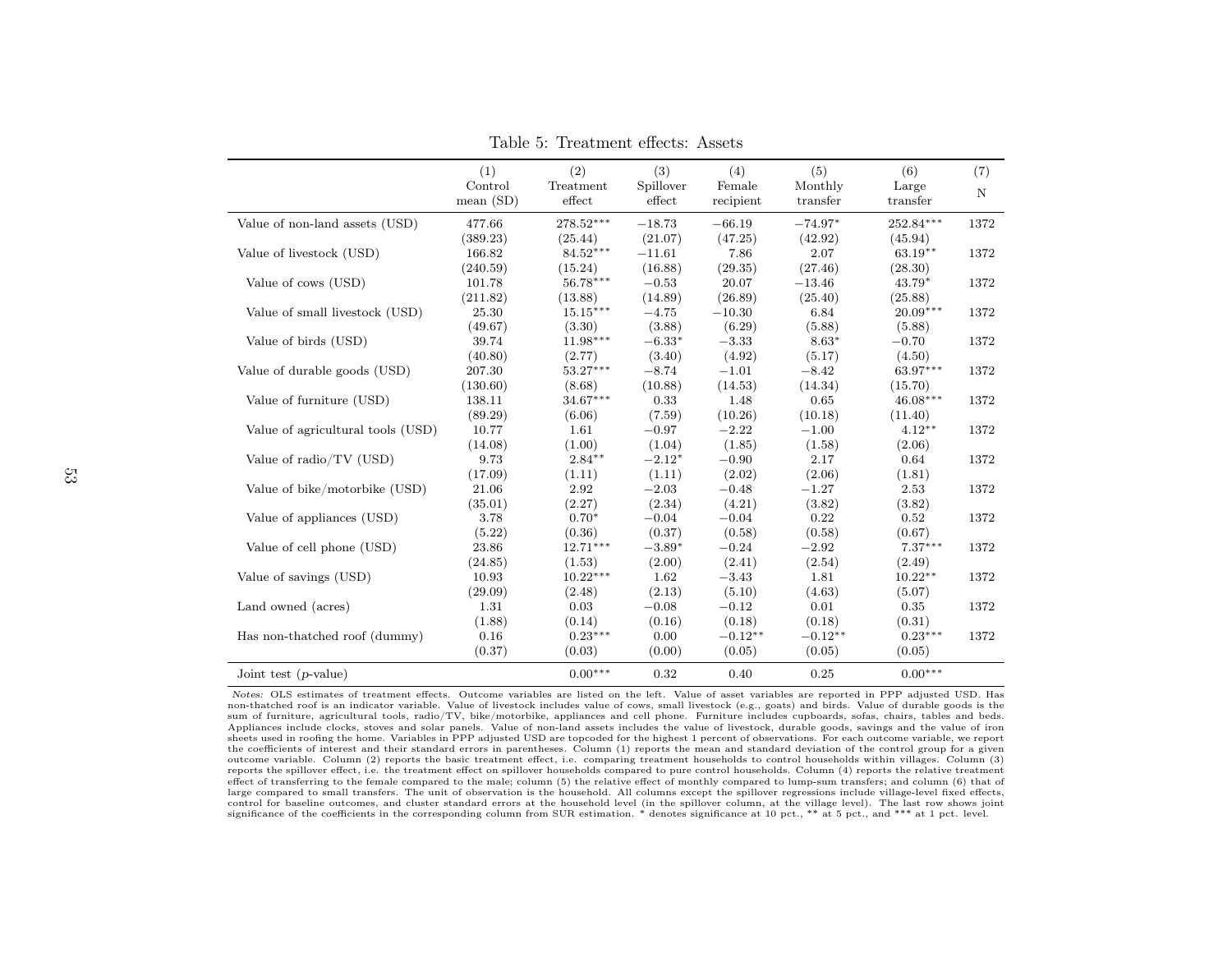|                                                       | (1)<br>Control<br>mean $(SD)$ | (2)<br>Treatment<br>effect  | (3)<br>Spillover<br>effect | (4)<br>Female<br>recipient  | (5)<br>Monthly<br>transfer | (6)<br>Large<br>transfer | (7)<br>$_{\rm N}$ |
|-------------------------------------------------------|-------------------------------|-----------------------------|----------------------------|-----------------------------|----------------------------|--------------------------|-------------------|
| Wage labor primary income (dummy)                     | 0.16                          | $-0.00$                     | $-0.05$                    | 0.02                        | 0.02                       | 0.00                     | 1372              |
| Own farm primary income (dummy)                       | (0.37)<br>0.56<br>(0.50)      | (0.02)<br>$-0.01$<br>(0.03) | (0.03)<br>0.05<br>(0.05)   | (0.04)<br>$-0.00$<br>(0.05) | (0.04)<br>0.00<br>(0.05)   | (0.04)<br>0.02<br>(0.05) | 1372              |
| Non-ag business primary income (dummy)                | 0.12<br>(0.32)                | 0.02<br>(0.02)              | 0.01<br>(0.02)             | $-0.02$<br>(0.04)           | 0.01<br>(0.04)             | 0.01<br>(0.03)           | 1372              |
| Non-agricultural business owner (dummy)               | 0.32<br>(0.47)                | 0.02<br>(0.03)              | 0.01<br>(0.04)             | $-0.03$<br>(0.05)           | 0.07<br>(0.05)             | 0.02<br>(0.05)           | 1372              |
| Non-ag business revenue, monthly (USD)                | 28.62<br>(86.25)              | $11.15*$<br>(5.71)          | $-2.19$<br>(5.51)          | 5.14<br>(10.28)             | 12.86<br>(10.76)           | $-0.24$<br>(8.61)        | 1372              |
| Non-ag business flow expenses, monthly (USD)          | 16.61<br>(60.12)              | $10.18**$<br>(4.16)         | $-0.73$<br>(3.77)          | 6.52<br>(7.26)              | 9.92<br>(7.75)             | $-3.87$<br>(6.11)        | 1372              |
| Non-ag business profit imputed, monthly (USD)         | 12.01<br>(44.10)              | $-0.58$<br>(3.65)           | $-1.46$<br>(3.21)          | $-0.25$<br>(6.63)           | 3.34<br>(7.90)             | 3.43<br>(5.39)           | 1372              |
| Non-ag business profit self-reported, monthly (USD)   | 8.26<br>(24.73)               | 1.86<br>(1.73)              | 1.70<br>(1.77)             | 0.34<br>(3.21)              | 1.30<br>(3.09)             | 0.10<br>(2.83)           | 1372              |
| Non-ag business investment in durables, monthly (USD) | 0.17<br>(0.74)                | $0.24***$<br>(0.08)         | $-0.10$<br>(0.07)          | $-0.15$<br>(0.17)           | 0.01<br>(0.17)             | $-0.15$<br>(0.13)        | 1372              |
| Farm revenue, monthly (USD)                           | 9.66<br>(8.89)                | 0.23<br>(0.54)              | $-0.21$<br>(0.76)          | $-0.10$<br>(0.90)           | $-0.03$<br>(0.91)          | $\rm 0.02$<br>(0.82)     | 1372              |
| Farm flow expenses, monthly (USD)                     | 5.01<br>(5.84)                | $1.47***$<br>(0.36)         | $-0.61$<br>(0.60)          | $-0.67$<br>(0.63)           | $-0.18$<br>(0.60)          | $1.18*$<br>(0.66)        | 1372              |
| Farm profit, monthly (USD)                            | 4.65<br>(7.47)                | $-1.21***$<br>(0.47)        | 0.41<br>(0.67)             | 0.48<br>(0.80)              | 0.18<br>(0.79)             | $-1.22$<br>(0.77)        | 1372              |
| Livestock flow revenue, monthly (USD)                 | 6.44<br>(14.04)               | $3.02***$<br>(0.98)         | $-2.09**$<br>(1.05)        | 1.24<br>(1.86)              | $3.70*$<br>(1.91)          | $-1.08$<br>(1.52)        | 1372              |
| Livestock flow expenses, monthly (USD)                | 2.33<br>(4.64)                | $1.31***$<br>(0.33)         | $-0.51$<br>(0.36)          | $-0.49$<br>(0.63)           | $-0.81$<br>(0.52)          | $2.41***$<br>(0.67)      | 1372              |
| Livestock flow profit, monthly (USD)                  | 4.11<br>(13.21)               | $1.68*$<br>(0.94)           | $-1.57$<br>(1.03)          | 1.52<br>(1.77)              | $4.32**$<br>(1.84)         | $-3.60***$<br>(1.37)     | 1372              |
| Livestock sales and meat revenue, monthly (USD)       | 4.25<br>(8.40)                | $2.21***$<br>(0.61)         | $-0.75$<br>(0.57)          | $-0.42$<br>(1.21)           | $-0.18$<br>(1.16)          | $-0.54$<br>(1.07)        | 1372              |
| Total revenue, monthly (USD)                          | 48.98<br>(90.52)              | $16.64***$<br>(5.93)        | $-5.23$<br>(5.67)          | 5.30<br>(10.61)             | 16.20<br>(11.11)           | $-1.64$<br>(8.96)        | 1372              |
| Total expenses, monthly (USD)                         | 23.95<br>(61.71)              | $12.90***$<br>(4.23)        | $-1.85$<br>(3.91)          | 5.38<br>(7.38)              | 8.98<br>(7.84)             | $-0.18$<br>(6.29)        | 1372              |
| Total profit, monthly (USD)                           | 20.78<br>(46.22)              | $-0.16$<br>(3.74)           | $-2.63$<br>(3.40)          | 1.37<br>(6.72)              | 7.60<br>(8.00)             | $-1.54$<br>(5.39)        | 1372              |
| Joint test $(p-value)$                                |                               | $0.00***$                   | 0.11                       | 0.85                        | 0.52                       | $0.04***$                |                   |

<span id="page-53-0"></span>Table 6: Treatment effects: Agricultural and Business Activities

Notes: OLS estimates of treatment and spillover effects. Outcome variables are listed on the left. Variables indicating primary source of income and operation of non-agricultural enterprise are dummy variables. All other outcome variables are reported as PPP adjusted USD, converted to <sup>a</sup> monthly time horizon. Enterprise flow expenses includes the total cost of electricity, wages, water, transport, inputs, inventory and any other expenses for all enterprises owned and operated (partially or fully) by the respondent. Farm revenue includes the value of crops sold or consumed in the short and long rain seasons, expressed on <sup>a</sup> monthly basis. Farm flow expenses include seeds, fertilizers, herbicides, rental of machines, water, labor and other expenses related to agricultural production. Livestock flow revenue includes the value of animal products sold or consumed, including milk, eggs and other animal products. Livestock flow expenses include all expenses in caring for animals, such as fodder or veterinary care. Total revenue, expenses and profits are the sum across farm, animal and non-agricultural enterprises. Variables in PPP adjusted USD are topcoded for the highest 1 percent of observations. For each outcome variable, we report the coefficients of interest and their standard errors in parentheses. Column (1) reports the mean and standard deviation of the control group for <sup>a</sup> <sup>g</sup>iven outcome variable. Column (2) reports the basic treatment effect, i.e. comparing treatment households to control households within villages. Column (3) reports the spillover effect, i.e. the treatment effect on spillover households compared to pure control households. Column (4) reports the relative treatment effect of transferring to the female compared to the male; column (5) the relative effect of monthly compared to lump-sum transfers; and column (6) that of large compared to small transfers. The unit of observation is the household. All columns except the spillover regressions include village-level fixed effects, control for baseline outcomes, and cluster standard errors at the household level (in the spillover column, at the village level). The last row shows joint significance of the coefficients in the corresponding column from SUR estimation. \* denotes significance at <sup>10</sup>pct., \*\* at 5 pct., and \*\*\* at 1 pct. level.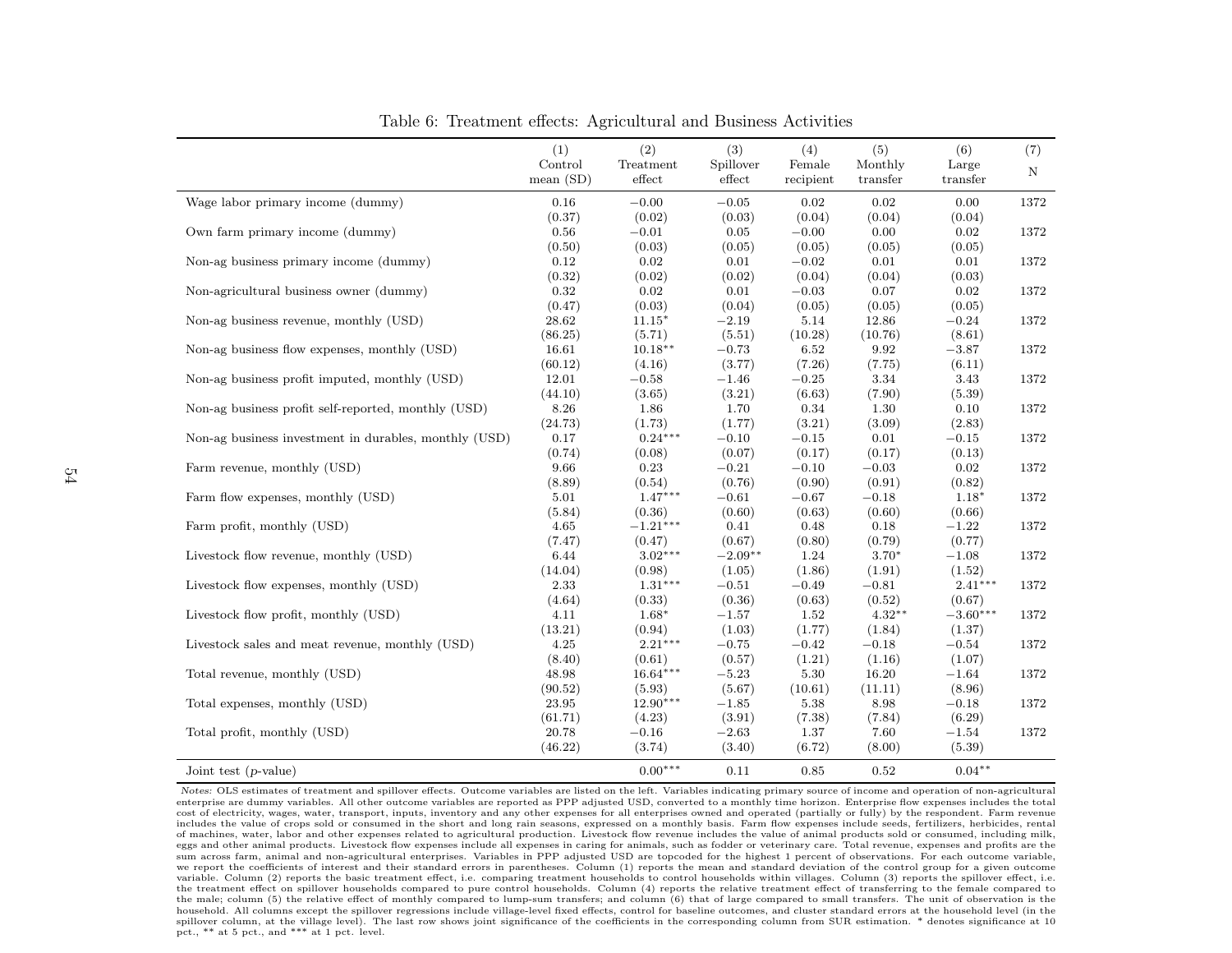|                                | (1)      | (2)                   | (3)       | (4)        | (5)       | (6)             | (7)         |
|--------------------------------|----------|-----------------------|-----------|------------|-----------|-----------------|-------------|
|                                | Control  | Treatment             | Spillover | Female     | Monthly   | Large           | $\mathbf N$ |
|                                | mean(SD) | effect                | effect    | recipient  | transfer  | transfer        |             |
| Log cortisol (no controls)     | 2.46     | 0.04                  | $-0.09$   | $-0.22**$  | $0.26***$ | $-0.12$         | 2102        |
|                                | (0.89)   | (0.06)                | (0.06)    | (0.09)     | (0.10)    | (0.09)          |             |
| Log cortisol (with controls)   | $-0.03$  | 0.05                  | $-0.08$   | $-0.21***$ | $0.27***$ | $-0.16*$        | 2102        |
|                                | (0.88)   | (0.06)                | (0.06)    | (0.09)     | (0.10)    | (0.09)          |             |
| Depression (CESD)              | 26.48    | $-0.99*$              | $-0.73$   | $-0.98$    | $-1.36$   | $-1.76***$      | 2140        |
|                                | (9.31)   | (0.55)                | (0.78)    | (0.82)     | (0.89)    | (0.82)          |             |
| Worries                        | 0.00     | $-0.09$               | 0.03      | $-0.15*$   | $-0.13$   | $-0.11$         | 2140        |
|                                | (1.00)   | (0.06)                | (0.08)    | (0.08)     | (0.10)    | (0.09)          |             |
| Stress (Cohen)                 | 0.00     | $-0.14***$            | 0.05      | 0.04       | 0.02      | $-0.30^{***}\,$ | 2140        |
|                                | (1.00)   | (0.06)                | (0.07)    | (0.09)     | (0.10)    | (0.09)          |             |
| Happiness (WVS)                | $-0.00$  | $0.18***$             | 0.13      | $-0.01$    | 0.01      | 0.07            | 2140        |
|                                | (1.00)   | (0.06)                | (0.08)    | (0.09)     | (0.10)    | (0.09)          |             |
| Life satisfaction (WVS)        | $-0.00$  | $0.15***$             | 0.04      | $-0.01$    | 0.00      | $0.17***$       | 2140        |
|                                | (1.00)   | (0.05)                | (0.08)    | (0.08)     | (0.09)    | (0.08)          |             |
| Trust (WVS)                    | $-0.00$  | 0.06                  | $-0.09$   | 0.08       | 0.06      | $-0.15$         | 2140        |
|                                | (1.00)   | (0.06)                | (0.07)    | (0.09)     | (0.10)    | (0.10)          |             |
| Locus of control               | 0.00     | 0.03                  | $-0.06$   | 0.04       | 0.03      | 0.02            | 2140        |
|                                | (1.00)   | (0.06)                | (0.08)    | (0.10)     | (0.10)    | (0.10)          |             |
| Optimism (Scheier)             | $-0.00$  | 0.10                  | $0.14*$   | 0.12       | 0.05      | 0.13            | 2140        |
|                                | (1.00)   | (0.06)                | (0.07)    | (0.09)     | (0.10)    | (0.10)          |             |
| Self-esteem (Rosenberg)        | 0.00     | 0.01                  | $-0.11$   | $0.23***$  | 0.09      | $-0.10$         | 2140        |
|                                | (1.00)   | (0.06)                | (0.08)    | (0.10)     | (0.11)    | (0.12)          |             |
| Psychological well-being index | $-0.00$  | $0.20***$             | 0.08      | $0.16*$    | $-0.10$   | $0.35***$       | 2140        |
|                                | (1.00)   | (0.06)                | (0.07)    | (0.09)     | (0.10)    | (0.10)          |             |
| Joint test $(p$ -value)        |          | $0.01^{\ast\ast\ast}$ | 0.31      | 0.11       | 0.26      | $0.00^{***}\,$  |             |

<span id="page-54-0"></span>Table 7: Treatment effects: Psychological well-being

Notes: OLS estimates of treatment and spillover effects. Outcome variables are listed on the left. All variables are coded in z-score units, except raw cortisol, which is coded in nmol/l. For each outcome variable, we report the coefficients of interest and their standard errors in parentheses. Column (1) reports the mean and standard deviation of the control group for <sup>a</sup> <sup>g</sup>iven outcome variable. Column (2) reports the basic treatment effect, i.e. comparing treatment households to controlhouseholds within villages. Column (3) reports the spillover effect, i.e. the treatment effect on spillover households compared to pure control households. Column (4) reports the relative treatment effect of transferring to the female compared to the male; column (5) the relative effect of monthly compared to lump-sum transfers; and column (6) that of large compared to small transfers. The unit of observation is the individual. All columns except the spillover regressions include village-level fixed effects, control for baseline outcomes, and cluster standard errors at the household level (in the spillover column, at the village level). The last row shows joint significance of the coefficients in the corresponding column from SUR estimation.\* denotes significance at 10 pct., \*\* at 5 pct., and \*\*\* at <sup>1</sup> pct. level.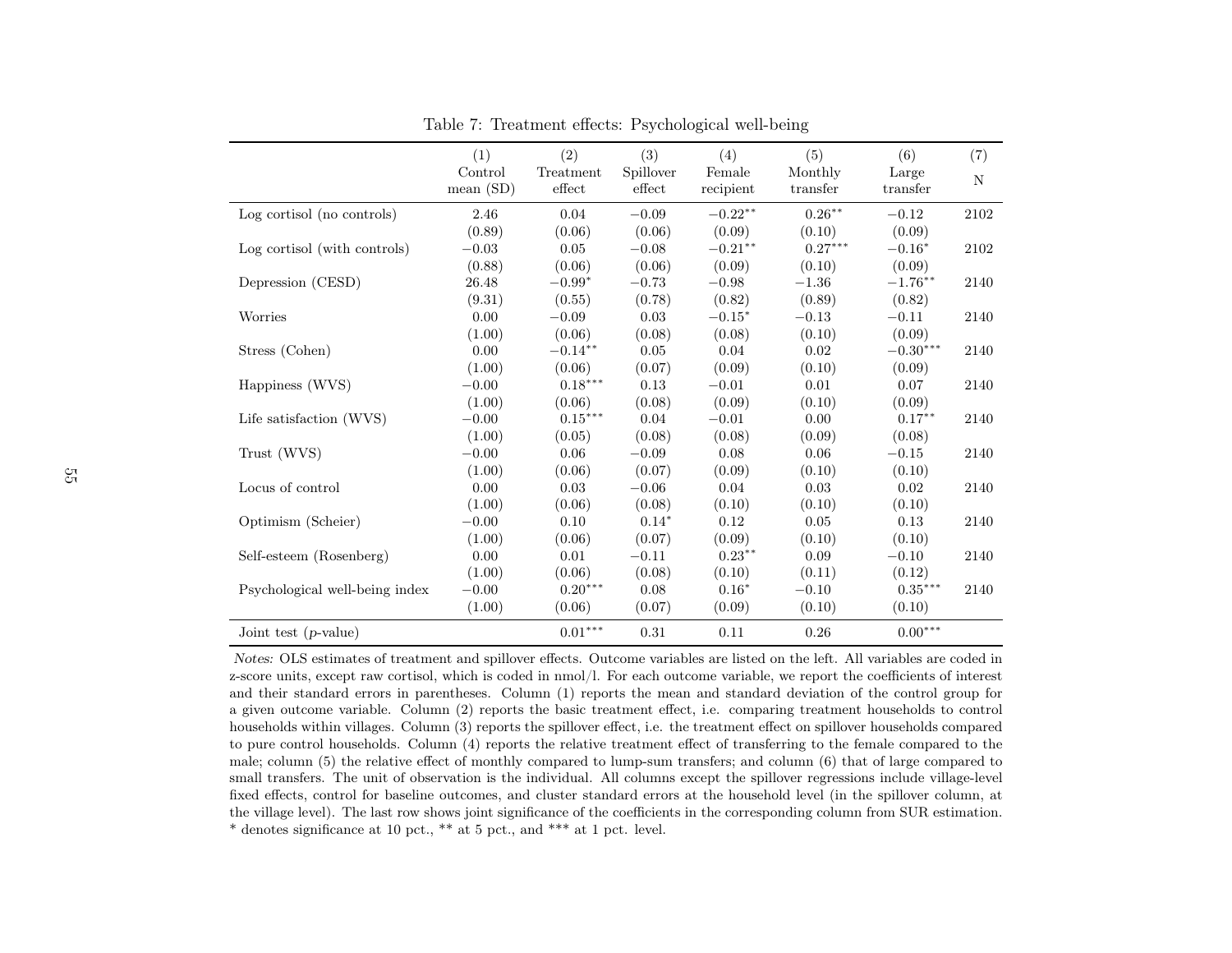## 7 Appendix

#### 7.1 Accounting for multiple inference

As cash transfers are likely to impact a large number of economic behaviors and dimensions of welfare, and given that our survey instrument often included several questions related to a single behavior or dimension, we will account for multiple hypotheses by using outcome variable indices and family-wise p-value adjustment.

We have catalogued below the primary groups of outcomes that we intend to consider in the analysis outlined above. For each of these outcome groups, we will construct indices (where possible) and for each of the components of these indices, and will report both unadjusted  $p$ -values as well as p-values corrected for multiple comparisons using the Family-Wise Error Rate.

#### 7.2 Construction of indices

To keep the number of outcome variables low and thus allow for greater statistical power even after adjusting p-values for multiple inference, we construct indices for several of our groups of outcome variables. To this end, we follow the procedure proposed by Anderson [\(2008\)](#page-37-12), which is reproduced below:

First, for each outcome variable  $y_{jk}$ , where j indexes the outcome group and k indexes variables within outcome groups, we re-code the variable such that high values correspond to positive outcomes.

We then compute the covariance matrix  $\hat{\Sigma}_j$  for outcomes in outcome group j, which consists of elements:

$$
\hat{\Sigma}_{jmn} = \sum_{i=1}^{N_{jmn}} \frac{y_{ijm} - \bar{y}_{jm}}{\sigma_{jm}^y} \frac{y_{ijn} - \bar{y}_{jn}}{\sigma_{jn}^y} \tag{13}
$$

Here,  $N_{jmn}$  is the number of non-missing observations for outcomes m and n in outcome group j,  $\bar{y}_{jm}$  and  $\bar{y}_{jn}$  are the means for outcomes m and n, respectively, in outcome group j, and  $\sigma_{jm}^y$  and  $\sigma_{jn}^y$  are the standard deviations in the pure control group for the same outcomes.

Next, we invert the covariance matrix, and define weight  $w_{ik}$  for each outcome k in outcome group j by summing the entries in the row of the inverted covariance matrix corresponding to that outcome:

$$
\hat{\Sigma}_{j}^{-1} = \begin{bmatrix} c_{j11} & c_{j12} & \cdots & c_{j1K} \\ c_{j21} & c_{j22} & \cdots & \cdots \\ \vdots & \vdots & \ddots & \vdots \\ c_{jK1} & \vdots & \ddots & c_{jKK} \end{bmatrix}
$$
 (14)